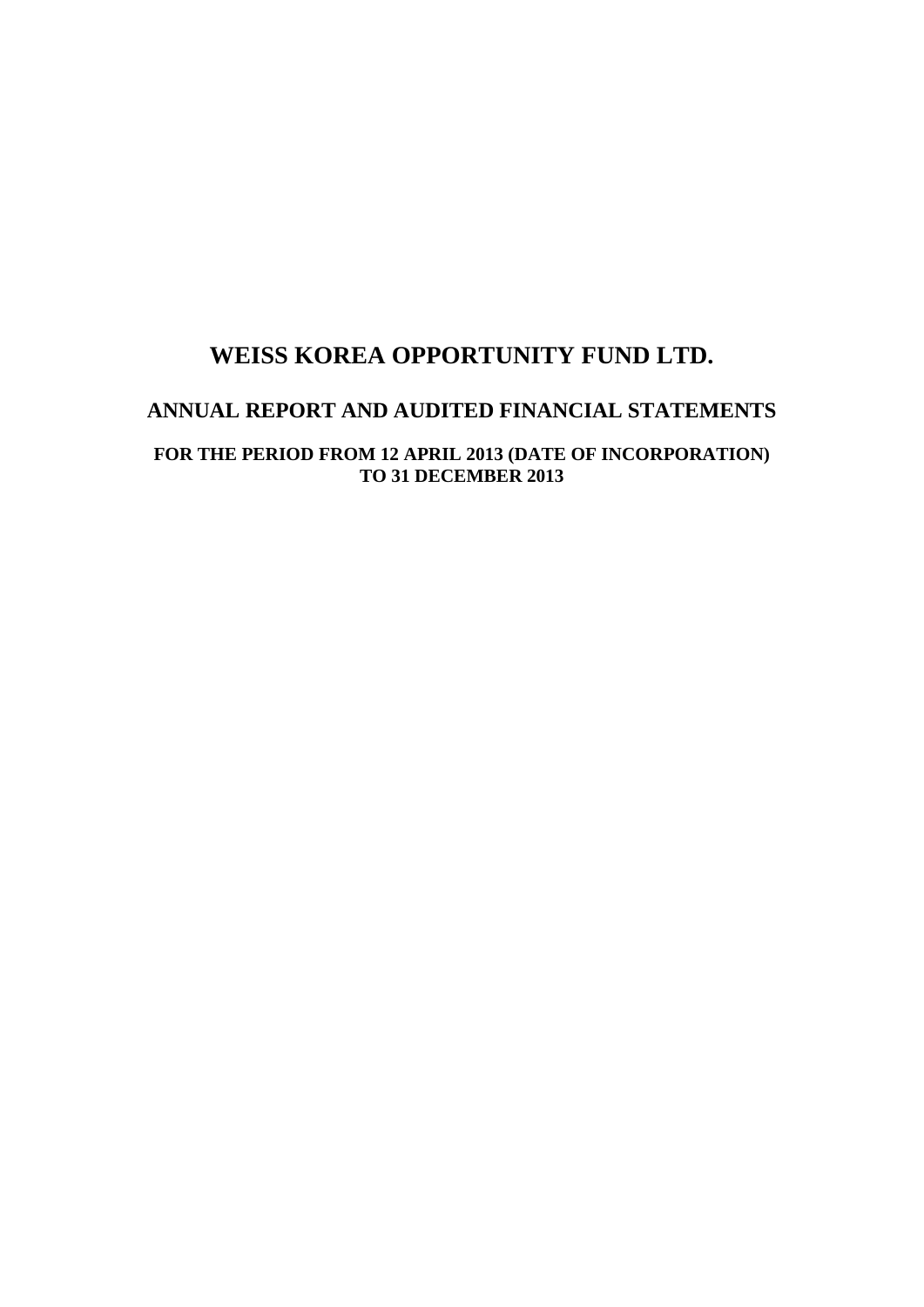# **CONTENTS**

| Corporate Information                  | $\overline{2}$ |
|----------------------------------------|----------------|
| <b>Summary Information</b>             | 3              |
| Chairman's Review                      | $\overline{4}$ |
| <b>Investment Manager's Report</b>     | 5              |
| Top Ten Holdings                       | 10             |
| <b>Directors</b>                       | 11             |
| Report of the Directors                | 12             |
| Directors' Remuneration Report         | 19             |
| <b>Audit Committee Report</b>          | 20             |
| Independent Auditor's Report           | 24             |
| <b>Statement of Financial Position</b> | 27             |
| Statement of Comprehensive Income      | 28             |
| <b>Statement of Changes in Equity</b>  | 29             |
| <b>Statement of Cash Flows</b>         | 30             |
| Notes to the Financial Statements      | 31             |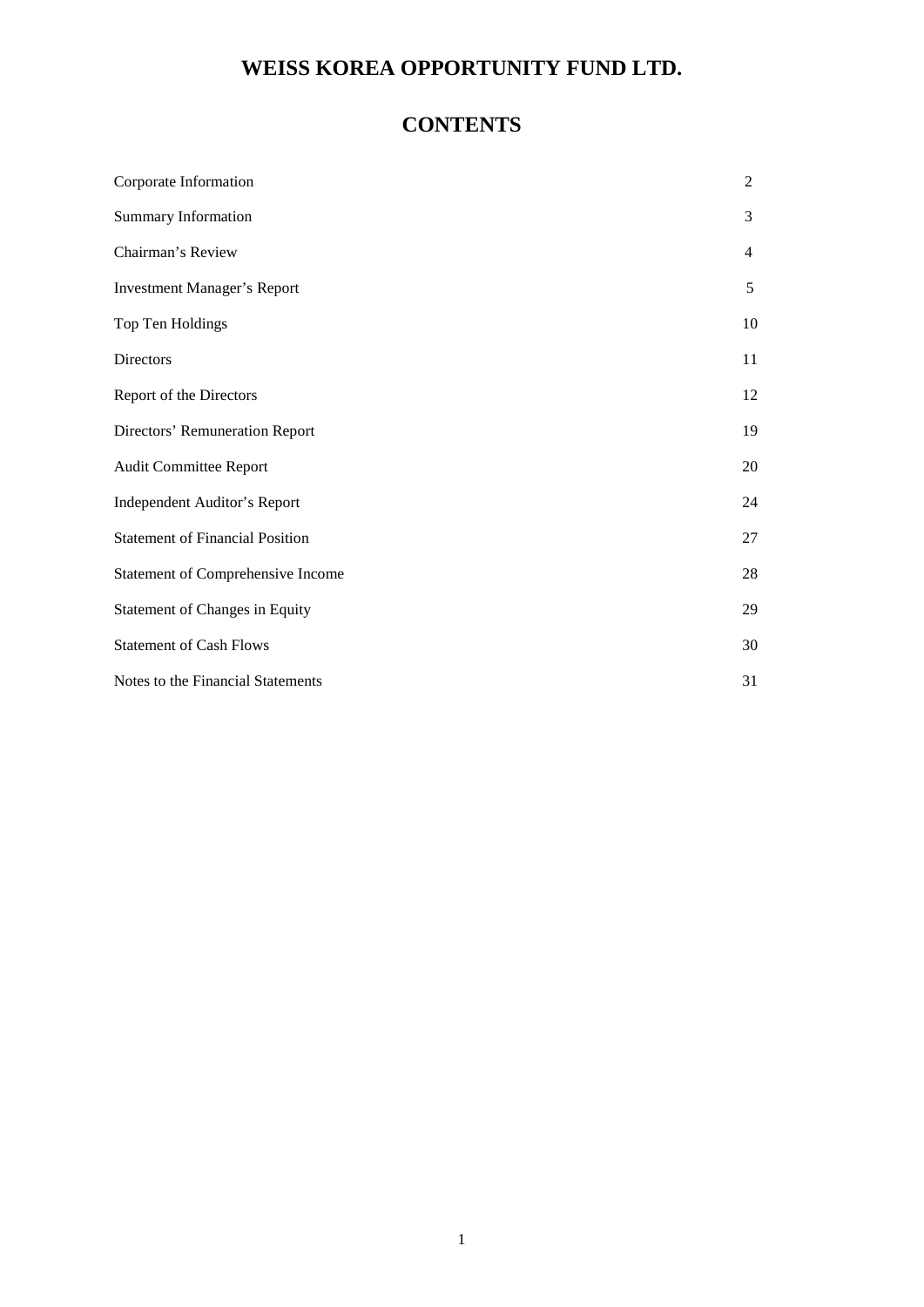# **Corporate Information**

## **Directors**

Norman Crighton (Non-executive Chairman) (Appointed 12 April 2013) Stephen Charles Coe (Non-executive Director) (Appointed 12 April 2013) Robert Paul King (Non-executive Director) (Appointed 29 April 2013)

# **Registered Office**

PO Box 255 Trafalgar Court Les Banques St Peter Port Guernsey GY1 3QL

## **Investment Manager**

Weiss Asset Management LP 222 Berkeley Street, 16th Floor Boston, MA 02116 **USA** 

# **English Legal Adviser to the Company**

Stephenson Harwood LLP 1 Finsbury Circus London EC2M 7SH

## **Custodian and Principal Bankers**

Northern Trust (Guernsey) Limited PO Box 71 Trafalgar Court Les Banques St. Peter Port Guernsey GY1 3DA

#### **Independent Auditor**

KPMG Channel Islands Limited 20 New Street St. Peter Port Guernsey GY1 4AN

# **Company Secretary, Administrator and Designated Manager** Northern Trust International Fund Administration Services (Guernsey) Limited

PO Box 255 Trafalgar Court Les Banques St. Peter Port Guernsey GY1 3QL

#### **Financial Adviser, Nominated Adviser and Broker**

Nplus1 Singer Advisory LLP One Bartholomew Lane London EC2N 2AX

# **Guernsey Legal Adviser to the Company**

Mourant Ozannes PO Box 186 1 Le Marchant Street St. Peter Port Guernsey GY1 4HP

## **Registrar**

Capita Registrars (Guernsey) Limited Mont Crevelt House Bulwer Avenue St Sampson Guernsey GY2 4LH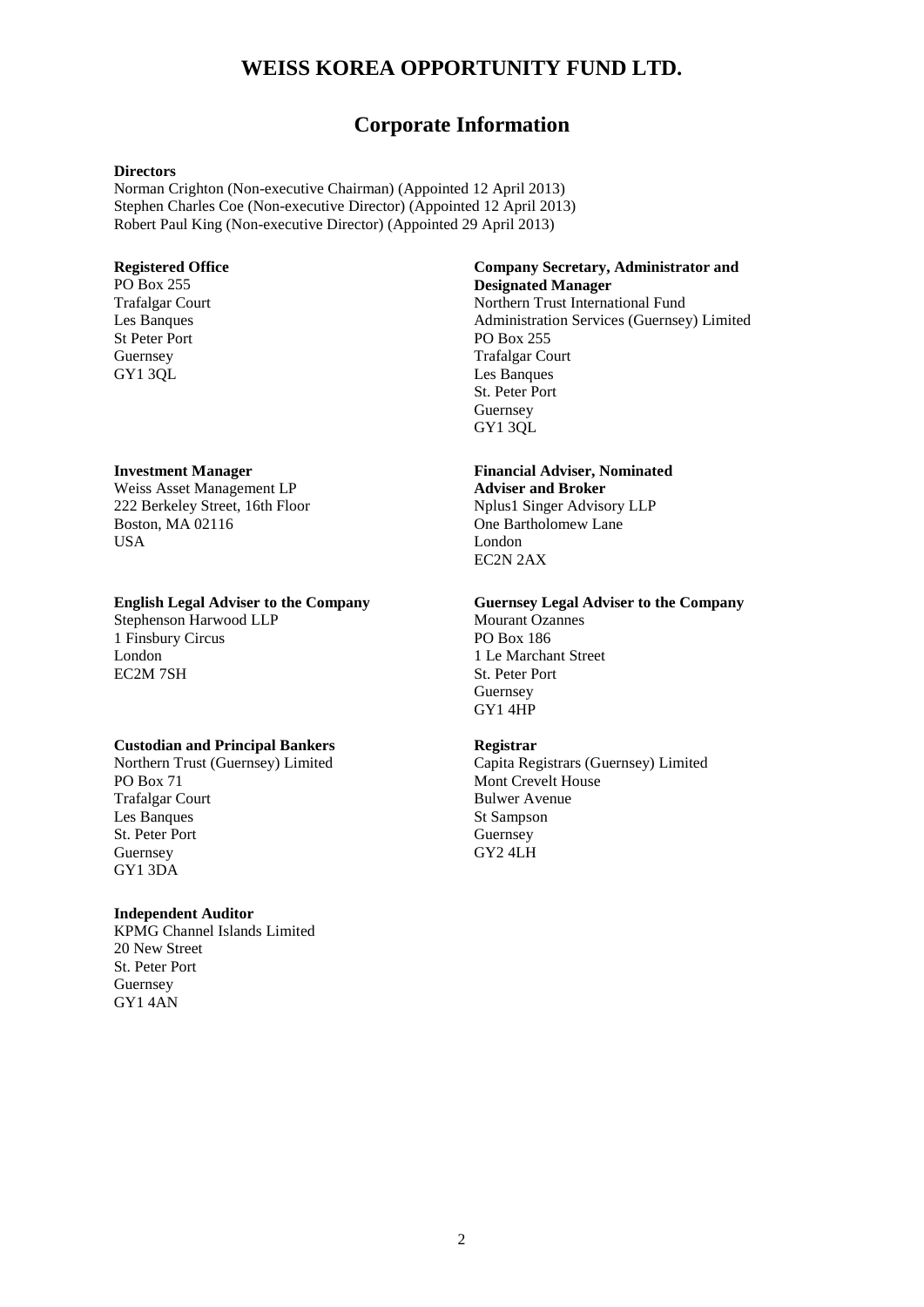# **Summary information**

### **The Company**

Weiss Korea Opportunity Fund Ltd. ("WKOF" or the "Company") was incorporated with limited liability in Guernsey, as a closed-ended investment company on 12 April 2013. The Company's Shares were admitted to trading on the AIM Market of the London Stock Exchange (the "LSE") on 14 May 2013.

The Company is managed by Weiss Asset Management LP (the "Investment Manager"), a Boston-based investment management company registered with the Securities and Exchange Commission in the United States of America.

#### **Investment Objective and Dividend Policy**

The Company's investment objective is to provide Shareholders with an attractive return on their investment predominantly through long-term capital appreciation. The Company intends to return to Shareholders dividends received on an annual basis.

### **Investment Policy**

The Company is geographically focused on South Korean companies. Specifically, the Company intends to invest primarily in listed preferred shares issued by companies incorporated in South Korea, which in many cases are currently trading at a discount to the corresponding common shares of the same companies. The Investment Manager has assembled a portfolio of Korean preferred shares that it believes are undervalued and could appreciate based on criteria it selects. Some of the considerations that affect the Investment Manager's choice of securities to buy and sell may include the discount at which a preferred share is trading relative to its respective common shares, its dividend yield, its liquidity and its common shares weighting (if any) in the MSCI Korea 25/50 Net Total Return Index (the "Korea Index"), among other factors. Not all of these factors will necessarily be satisfied for particular investments. The Investment Manager will not generally make decisions based on corporate fundamentals or its view of the commercial prospects of the issuer. Preferred shares will be selected by the Investment Manager at its sole discretion subject to the overall control of the Board.

The Company will invest primarily in Korean preferred shares, but it may invest some portion of its assets in other securities, including exchange-traded funds, futures contracts and other types of options, swaps and derivatives related to Korean equities, as well cash and cash equivalents. The Company does not have any concentration limits.

#### **Shareholder Information**

The Administrator is responsible for calculating the Net Asset Value ("NAV") per Share of the Company. The unaudited NAV per Ordinary Share is calculated on a weekly basis and at the month end by the Administrator, is announced by a Regulatory News Service and is available through the Company's website [www.weisskoreaopportunityfund.com.](http://www.weisskoreaopportunityfund.com/)

#### **Company financial highlights and performance summary for the period from 12 April 2013 (date of incorporation) to 31 December 2013**

|                                      | As at       |
|--------------------------------------|-------------|
|                                      | 31 December |
|                                      | 2013        |
|                                      | £           |
| <b>Total Net Assets</b>              | 113,881,263 |
| NAV per share                        | 1.0846      |
| Basic and diluted earnings per share | 0.1046      |
| Mid-Market Share price               | 1.2100      |
| Premium to NAV                       | 11.6%       |

As at 15 April 2014, the Company's share price stood at a small discount of 0.23% to NAV. The NAV per Share and Mid-Market Share price stood at £1.1865 and £1.18375 respectively.

#### **Total expense ratio**

The annualised total expense ratio for the period ended 31 December 2013 was 1.67%.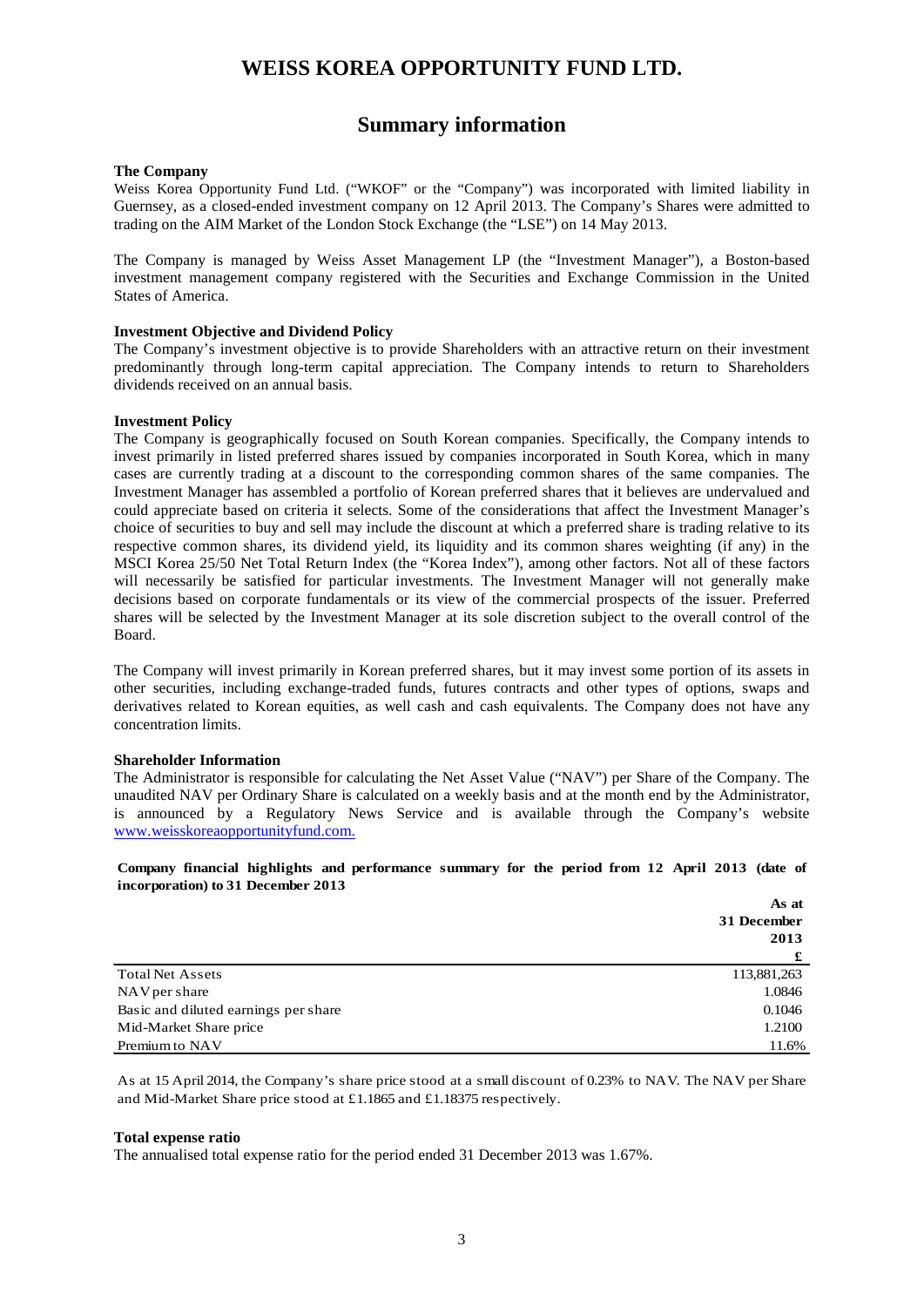# **Chairman's Review**

### Dear Shareholders,

It is a pleasure to provide the first Annual Report of the Company.

During the period from listing on 14 May 2013 to 31 December 2013 (the "Period"), the Company's NAV per share increased from 98.00 pence to 108.46 pence, outperforming the reference MSCI Korea 25/50 Capped Index, while the Company's share price consistently maintained a premium to NAV. A detailed report from the Investment Manager follows on pages 5 to 9.

We believe that South Korean preferred shares and WKOF continue to represent an outstanding investment opportunity. The Korean stock market itself is relatively inexpensive. Korean preferred shares offer access to substantially the same economic rights as the corresponding common shares of many of the leading Korean companies, but at much lower prices, thus offering investors the potential for exceptional gains. Foreign investors may not be able to hold Korean securities directly and, as a dedicated access vehicle for Korean preferred shares, WKOF is unique.

WKOF is also unusual among closed-ended funds in the strong corporate governance features written into the Articles of the Company at inception. Few closed-ended funds have such comprehensive protection. We believe that partially as a result of that, many other closed-ended funds persistently trade at large discounts, while ignoring the potential per-share value accretion available through share repurchases. WKOF Shareholders may elect to redeem their investment on the Company's fourth anniversary and on every second anniversary thereafter. In the event that the discounts on the Korean preferred shares, which WKOF owns, narrow considerably relative to their corresponding common shares, the Board must submit a proposal to Shareholders to wind-down the Company. These medium-term liquidity events create a number of possible favourable exit opportunities for investors. We believe that these measures, combined with our strong commitment to adding value through share repurchases, will help maximize share value for investors. Additionally, the President and CIO of the Investment Manager has invested significant personal funds in WKOF, and Directors have also purchased shares at the initial public offering ("IPO") in order to align their interests with those of Shareholders. In order to meet the highest standards of corporate governance, the Directors have agreed to stand for election yearly.

As stated in the Admission Document, the Directors intend to return to Shareholders all dividends received, net of withholding tax, on an annual basis. As the Company did not become fully invested until well after the "dividend season" in Korea, the amount collected by the Company in 2013 was de minimis at less than £20,000 in total. In order to pay out to Shareholders dividends due to them in a timely manner, the Board has decided that the first dividend will be paid early summer 2014 and annually thereafter. This will allow all dividends from the previous financial year of Korean companies (calendar year 2013) to be paid out as soon as practicable after the Company receives them.

As also stated in the Admission Document, since its inception, the Company has not engaged in hedging activities or made use of leverage to fund investments, but the Company reserves the right to do so in the future.

We will be holding our Annual General Meeting ("AGM") on 28 July 2014, notices will be sent out with the Financial Statements. I warmly invite all Shareholders to attend, and look forward to meeting you. If you are unable to attend in person, the Board is always happy to answer questions or to meet with Shareholders directly if required. Please contact the Company at the address given on page 2 of this document.

Finally, I would like to thank Shareholders for their support through a successful initial period and look forward to the continued success of the Company in the future. I would also like to thank Weiss Asset Management for steering the Company through the difficult initial investment phase, as well as the other service providers, all of whom have contributed greatly to the Company. Sincerely,

Norman Crighton 23 April 2014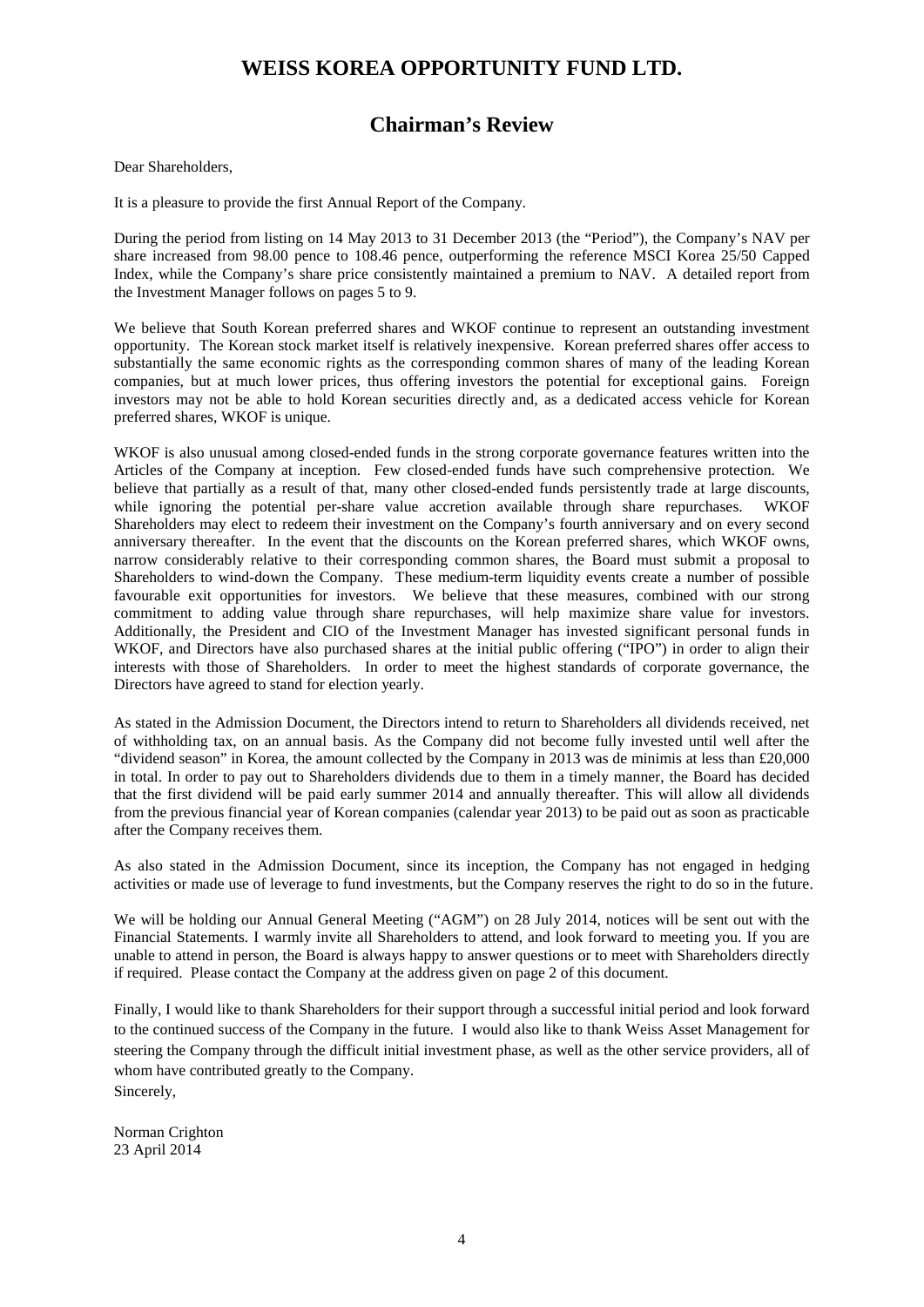# **Investment Manager's Report**

# **For the period from 12 April 2013 (date of incorporation) to 31 December 2013**

#### **Introduction**

The Company invests primarily in South Korean preferred shares. In South Korea, the term "preferred share" is a misnomer and Korean preferred shares are misunderstood by many Western investors. Korean preferred shares are more comparable to non-voting common shares than the preferred shares in most other countries. In general, Korean preferred shares do not have a fixed dividend or a maturity date. Instead, the typical contractual terms of preferred shares state that their dividends will be incrementally higher than the dividends of their corresponding common shares. Hence, those preferred shares fully participate in dividend growth of the issuer. In spite of this, many Korean preferred shares trade at significant discounts to their corresponding common shares. For example, one of Hyundai Motor Company's preferred shares closed the year at a price of ₩113,500; by comparison Hyundai's common shares closed the year at a price of ₩236,500 – in spite of the fact that the preferred share receives a slightly higher per share dividend. As a result of this anomaly, typically preferred shares' price-to-earnings ratios are substantially lower and their dividend yields are higher than their corresponding common shares. For the WKOF portfolio of preferred shares, the weighted average discount of preferred shares held was 49.5% as of 3[1](#page-5-0) December 2013.<sup>1</sup>

### **Performance**

 $\overline{a}$ 

The Company was admitted to AIM on 14 May 2013. A primary objective during the first months of operation was to acquire a portfolio of preferred shares at the best possible prices. During this acquisition phase, a significant portion of the portfolio was invested in a Korean equity index fund as a placeholder.

The Company's NAV increased 10.7% from admission of the Company through 31 December 2013 (the share price performance is somewhat greater reflecting the premium at which WKOF shares trade).<sup>[2](#page-5-1)</sup> By comparison, the MSCI Korea  $25/50$  Index<sup>[3](#page-5-2)</sup> rose 2.0% over that period.<sup>[4](#page-5-3)</sup>

The Company's returns were enhanced by a narrowing of the discount that many Korean preferred shares traded at relative to their corresponding common shares. Although Korean preferred share discounts have narrowed since inception, they remain substantially wider than the discounts of other non-voting share classes around the world (for example, Italian saver shares, German preferred shares and even Russian preferred shares).

Since inception, WKOF has consistently traded at a premium to its NAV. We believe that the premium is due, in part, to the fact that there is no similar vehicle that gives investors dedicated exposure to Korean preferred shares, and that there are only a small number of experienced managers offering Korean equity funds in general. Many of those funds are open-end funds, which often have liquidity constraints. Consequently, there are no funds that we are aware of that come close to providing the exposure to Korean preferred shares that is provided by the Company.

<span id="page-5-0"></span><sup>&</sup>lt;sup>1</sup> Weighted average discount of preferred shares held is the average discount of the last traded price of the preferred shares held by WKOF to the last traded price of the respective common shares of the same issuer,

<span id="page-5-3"></span><span id="page-5-2"></span>

<span id="page-5-1"></span>weighted by the market value of each investment on the report date.<br>
<sup>2</sup> The initial asset value is calculated net of investment banking fees, legal fees, and start-up expenses.<br>
<sup>3</sup> MSCI Korea 25/50 Net Total Return Index The Korean won weakened against the pound during this period, so returns in won were greater than reported results. Because the won and the pound both appreciated relative to U.S. dollar, returns in dollars were greater than returns in the other currencies. As noted in the Admission Document, Korean companies typically go "exdividend" in late December but do not announce their dividends until months later. Consequently, prices generally fall after the ex-dividend date, but the Company's NAV does not reflect the dividends until somewhat later. As a result of the foregoing, there were dividends receivable by the Company as of year-end, but such dividends had not yet been received so they were not included in NAV. The full amount of such dividends was not yet known as of year-end.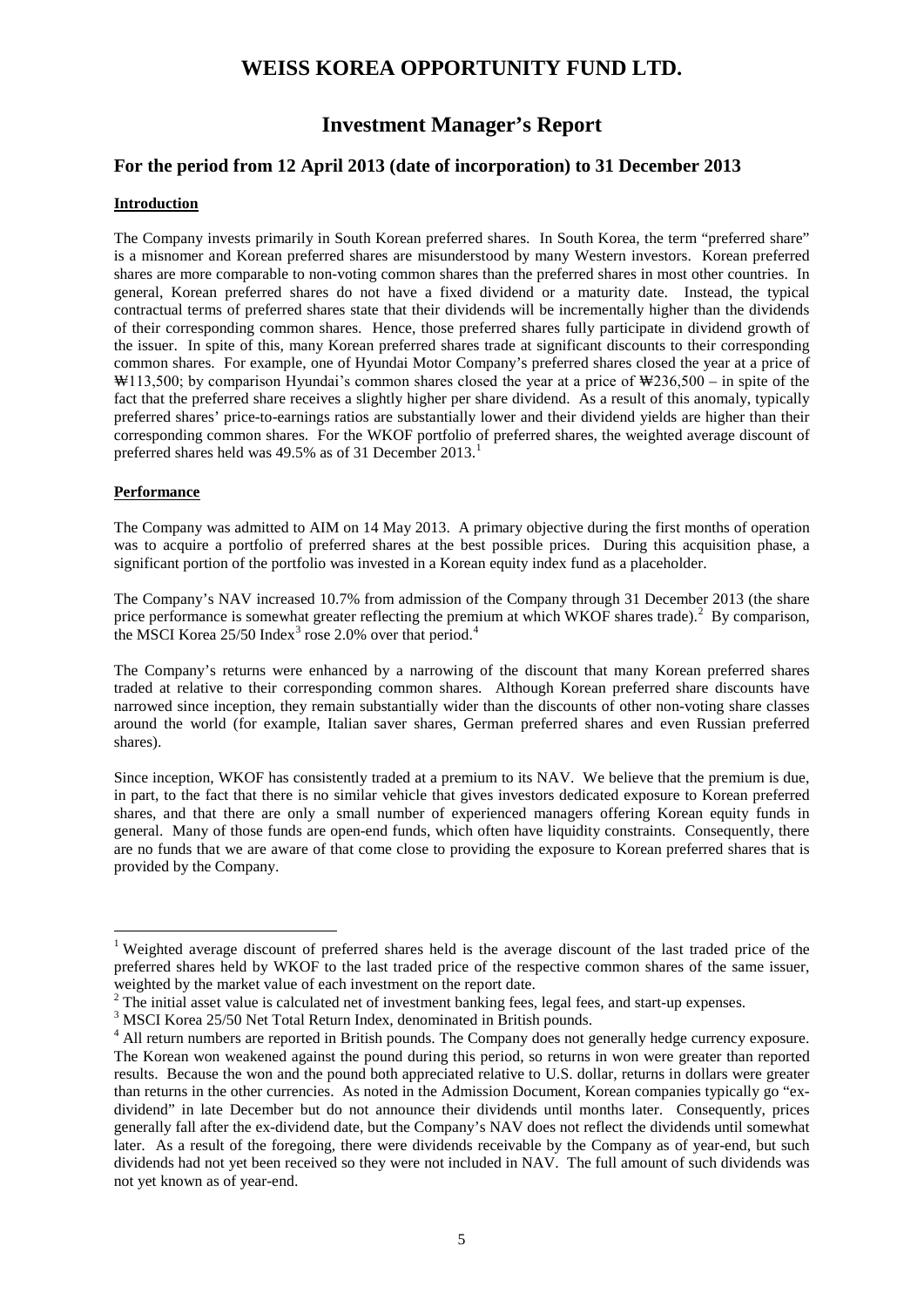# **Investment Manager's Report (continued)**

# **For the period from 12 April 2013 (date of incorporation) to 31 December 2013**

While we are pleased about the returns we have generated for WKOF shareholders thus far, we stress that investors should not rely on short term performance to forecast long term performance. In more than two decades of investing in closed-ended funds, holding companies, non-voting equity shares and other value securities around the world, we have witnessed gyrations of discounts that are not always explainable by changes in fundamentals. Our objective is to generate attractive returns over the long-term net of fees. We believe that Korean preferred shares remain an exceptional investment opportunity, and we are optimistic about the long-term prospects of the portfolio.

## **Portfolio**

As of 31 December 2013, 86.0% of the NAV was invested in Korean preferred shares. The weighted average discount of the preferred share portion of the portfolio at the end of the year was 49.5%, and the trailing price to earnings ratio was 6.0x. As of 31 December 2013, 9.4% of the portfolio was invested in the iShares MSCI Korea Capped ETF. As discounts have narrowed for some of our largest holdings, we have purchased more of the less liquid and more deeply discounted preferred shares. While we are focused on buying deeply discounted preferred shares, we may take into account the fundamentals of the companies in which we invest as well as any special features of the preference shares of particular companies.

The current portfolio is likely to be fine-tuned over time. The fine-tuning may result in a more diversified portfolio and with a greater fraction of assets invested in the most exceptionally undervalued Korean preferred shares that we have been buying slowly due to liquidity constraints. Of course, the optimal target portfolio should change over time as discounts and fundamental values change, and we expect that the portfolio will change accordingly.

The Company's two largest company exposures are to: (1) the three Hyundai preferred shares, totalling 27.0% of NAV; and (2) the Samsung Electronics preferred, at 13.3% of NAV as of year-end 2013.

Please refer to page 10 for the Company's top ten holdings as of 31 December 2013.

Hyundai Motor Company has issued three different preferred shares. As a reminder, the economic rights of Hyundai's three preferred shares are almost identical to the rights of the common shares, but the preferred shareholders can vote only on matters that adversely affect their share class. The price differences across the three preferred shares fluctuate, but the less liquid shares tend to trade at larger discounts. At year-end, Hyundai's three preferred shares were all trading at approximately half of the price of (or an approximately 50% discount to) Hyundai common. For this reason and comparing that discount to other non-voting share classes around the world, we believe that the Hyundai preferred shares are cheap on a relative basis.

However, we also believe that the preferred shares offer compelling absolute value and are likely to compound at attractive risk-adjusted returns over time because of their low earnings multiples. Because the Hyundai Motor preferred shares collectively represent a large fraction of our portfolio, we will comment on the absolute value proposition.

We believe that Hyundai is a much more valuable company than it appears from a cursory look at its financial statements. Hyundai is incredibly asset rich relative to many other automotive companies, with substantial holdings of cash, short term financial instruments, and shares in both private and publicly traded companies. Hyundai uses the equity method for accounting, so most of its publicly traded holdings, such as its 34% stake in Kia Motors Corporation (ticker: 000270 KS), are carried on Hyundai's balance sheet at period end book (not market) value. In addition, Hyundai's interest in its 50% Chinese joint venture is carried on Hyundai's balance sheet at what appears to be substantially below its intrinsic value. The carrying value implies only a 1.9x price to annualized earnings ratio – for a joint venture that has been growing revenue at more than 1[5](#page-6-0)% per year.<sup>5</sup> Analysts estimate that Hyundai sold 1 million cars in China in 2013.

<span id="page-6-0"></span> $<sup>5</sup>$  As of 30 Sept. 2013, annualizing the first three quarters of earnings in 2013.</sup>  $\overline{a}$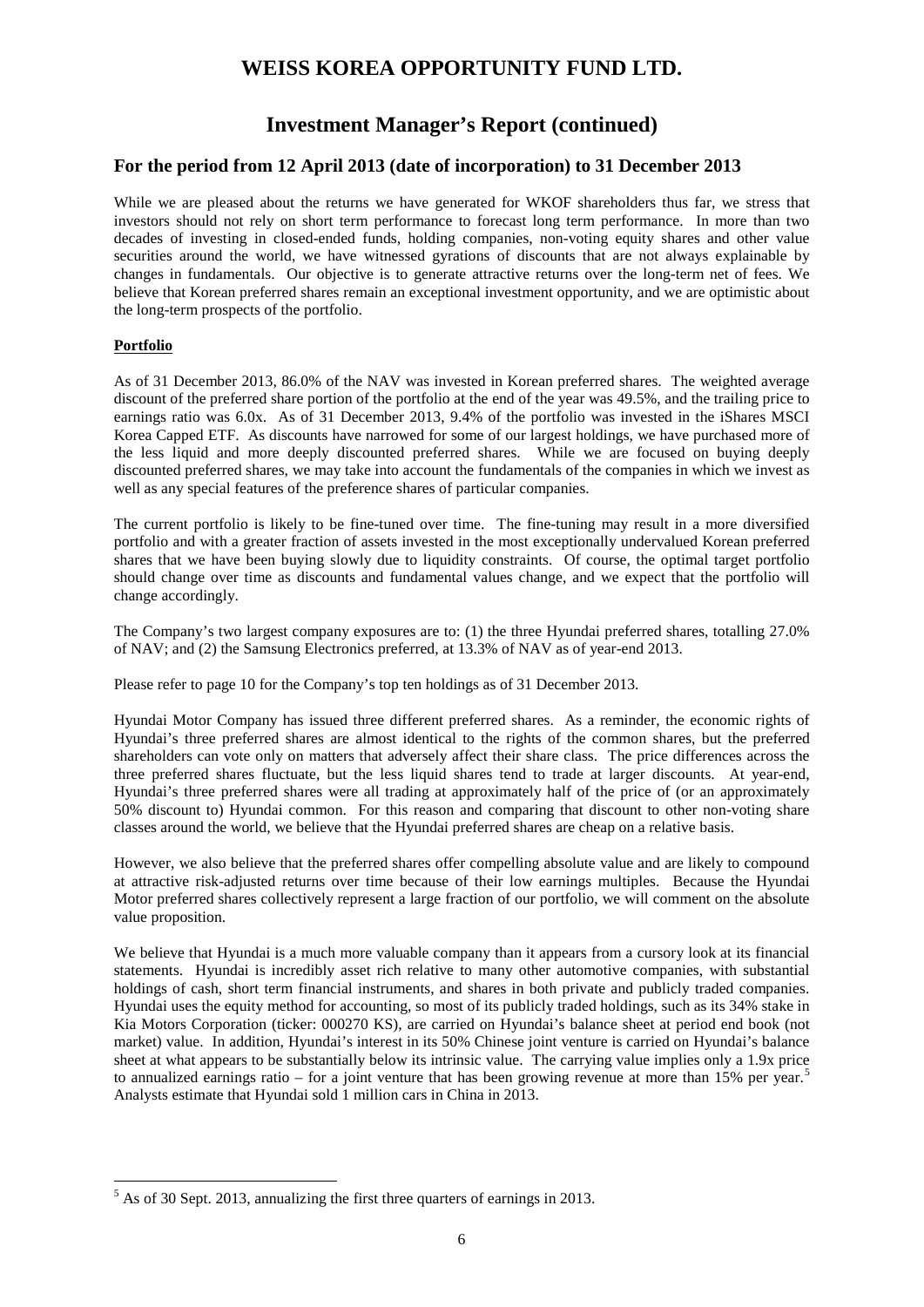# **Investment Manager's Report (continued)**

## **For the period from 12 April 2013 (date of incorporation) to 31 December 2013**

The price of even the most liquid (least discounted) Hyundai preferred share implies an extremely low valuation for Hyundai's core manufacturing operation. For example, backing out the per share net cash, listed securities, readily saleable assets and other assets (net of all liabilities) from the price of the most liquid preferred share (and adjusting earnings appropriately), reveals that Hyundai's core vehicle manufacturing operations are being priced by the market at a trailing price-to-earnings ratio of only  $1.8<sup>6</sup>$  $1.8<sup>6</sup>$  $1.8<sup>6</sup>$ 

In contrast to the low value implied for Hyundai's operations, Hyundai reported in December that its global factory utilization has been exceeding  $100\%$ , which from our point of view means that the value of the plant and equipment is very real. Furthermore, Hyundai estimates that its manufacturing capacity will increase by 5.6% from 2013 to 2014, with almost all of the new capacity coming from China.

As with any business, there are of course many risks associated with an investment in Hyundai. For example, the appreciation of the won against the yen may hurt Hyundai's competitiveness and there are labour disputes pending in court that could potentially increase costs. That said, Hyundai preferred shares ended the year trading at a low single digit price-to-earnings ratio by almost any methodology, and at nearly a 50% discount to the price of the corresponding common shares.<sup>[8](#page-7-2)</sup> Some securities that trade at large discounts have significant uncertainty related to the corresponding "NAV", but the Hyundai preferred shares trade at a large discount to a stock that traded over £70 million per day in 2013 on average. Put differently, large numbers of investors willingly pay about twice the price the Company pays for similar exposure to Hyundai. It is worth reminding investors of the potential implication of buying a security at a 50% discount: if the discount were to hypothetically converge to parity, an investor would earn a 100% rate of return. Further, Hyundai common shares may themselves be cheap.

In summary, we believe that the Hyundai preferred shares are cheap on both a relative and absolute basis and offer potential long term returns that we believe are compelling. This explains their high weighting in the Company's portfolio.

There are several potential catalysts that we believe could cause an increase in share prices for the Korean market in general, and in particular for the preferred shares through a narrowing of discounts to the corresponding common shares. We continue to believe that the most powerful catalyst is the new attitude of the government and the Korean public toward corporate governance. During 2013, there were high-profile cases of senior executives being sent to prison for self-dealing. Just a few years ago, judges excused similar cases of self-dealing by referring to the contribution chaebols (family controlled conglomerates) had made to the growth of the Korean economy. This change made a strong statement and is a deterrent to future indiscretion. In addition, the Korean legislature has passed and is considering a number of new corporate governance laws. The laws already passed restrict the ability of the heads of the chaebols to act against the interest of shareholders. Additional laws are being considered that might prevent judges from giving suspended sentences to heads of chaebols convicted of self-dealing. If the laws being considered were all passed, Korea might have some of the strongest shareholder protection rights of any country.

 $\overline{a}$ 

<span id="page-7-0"></span><sup>&</sup>lt;sup>6</sup> We caution you that this is a non-standard accounting metric, calculated using adjustments made by the Manager in its sole discretion for illustrative purposes only. The analysis is based on the most liquid Hyundai preferred share, listed as 005387 KS, as of 31 December 2013. The price-to-earnings ratio methodology compares the price of Hyundai's vehicle manufacturing operations implied by the market price of the preferred share to the vehicle segment's estimated and adjusted 2013 net income. To briefly (and incompletely) summarize the methodology, the price of the preferred share (numerator) was adjusted to exclude certain nonvehicle net assets; the earnings (denominator) were adjusted to omit the contribution of non-vehicle assets but to include Hyundai's proportional share of net income generated by Beijing Hyundai Motor Company, its Chinese joint venture. Non-vehicle assets include cash and publicly held securities (but not property, plant, and intangibles) less all liabilities. The Manager marked down certain assets in its sole judgment (e.g. inventories by 25%, receivables by 15%).<br><sup>7</sup> Hyundai Motor Company Investor Presentation, Dec. 2013, p. 9.<br><sup>8</sup> Hyundai's most liquid preferred share, listed as 005387 KS, closed the year at a price of ₩130,500, compared

<span id="page-7-1"></span>

<span id="page-7-2"></span>to the common share closing price of ₩236,500, a 45% discount. Another Hyundai preferred share, listed as 005389 KS, closed the year at a 52% discount. Bloomberg, as of 31 Dec. 2013.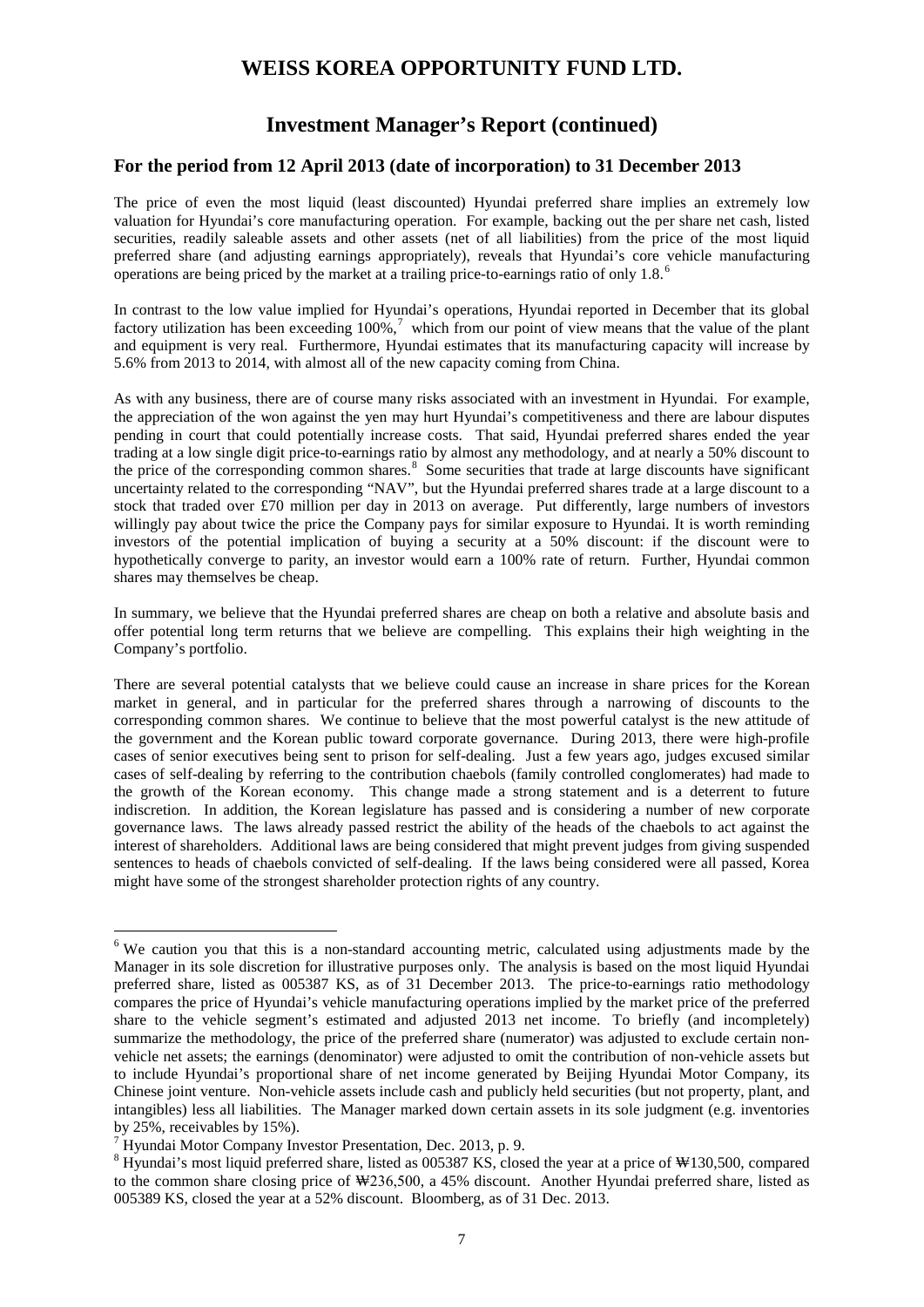# **Investment Manager's Report (continued)**

# **For the period from 12 April 2013 (date of incorporation) to 31 December 2013**

Better shareholder rights are bullish for investors in the preferred shares of Korean stocks. If the heads of companies can't use the corporate cash as their personal piggy bank, they are much more likely to distribute the cash to shareholders. Payments of dividends and share buybacks are generally bullish for stocks, and would be especially bullish for the prices of Korean stocks such as Hyundai Motors that have large holdings of cash and financial instruments. Since the preferred shares would receive the same dividend increase as the common shares, increases in dividends would be particularly favorable for the preferred shares. If firms increase their dividends, they would have a strong incentive to buy back preferred shares rather than paying them a large dividend. In the last twelve months, we have seen new share repurchase programs established, notably that of Samsung Fire and Marine. Other Korean firms have also announced new buyback programs, but we are awaiting evidence about their implementation. The most important long-run effect of better corporate governance will be to decrease the discount on all Korean shares as investors gain confidence that the earnings will accrue to shareholders rather than to the family of the founder.

Another powerful positive for the Korean market is the growth of the Korean National Pension Service ("NPS"). This fund will have massive inflows of money – cumulative net inflows are estimated to bring its assets under management to about £1.5 trillion by its peak in 2042. <sup>[9](#page-8-0)</sup> The National Pension Service has declared its intention to invest at least twenty percent of its assets in the Korean stock market. As of June 2013, the NPS owned 6% of the Korean market. With the additional purchases projected over the next six years, if stock market prices were unchanged, they would own about 15% of the Korean Equity market. Not only will these purchases push up share prices, but the NPS has openly taken strong shareholder-friendly positions on corporate governance matters, and will have even greater clout in the future. In at least two cases it refused to vote to approve the accounts of firms in which it was invested to express its disapproval of low dividends. Other pension plans are also accumulating assets. We expect that the pension funds will be following the lead of the NPS in investing a larger fraction of their assets in equities.

The impressive Korean education system has created a workforce that is far better educated and sophisticated than the previous generation. This should cause a fall in the cost of highly skilled workers, thus enhancing the value of embedded capital. The long run value of stocks is determined by the value of the tangible and intangible capital in the existing firms. Growth by itself does not increase share prices; indeed over very long periods there appears to be a negative relationship between growth and the performance of equities.<sup>[10](#page-8-1)</sup>

Finally, a large number of Koreans are entering their peak savings years. Historically, personal savings was allocated to savings accounts and housing. However, as savers become more sophisticated, and vehicles such as mutual funds are more widely marketed, we believe that the upcoming generation of savers may be more comfortable investing in equities than their parents were.

We continue to see increased media and investor focus on South Korea and South Korean preferred shares. We believe that this attention will cause prices to converge to market fundamentals, and for the discount on the Korean preferred shares to continue to narrow. The increased participation by foreign institutional investors is likely to speed up the rate of convergence between the prices of the common and preferred share.

 $\overline{a}$ 

<span id="page-8-0"></span> $9$  Statistics for this section are based on the NPS Annual Report 2013, using the exchange rate as of 31 Dec. 2013.

<span id="page-8-1"></span><sup>10</sup> This relationship is shown graphically in the latest edition of Jeremy Siegel's *Stocks for the Long Run*  (McGraw Hill, 2008), 125-126. Those charts suggest a negative relationship between stock market returns over very long periods and per capital GDP over the same period. The relationship seems weak for developed economies but somewhat stronger for emerging markets. Of course this long run trend does not imply that recessions are good for stock market returns. Short run economic downturns hurt the value of existing capital, and booms are good for short term profits. In the longer run though, growth that is driven by new technologies and the entry of new and more efficient firms will hurt the value of companies that are invested in the old technologies.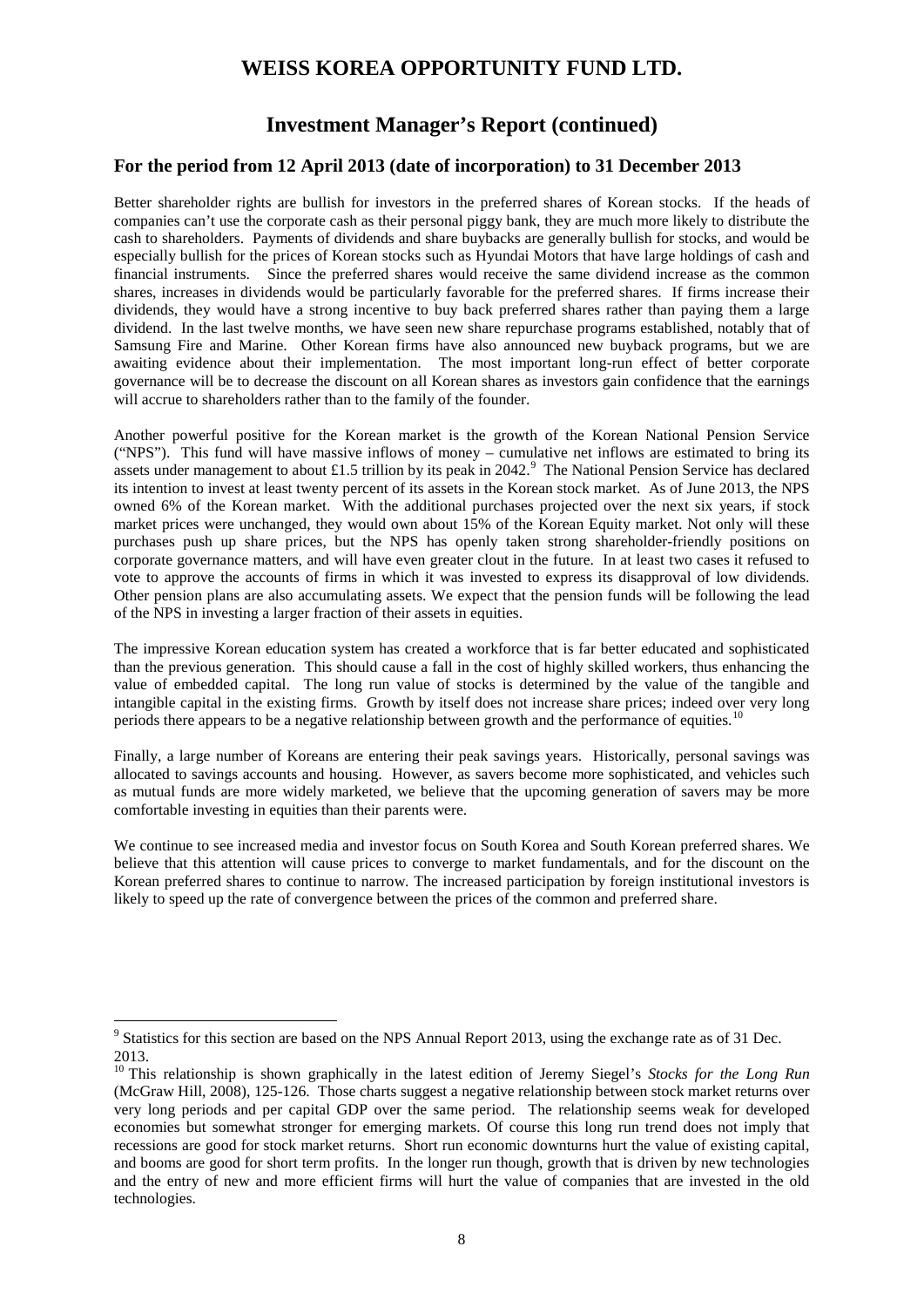# **Investment Manager's Report (continued)**

# **For the period from 12 April 2013 (date of incorporation) to 31 December 2013**

### **Korea, Japan, and China: Long-Term Trends**

With China's own national and military ambitions growing, these old fractures could widen. In 2012, Hyundai and Kia sales in China seemed to benefit at the expense of Japanese auto makers after Japan's purchase of a group of contested islands set off a territorial dispute with China.<sup>11</sup> However, with the fall in the value of the yen and a tapering off of anti-Japanese demonstrations, Japanese car sales have since rebounded.<sup>12</sup>

### *Demographics*

While both Japan and Korea have very low birth rates, Japan's demographic problems are more advanced and more imminent. Korea's workforce is still growing, and its educated workforce is growing very rapidly. The supply of highly educated engineers who are entering the labour force is particularly valuable for Korean companies.

Offsetting these possible enhancements to Korea's competitive position with respect to Japan is the significant weakening of the yen as a result of the Bank of Japan's aggressive monetary easing. The Japanese yen has been devalued versus the U.S. dollar by roughly 20% during 2013, while the Korean won strengthened slightly versus the U.S dollar. These policies will certainly help Japanese exporters, particularly because many of them have debt denominated in yen, and foreign-currency denominated or real assets abroad. However, only part of the exporters' costs will be reduced; they will still have to import raw materials and foreign-made components. The cost of importing energy, in particular, is an issue in both Japan and Korea, which are the two largest importers of liquefied natural gas (LNG). It is unclear whether the Bank of Korea will respond to the weakening yen with its own easing.

#### *North Korea*

There is a small but non-zero chance for rapprochement with North Korea. This offers a possible long-term solution to South Korea's demographic problems through immigration, a mitigation of energy problems through an LNG pipeline from Russia, and tremendous opportunities for Korean companies to access inexpensive labour. While investors certainly should not plan on low probability events, they do occur more often than one might think.

We would not have predicted in 1985 that within five years the Soviet Union would collapse, nor predicted five years ago that people would rise up to topple governments in Tunisia, Libya, and Egypt. While relations between the Koreas could deteriorate, investors may be underestimating the probability that relations could improve, yielding benefits to all parties.

#### **Closing Remarks**

We have been investing in emerging markets for more than 20 years, and have been buying undervalued securities for even longer. The value in Korean preferred shares is reminiscent of the incredible opportunities in Japan in 1967, the U.S. in 1975, Mexico in 1982 and Russia in 1998. These were all overlooked and undervalued markets that offered opportunities for very attractive long run returns. Even within undervalued markets, one can significantly improve returns by selecting the most underpriced securities. We believe that South Korea is a significantly undervalued market and that South Korean preferred shares are among the most underpriced securities in that market. We believe that the Fund's portfolio of preferred shares offers an exceptional opportunity for a long term investor. We will continue to work hard on behalf of our shareholders.

**Weiss Asset Management LP** 23 April 2014

 $\overline{a}$ 

<span id="page-9-0"></span><sup>&</sup>lt;sup>11</sup> See, for instance, a story about Japanese car sales in China during 2012: Kim and Lee, "Korean Automakers Thrive in China as Japan Car Sales Drop." *Bloomberg Businessweek*, 8 Oct. 2012.

<span id="page-9-1"></span><sup>&</sup>lt;sup>12</sup> Yu and Murphy, "Japanese Car Makers Grow More Optimistic on China," *Wall Street Journal*, 6 Jan. 2014.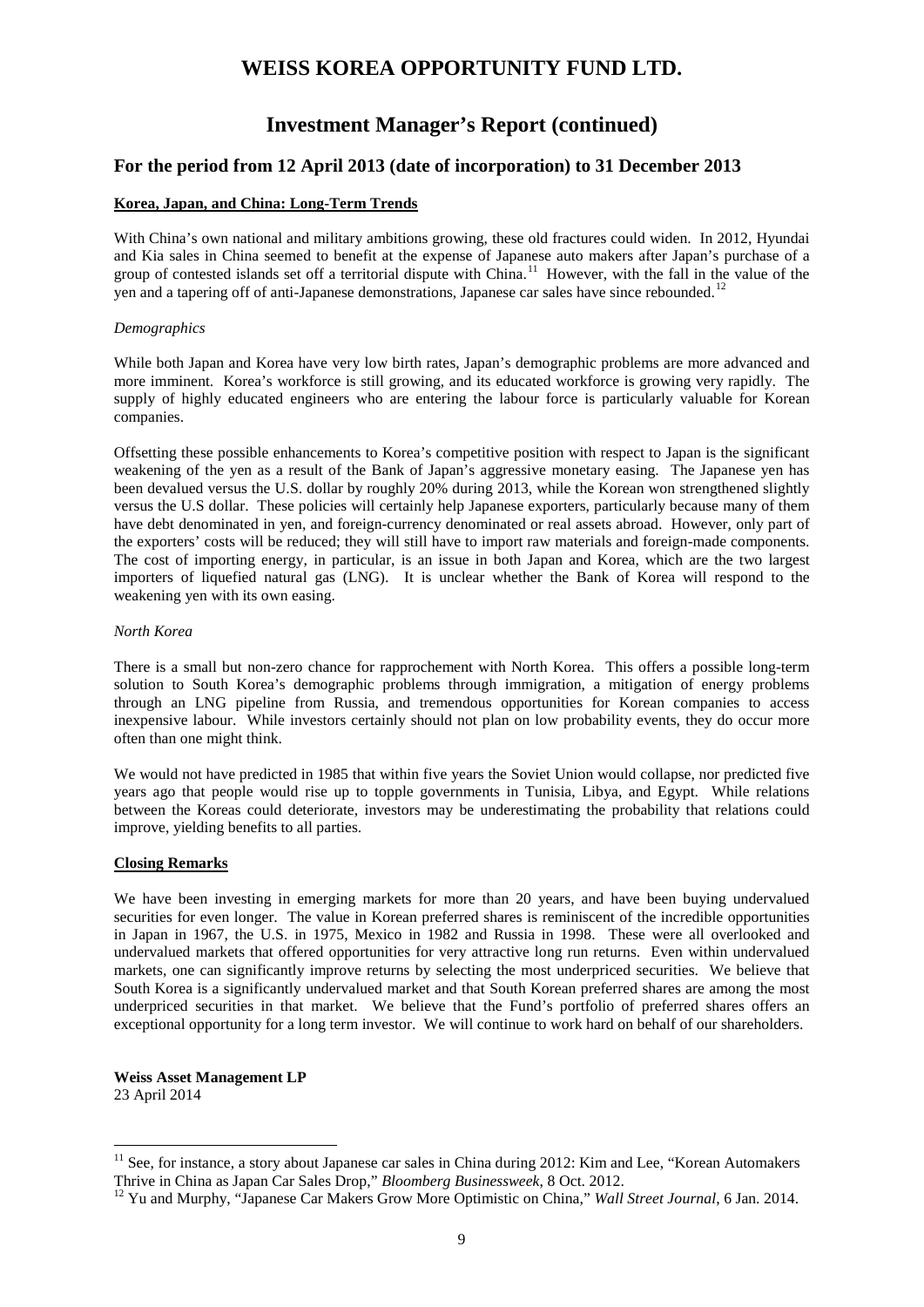# **Top Ten Holdings**

|                                                         |             | Fair         | $%$ of           |
|---------------------------------------------------------|-------------|--------------|------------------|
| <b>Investments</b>                                      | Holdings at | <b>Value</b> | <b>Total Net</b> |
|                                                         | 31.12.2013  | £            | <b>Assets</b>    |
| Samsung Electronics Co Ltd Preferred Share              | 26,232      | 15,190,364   | 13.34%           |
| Hyundai Motor Company 1st Preferred Share               | 187,888     | 13,331,438   | 11.71%           |
| iShares MSCI South Korea Capped ETF                     | 275,000     | 10.739.606   | 9.44%            |
| Hyundai Motor Company 2nd Preferred Shares              | 138.991     | 10.259.653   | 9.01%            |
| LG Chemical Ltd Preferred Shares                        | 107,097     | 9,284,237    | 8.15%            |
| LG Electronics Inc Preferred Shares                     | 527,980     | 7.945.651    | 6.98%            |
| Hyundai Motor Company 3rd Preferred Shares              | 110.581     | 7.181.789    | 6.31%            |
| Samsung Fire & Marine Insurance Co Ltd Preferred Shares | 60.309      | 4.900.346    | 4.30%            |
| Samsung SDI Co Ltd Preferred Shares                     | 91.748      | 3.769.444    | 3.31%            |
| Kumho Petro Chemical Co Ltd Preferred Shares            | 177,650     | 3,522,287    | 3.09%            |

In common with certain other funds, the Company has disclosed its ten largest holdings, which is in compliance with current AIM rules.

This schedule forms an integral part of the Financial Statements, refer to Note 9 of the Financial Statements.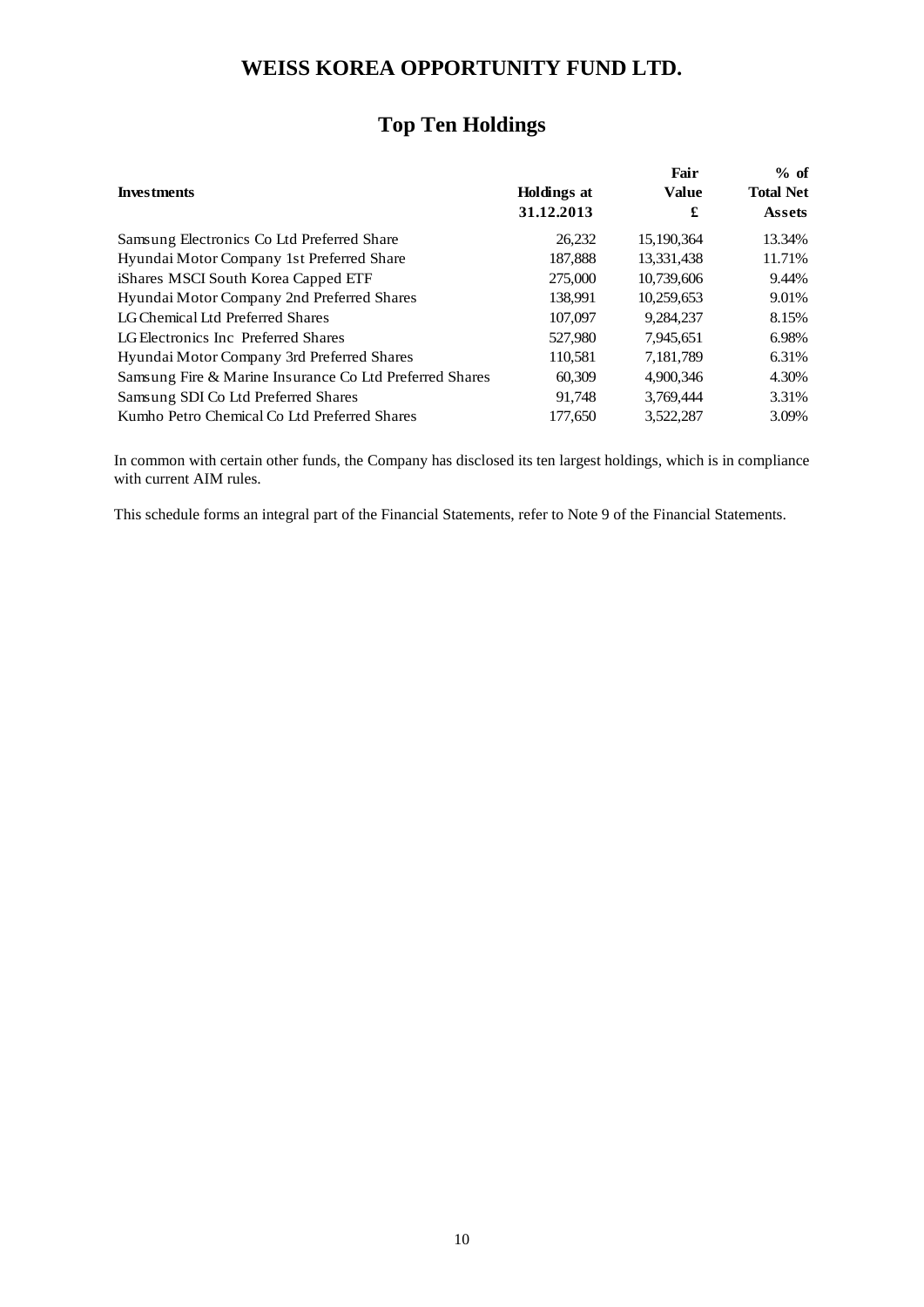# **Directors**

The Company has three non-executive Directors, all of whom are considered independent of the Investment Manager and details are set out below.

### **Norman Crighton (aged 47) (Appointed 12 April 2013)**

Mr Crighton is Chairman of the Company. He is also a non-executive director of Trading Emissions plc, Private Equity Investor plc, Global Fixed Income Realisation Limited and Rangers International Football Club Plc. Norman was, until May 2011, an investment manager at Metage Capital Limited where he was responsible for the management of a portfolio of closed-ended funds and has more than 22 years' experience in closedended funds having worked at Olliff and Partners, LCF Edmond de Rothschild, Merrill Lynch, Jefferies International Limited and latterly Metage Capital Limited. His experience covers analysis and research as well as sales and corporate finance. Norman is British and resident in the United Kingdom.

### **Stephen Charles Coe (aged 48) (Appointed 12 April 2013)**

Mr Coe qualified as a Chartered Accountant with PricewaterhouseCoopers in 1990. From 1997 to 2006 he was a director of the Bachmann Trust Company Limited and managing director of Bachmann Fund Administration Limited. Between 2003 and 2006, Stephen was managing director of Investec Administration Services Limited and of Investec Trust (Guernsey) Limited prior to becoming self-employed in 2006 providing director services to financial services clients.

Currently, Mr Coe sits on the board of a number of listed companies including Kolar Gold Limited, an AIM listed gold exploration and development company incorporated in Guernsey, Black Sea Property Fund, a real estate investment fund focused on Bulgaria, and European Real Estate Investment Trust Limited, a European focused closed-ended property investment company. Stephen is also a non-executive director of Raven Russia Limited, a main market listed property investment specialist focused on Russia, Trinity Capital Limited, an AIM listed Indian real estate investment company and South Africa Property Opportunities plc, an AIM listed close ended investment fund focused on South African real estate assets. Stephen is British and resident in Guernsey.

## **Robert Paul King (aged 50) (Appointed 29 April 2013)**

Mr King is a non-executive director for a number of open and closed-ended investment funds and companies. He was a director of Cannon Asset Management Limited and their associated companies, from 2007 to 2011. Prior to this, he was a director of Northern Trust International Fund Administration Services (Guernsey) Limited (formerly Guernsey International Fund Managers Limited) where he had worked from 1990 to 2007. He has been in the offshore finance industry since 1986 specialising in administration and structuring offshore open and closed-ended investment funds. Robert is British and resident in Guernsey.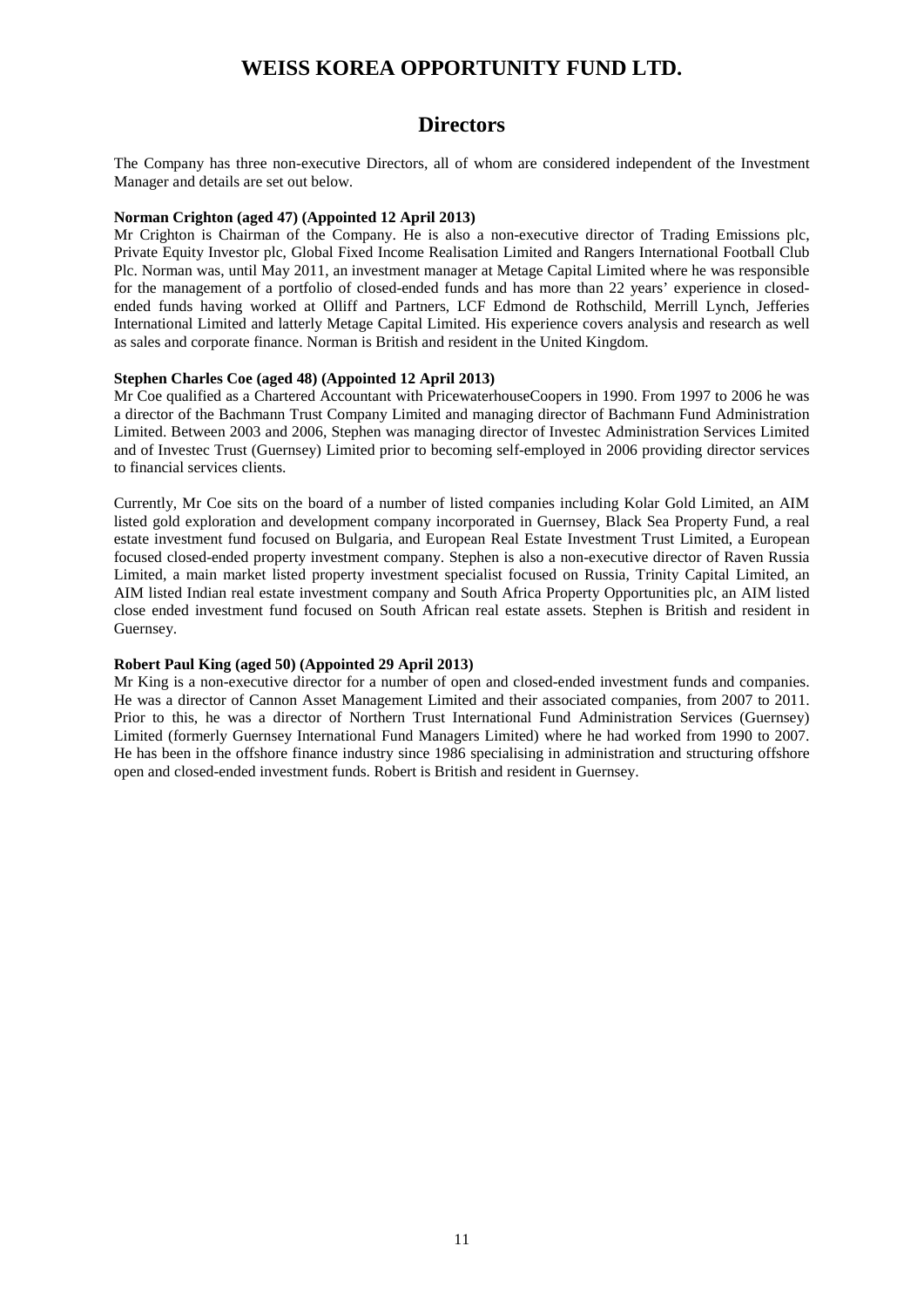# **Report of the Directors**

The Directors of the Company present their Annual Report and audited Financial Statements for the period from 12 April 2013 (date of incorporation) to 31 December 2013 which have been properly prepared in accordance with the Companies (Guernsey) Law, 2008.

## **Principal Activity**

The Company was incorporated with limited liability in Guernsey on 12 April 2013 as a company limited by shares and as an authorised closed-ended investment company. The Company's Shares were admitted to trading on the AIM Market of the LSE on 14 May 2013. As an existing closed-ended fund, the Company is deemed to be granted an authorised declaration in accordance with Section 8 of the Protection of Investors (Bailiwick of Guernsey) Law, 1987, as amended and Rule 6.02 of the Authorised Closed-ended Investment Schemes Rules 2008 on the same date as the Company obtained consent under the Control of Borrowing (Bailiwick of Guernsey) Ordinance 1959 to 1989.

## **Investment Objective and Investment Policy**

The investment objective and investment policy of the Company is to provide Shareholders with an attractive return on their investment predominantly though long-term capital appreciation, by investing primarily in listed Korean preferred shares. The full investment objective and investment policy is detailed on page 3 of the Annual Report.

### **Going Concern**

The Directors believe that it is appropriate to continue to adopt the going concern basis in preparing the Financial Statements since the assets of the Company consist mainly of securities which are readily realisable and, accordingly, the Company has adequate financial resources to continue in operational existence for the foreseeable future.

### **Results and dividends**

The results for the period from 12 April 2013 (date of incorporation) to 31 December 2013 are set out in the Statement of Comprehensive Income on page 28. No dividends have been paid or proposed in the period.

The Board has resolved to declare and pay a dividend in early summer 2014 for the period ended 31 December 2013, based on dividends from investments in Korean preferred shares with a record date on or before 31 December 2013, and received by the Company by 31 May 2014.

## **Shareholder Information**

The Company announces its unaudited NAV on a weekly basis and at each month end. A monthly report on investment performance is published by the Company's Investment Manager, on the Company's website, **[www.weisskoreaopportunityfund.com.](http://www.weisskoreaopportunityfund.com./)**

#### **Investment Management**

The Investment Manager of the Company is Weiss Asset Management LP, a Delaware limited partnership formed on 10 June 2003, (the "Investment Manager"). The key terms of the Investment Management Agreement and specifically the fee charged by the Investment Manager are set out in Note 15 of the Financial Statements. The Board believes that the investment management fee is competitive with other investment companies with similar investment mandates.

The Board reviews on an ongoing basis the performance of the Investment Manager and considers whether the investment strategy utilised is likely to achieve the Company's investment objective.

Having considered the portfolio performance and investment strategy, the Board has unanimously agreed that the interests of the shareholders as a whole are best served by the continuing appointment of the Investment Manager on the terms agreed.

#### **Directors**

The details of the Directors of the Company during the period and at the date of this Report are set out on page 11 and on the Corporate Information page on page 2.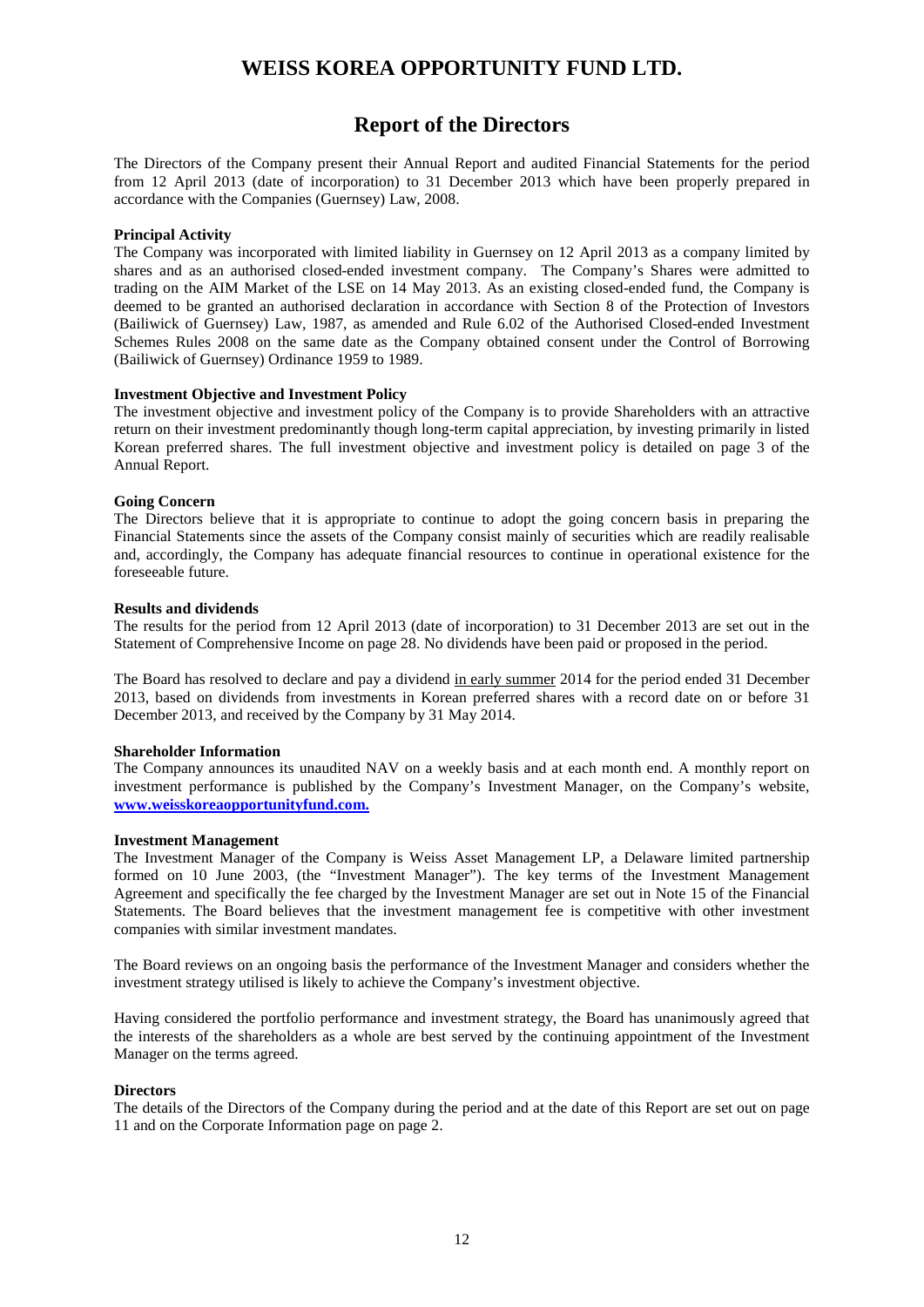# **Report of the Directors (continued)**

## **Directors' Interests**

The Directors who held office at 31 December 2013 and up to the date of this Report held the following numbers of Ordinary Shares beneficially:

|                 |        | Ordinary % of issued |
|-----------------|--------|----------------------|
|                 |        | Shares share capital |
| Norman Crighton | 20,000 | $0.02\%$             |
| Stephen Coe     | 10,000 | 0.01%                |
| Robert King     | 15,000 | 0.01%                |

There have been no changes in the interests of the above directors during the period.

## **Substantial Interests**

Disclosure and Transparency Rules ("DTRs") are now comprised in the Financial Conduct Authority handbook. Section 5, the only section of the DTRs which applies to AIM listed companies, requires substantial Shareholders to make relevant holding notifications to the Company and the UK Financial Conduct Authority (the "FCA"). The Company must then disseminate this information to the wider market. Details of major Shareholders in the Company can be found in Note 9.

### **Alternative Investment Fund Managers Directive**

The Company does not expect to be required to comply with the AIFM Directive except to the extent that it may be required to satisfy certain provisions of the AIFM Directive in order to permit the marketing of the Company's shares in EEA Member States. In this circumstance the relevant regime remains the national private placement arrangements in the relevant EEA Member State into which the fund is marketed which may trigger appropriate authorisation, possible changes to the governance structure of the Company including the appointment of a depositary, and additional disclosure in the financial statements. The AIFM Directive is likely to increase management costs, including regulatory and compliance costs, of impacted investment managers and investment funds. The Company will seek to minimise this impact where possible.

#### **Foreign Account Tax Compliance Act**

The Foreign Account Tax Compliance Act ("FATCA") became effective on 1 January 2013. The legislation is aimed at determining the ownership of US assets in foreign accounts and improving US tax compliance with respect to those assets. On 13 December 2013, the States of Guernsey entered into an intergovernmental agreement ("IGA") with US Treasury in order to facilitate the requirements under FATCA and is currently in negotiations with regards to how this is to be implemented, and as a result, the impact this will have on the Company remains unknown. The implementation of FATCA has been delayed to June 2014. The Board is monitoring developments with the assistance of its professional advisers.

#### **UK-Guernsey Intergovernmental Agreement**

The States of Guernsey signed an intergovernmental agreement with the UK ("UK-Guernsey IGA") on 22 October 2013, under which mandatory disclosure requirements will be required in respect of shareholders who have a UK connection. The UK-Guernsey IGA has been ratified by Guernsey's States of Deliberation and the relevant legislation introduced. The impacts of the UK-Guernsey IGA on the Company and the Company's reporting responsibilities pursuant to the UK-Guernsey IGA are not currently in final form. The Board is monitoring implementation of the UK-Guernsey IGA with the assistance of its professional advisers.

#### **Corporate Governance**

The Board recognises the importance of a sound corporate governance culture that meets the listing requirements. All Directors contribute to Board discussions and debates. The Board considers that reporting against the principles and recommendations of the UK Corporate Governance Code (the "UK Code") will provide better information to shareholders.

The UK Code is publicly available on the Financial Reporting Council's (the "FRC") website.

The Board, having reviewed the UK Code, considers that it has maintained procedures during the period ended 31 December 2013 and up to the date of this report to ensure that it complies with the UK Code except as explained elsewhere in the Report.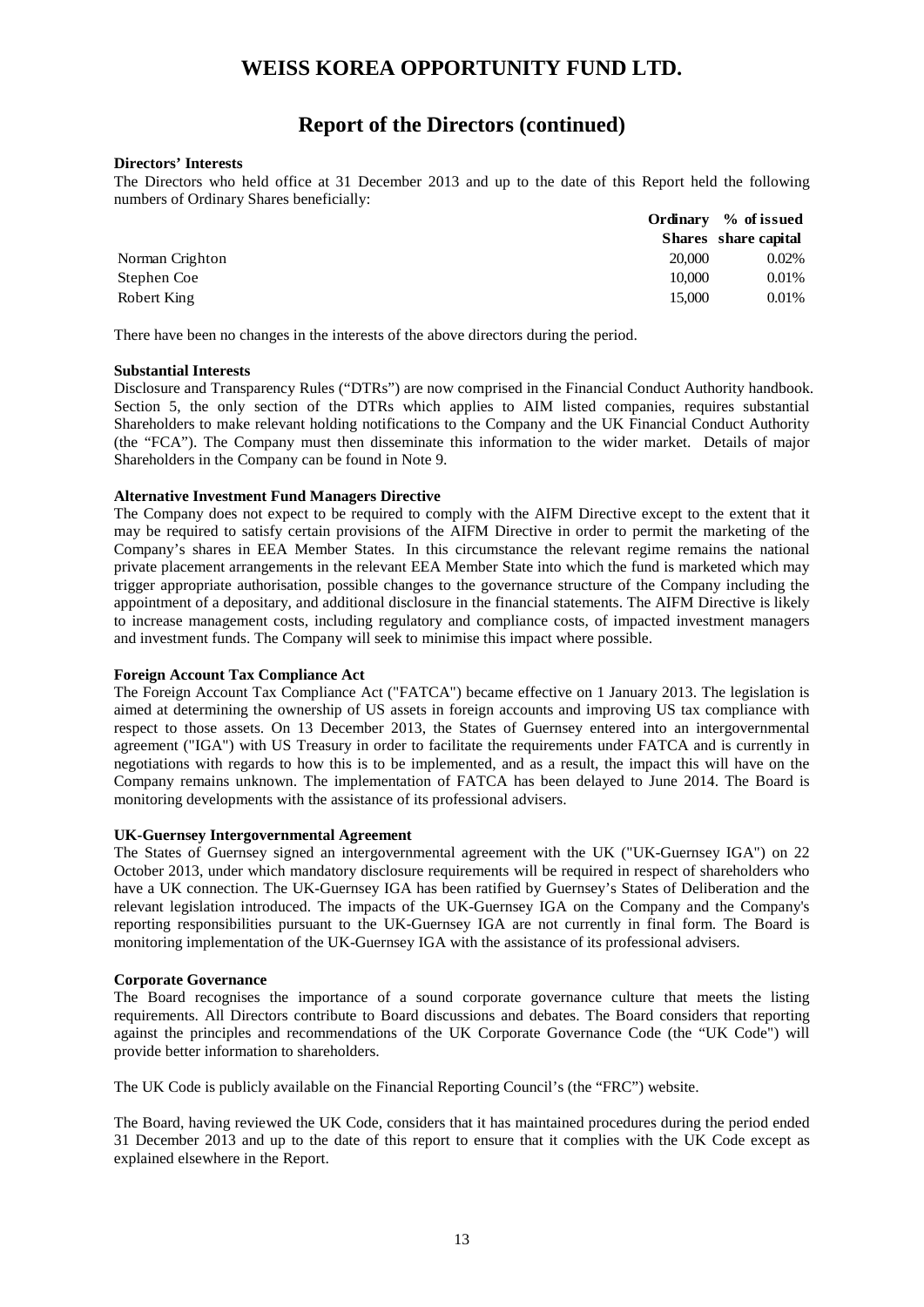# **Report of the Directors (continued)**

### **Corporate Governance (continued)**

### **Guernsey Regulatory Environment**

The Guernsey Financial Services Commission's (the "Commission") Finance Sector Code of Corporate Governance (the "GFSC Code") comprises Principles and Guidance, and provides a formal expression of good corporate practice against which Shareholders, boards and the Commission can better assess the governance exercised over companies in Guernsey's finance sector. The Commission recognises that the different nature, scale and complexity of business will lead to differing approaches to meeting the GFSC Code. Companies reporting against the UK Code are deemed to comply with the GFSC Code.

### **Composition and Independence of the Board**

The Board currently comprises three non-executive Directors, all of whom are considered independent of the Investment Manager.

The Chairman is Mr Crighton. A biography for Mr Crighton and all other Directors appears on page 11. In considering the independence of the Chairman, the Board has taken note of the provisions of the UK Code relating to independence, and has determined that Mr Crighton is an independent Director. The Board believes it has a good balance of skills and experience to ensure it operates effectively. The Chairman is responsible for leadership of the Board and ensuring its effectiveness.

As the Chairman is an independent Director, no appointment of a senior independent Director has been made. The Company has no employees and therefore there is no requirement for a chief executive.

The Board has engaged external companies to undertake the investment management, administrative and custodial activities of the Company. Documented contractual arrangements are in place with these companies which define the areas where the Board has delegated responsibility to them.

Due to the Company's listing on AIM, the Company is required to disclose its Environmental Policy but this is not applicable due to the nature of its operations.

The Company holds a minimum of four Board meetings per year to discuss general management, structure, finance, corporate governance, marketing, risk management, compliance, asset allocation and gearing, contracts and performance. The quarterly Board meetings are the principal source of regular information for the Board enabling it to determine policy and to monitor performance, compliance and controls but these meetings are supplemented by communication and discussions throughout the period.

A representative of the Investment Manager, Administrator and Company Secretary attends each Board meeting either in person or by telephone thus enabling the Board to fully discuss and review the Company's operations and performance. Each Director has direct access to the Investment Manager and Company Secretary and may at the expense of the Company seek independent professional advice on any matter.

Attendance at the Board and other Committee meetings during the period was as follows:

|                                          | Number of     | <b>Norman</b> | <b>Robert</b> | <b>Stephen</b> |
|------------------------------------------|---------------|---------------|---------------|----------------|
|                                          | Meetings held | Crighton      | King          | <b>Coe</b>     |
| Board Meetings                           |               |               |               |                |
| <b>Audit Committee Meetings</b>          |               |               |               |                |
| Management Engagement Committee Meetings |               |               |               |                |

## **Board diversity**

The Board has given consideration to the recommendations of the Davies Report on diversity on boards. In order to extend its diversity, the Board is committed to implementing the recommendations of the Davies Report, if possible within the timescales proposed in the Davies Report, and to that end will ensure that female candidates are considered when appointments to the Board are under consideration.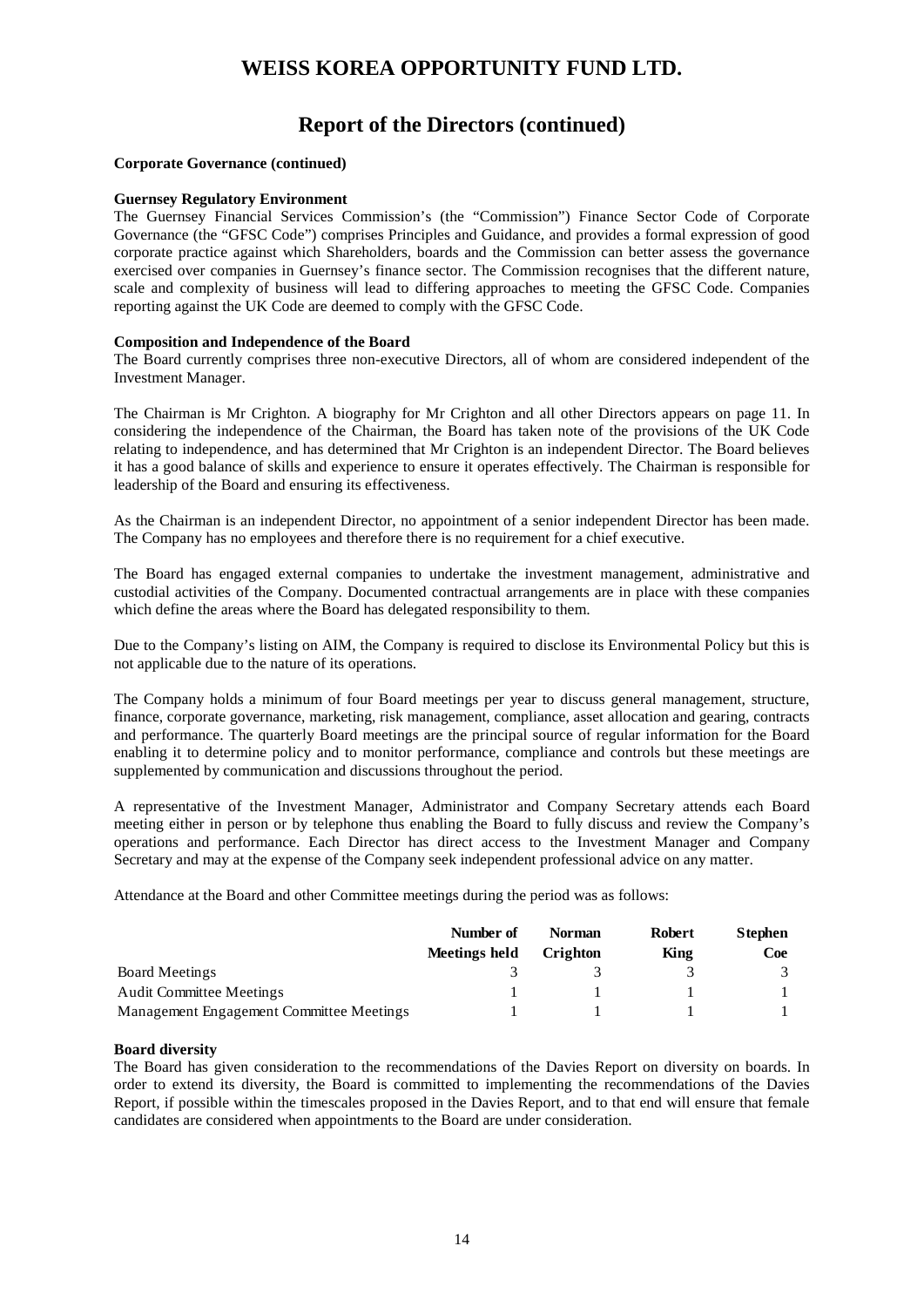# **Report of the Directors (continued)**

#### **Corporate Governance (continued)**

#### **Re-election**

The Articles of Incorporation provide that one-third of the Directors retire by a voluntary rotation basis at each AGM. However, in order to meet the highest standards of corporate governance, the Directors have agreed to stand for election yearly.

The Directors may at any time appoint any person to be a Director either to fill a casual vacancy or as an addition to the existing Directors. Any Director so appointed shall hold office only until, and shall be eligible for re-election at, the next AGM following their appointment but shall not be taken into account in determining the Directors or the number of Directors who are to retire by a voluntary rotation basis at that meeting if it is an AGM.

### **Board Performance**

The Board will evaluate its performance and consider the tenure and independence of each Director on an annual basis.

To enable this evaluation to take place, the Company Secretary will circulate a detailed questionnaire plus a separate questionnaire for the evaluation of the Chairman. The questionnaires, once completed, are returned to the Company Secretary who collates responses, prepares a summary and discusses the Board evaluation with the Chairman prior to circulation to the remaining Board members. The performance of the Chairman is evaluated by the other Directors later in 2014. On occasions, the Board may seek to employ an independent third party to conduct a review of the Board.

### **Audit Committee**

The Company has established an Audit Committee, with formally delegated duties and responsibilities within written terms of reference. The Audit Committee is chaired by Mr Coe. The Audit Committee's other members are Mr Crighton and Mr King. The Audit Committee meets formally at least twice a year and each meeting is attended by the external auditor and Administrator.

Appointment to the Audit Committee is for a period up to three years which may be extended for two further three year periods.

The table above sets out the number of Audit Committee Meetings held during the period ended 31 December 2013 and the number of such meetings attended by each Audit Committee member.

A report of the Audit Committee detailing responsibilities and activities is presented on pages 20 to 23.

#### **Management Engagement Committee**

The Company has established a Management Engagement Committee, with formally delegated duties and responsibilities within written terms of reference. The Management Engagement Committee is chaired by Mr King. The Management Engagement Committee's other members are Mr Crighton and Mr Coe. The Management Engagement Committee meets formally once a year.

The principal duties of the Management Engagement Committee are to review the performance of and contractual arrangements with the Investment Manager and all other service providers to the Company (other than the external auditors).

During the period the Management Engagement Committee has reviewed the services provided by the Investment Manager as well as the other service providers and have recommended to the Board that their continuing appointments is in the best interests of the Shareholders. The last meeting was held on 5 November 2013.

## **Nomination Committee**

The Board does not have a separate Nomination Committee. The Board as a whole fulfils the function of a Nomination Committee. Any proposal for a new Director will be discussed and approved by the Board. The Board will determine whether in future an external search consultancy or open advertising is used in the appointments of non-executive Directors.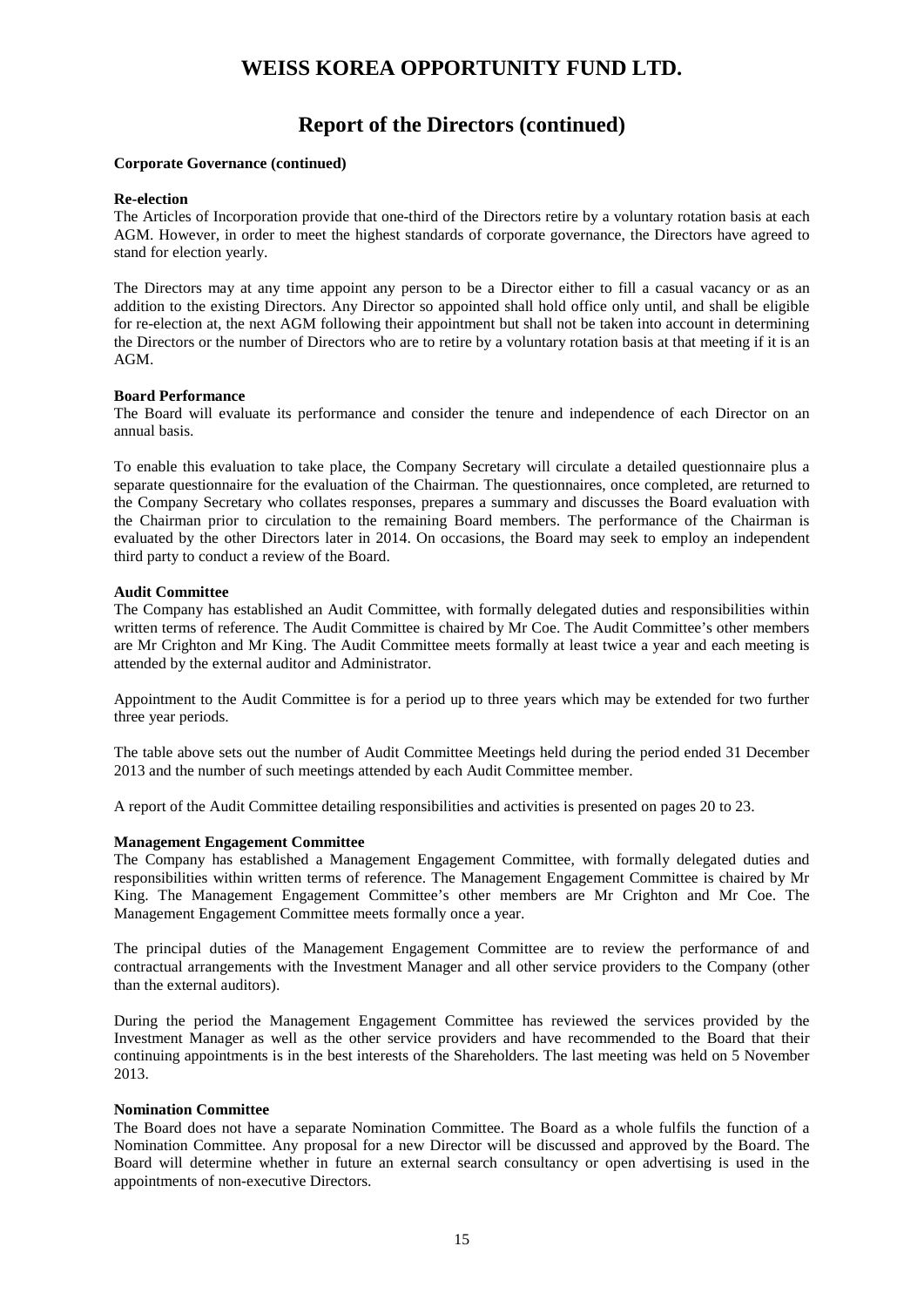# **Report of the Directors (continued)**

#### **Corporate Governance (continued)**

### **Remuneration Committee**

In view of its non-executive and independent nature, the Board considers that it is not appropriate for there to be a Remuneration Committee as anticipated by the UK Code because this function is carried out as part of the regular Board business. A Remuneration Report prepared by the Board is contained in the annual report on page 19. Directors' remuneration is considered on an annual basis.

### **Terms of Reference**

All Terms of Reference for Committees are available from the Company Secretary upon request.

### **Internal Controls**

The Board is ultimately responsible for establishing and maintaining the Company's system of internal controls and for maintaining and reviewing its effectiveness. The system of internal controls is designed to manage rather than to eliminate the risk of failure to achieve business objectives and by their nature can only provide reasonable and not absolute assurance against misstatement and loss. These controls aim to ensure that assets of the Company are safeguarded, proper accounting records are maintained and the financial information for publication is reliable. The Board uses a formal risk assessment matrix to identify and monitor business risks.

The Board has delegated the management of the Company's investment portfolio and the administration, registrar and corporate secretarial functions including the independent calculation of the Company's NAV and the production of the Annual Report and Financial Statements which are independently audited. Whilst the Board delegates responsibility, it retains accountability for the functions it delegates and is responsible for the systems of internal control. Formal contractual agreements have been put in place between the Company and providers of these services. On an ongoing basis board reports are provided at each quarterly board meeting from the Investment Manager, Administrator, Registrar and Company Secretary; and a representative from the Investment Manager is asked to attend these meetings.

In common with most investment companies, the Company does not have an internal audit function. All of the Company's management functions are delegated to the Investment Manager, Administrator, Registrar and Company Secretary which have their own internal audit and risk assessment functions.

## **Principal risks and uncertainties**

### *Limited Operating History*

The Company is a recently established investment company and this Annual Report and Accounts presents the performance of the Company and its investments for the period since incorporation to 31 December 2013.

#### *Investment Risks*

The Company is exposed to the risk that its portfolio fails to perform in line with its investment objective and policy if markets move adversely or if the Investment Manager fails to comply with the investment policy. The Board reviews reports from the Investment Manager at the quarterly Board meetings, with a focus on the performance of the portfolio in line with its investment policy.

#### *Operational Risks*

The Company is exposed to the risk arising from any failures of systems and controls in the operations of the Investment Manager, Administrator and the Custodian. The Board and its Committees regularly review reports from the Investment Manager and the Administrator on their internal controls.

#### *Accounting, Legal and Regulatory Risks*

The Company is exposed to the risk that it may fail to maintain accurate accounting records or fail to comply with requirements of its Admission document. The accounting records prepared by the Administrator are reviewed by the Investment Manager. The Administrator, Broker and Investment Manager provide regular updates to the Board on compliance with the Admission document and changes in regulation.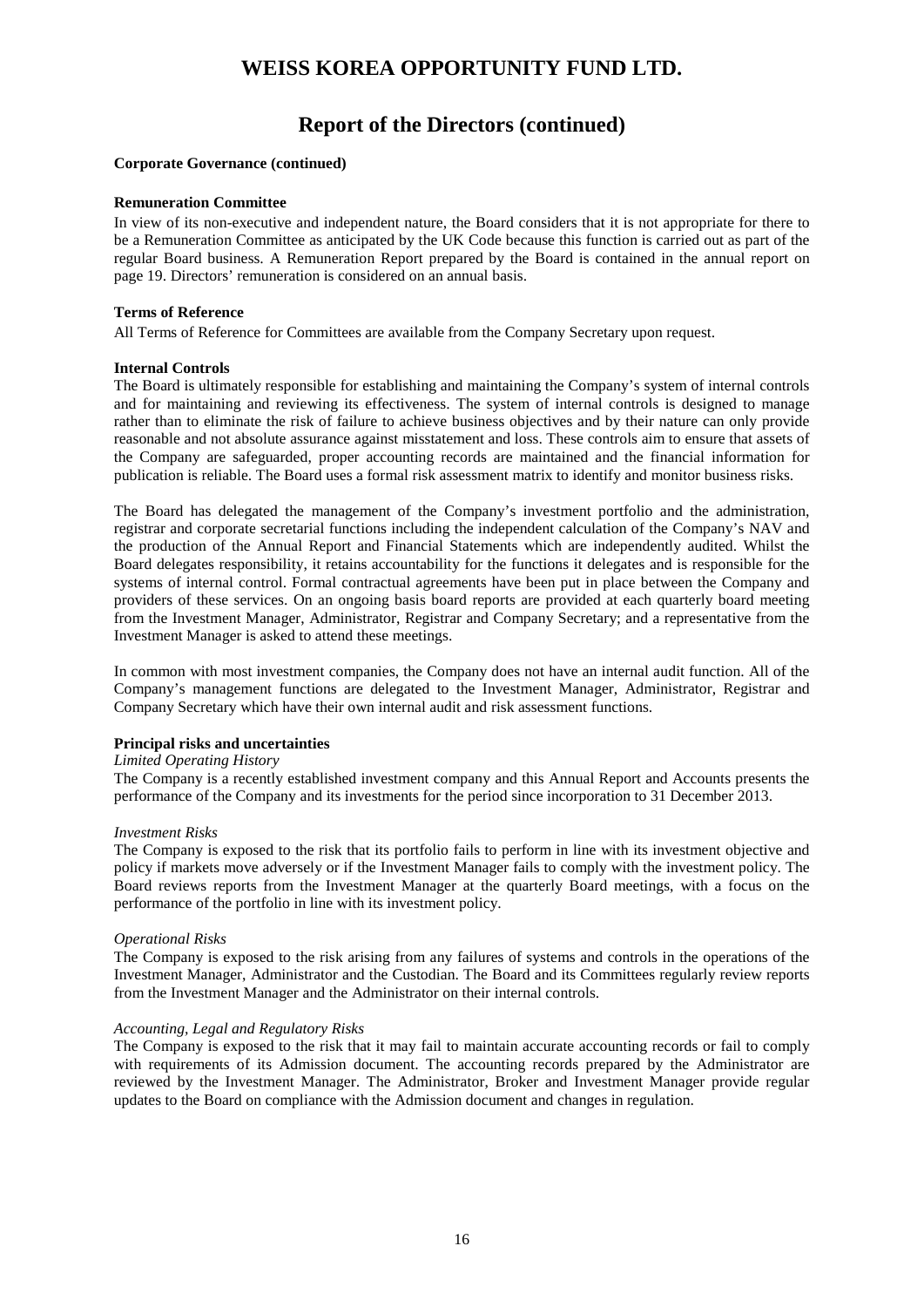# **Report of the Directors (continued)**

#### **Corporate Governance (continued)**

### **Principal risks and uncertainties (continued)**

#### *Financial Risks*

The financial risks, including market, credit and liquidity risk faced by the Company are set out in Note 16 of the Financial Statements on pages 40 to 43. These risks and the controls in place to reduce the risks are reviewed at the quarterly Board meetings.

### **Dialogue with Shareholders**

The Directors are available to enter into dialogue with Shareholders and are contactable via the Company Secretary. All Shareholders have the opportunity to attend and vote at the AGM. The Board stays abreast of Shareholders' views via regular updates from the Company's Broker and the Investment Manager.

### **Auditor**

The Auditor, KPMG Channel Islands Limited, have indicated their willingness to continue in office. Accordingly, a resolution for their reappointment will be proposed at the forthcoming AGM.

### **Directors' Responsibilities**

The Directors are responsible for preparing the Report of the Directors and the financial statements in accordance with applicable law and regulations.

Company law requires the Directors to prepare financial statements for each financial year. Under that law they have elected to prepare the financial statements in accordance with International Financial Reporting Standards ("IFRS") as adopted by the European Union and applicable law.

The financial statements are required by law to give a true and fair view of the state of affairs of the Company and of the profit or loss of the Company for that period.

In preparing these financial statements the Directors are required to:

- select suitable accounting policies and then apply them consistently;
- make judgements and estimates that are reasonable and prudent;
- state whether applicable accounting standards have been followed, subject to any material departures disclosed and explained in the financial statements; and
- prepare the financial statements on the going concern basis unless it is inappropriate to assume that the Company will continue in business.

The Directors are responsible for keeping proper accounting records which disclose with reasonable accuracy at any time the financial position of the Company and to enable them to ensure that the Financial Statements have been properly prepared in accordance with The Companies (Guernsey) Law, 2008. They have general responsibility for taking such steps as are reasonably open to them to safeguard the assets of the Company and to prevent and detect fraud and other irregularities.

The Directors confirm that they have complied with the above requirements in preparing the financial statements and that to the best of their knowledge and belief:

- these Financial Statements, taken as a whole, are fair, balanced and understandable and provide the information necessary for the shareholders to assess the Company's performance, business model and strategy; and
- these Financial Statements have been prepared in accordance with IFRS as adopted by the European Union, give a true and fair view of the assets, liabilities, financial position and profit of the Company.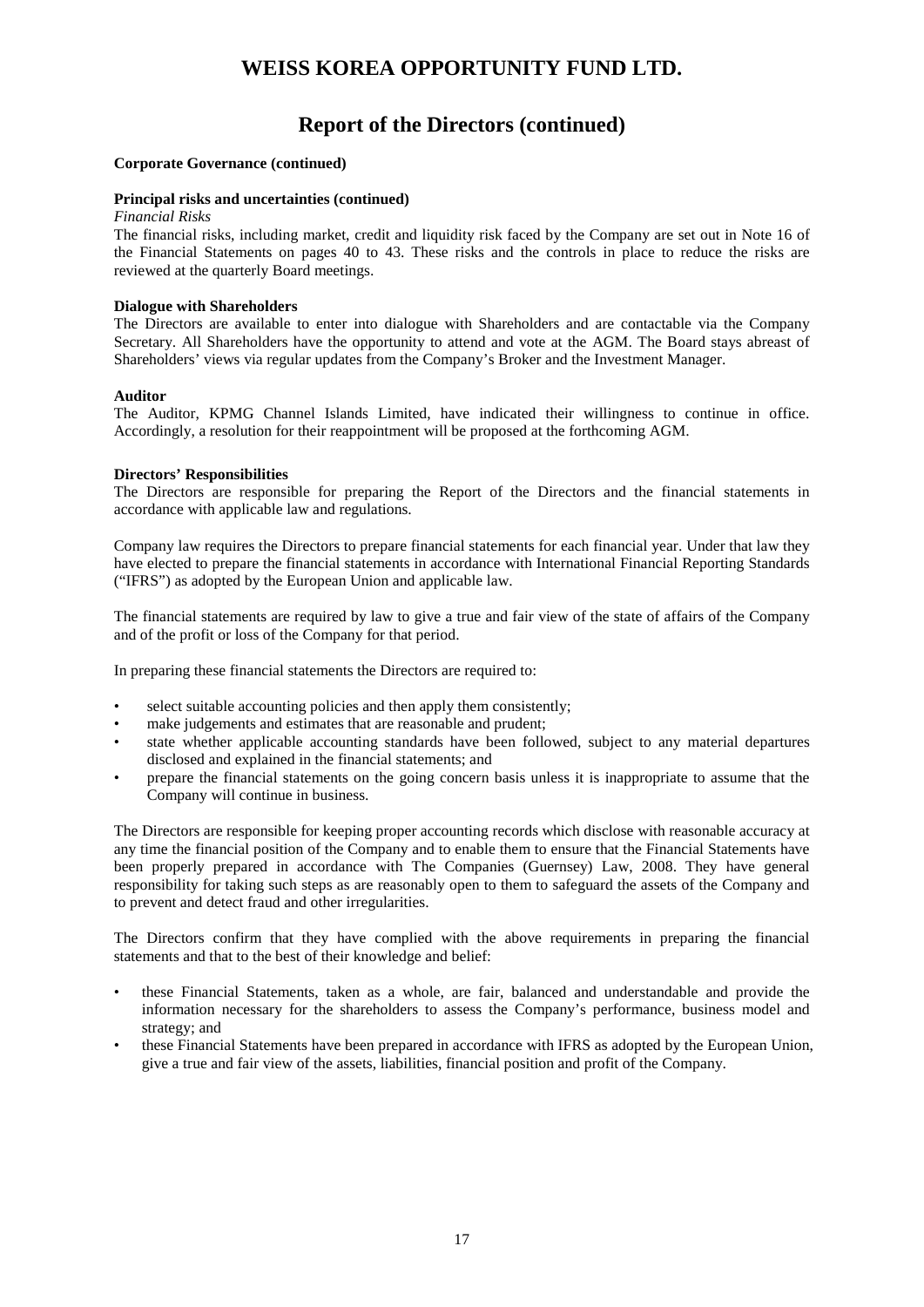# **Report of the Directors (continued)**

## **Disclosure of information to the Auditor:**

So far as they are each aware, there is no relevant audit information of which the Company's auditor is unaware; and each Director has taken all the steps that they ought to have taken as a Director to make themselves aware of any relevant audit information and to establish that the Company's auditor is aware of that information.

The Directors recognise their responsibilities stated above.

Signed on behalf of the Board

Norman Crighton Stephen Coe<br>Chairman Director Chairman 23 April 2014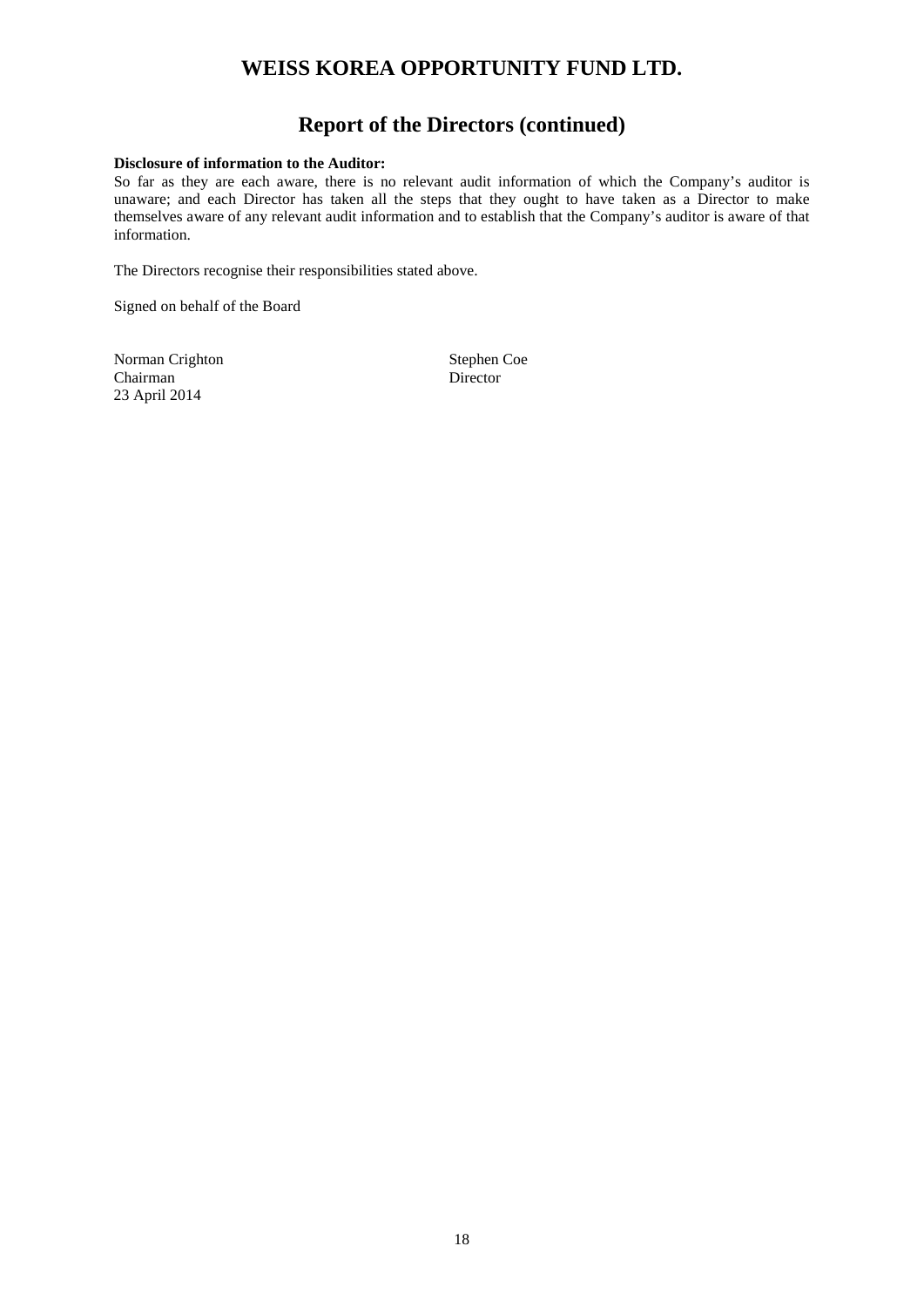# **Directors' Remuneration Report**

### **Introduction**

An ordinary resolution for the approval of the Director's Remuneration Report will be put to the shareholders at the AGM to be held on 28 July 2014.

### **Remuneration policy**

All Directors are non-executive and a Remuneration Committee has not been established. The Board as a whole considers matters relating to the Directors' remuneration. No advice or services were provided by any external person in respect of its consideration of the Directors' remuneration.

The Company's policy is that the fees payable to the Directors should reflect the time spent by the Directors on the Company's affairs and the responsibilities borne by the Directors and be sufficient to attract, retain and motivate directors of a quality required to run the Company successfully. The Chairman of the Board is paid a higher fee in recognition of his additional responsibilities, as is the Chairman of the Audit Committee. The policy is to review fee rates periodically, although such a review will not necessarily result in any changes to the rates, and account is taken of fees paid to directors of comparable companies. The Directors of the Company are remunerated for their services at such a rate as the Directors determine provided that the aggregate amount of such fees does not exceed £200,000 per annum.

There are no long term incentive schemes provided by the Company and no performance fees are paid to Directors.

None of the Directors has a service contract with the Company but each of the Directors is appointed by a letter of appointment which sets out the main terms of their appointment. Directors hold office until they retire by rotation or cease to be a director in accordance with the Articles of Incorporation, by operation of law or until they resign.

### **Remuneration**

Directors are remunerated in the form of fees, payable quarterly in arrears, to the Director personally. No Directors have been paid additional remuneration outside their normal Directors' fees and expenses.

The annual Directors' fees comprise £26,000 payable to Mr Crighton, the Chairman, £22,000 to Mr Coe as Chairman of the Audit Committee and £20,000 to Mr King.

For the period from 12 April 2013 (date of incorporation) to 31 December 2013, Directors fees were:

| Norman Crighton | 18,699 |
|-----------------|--------|
| Stephen Coe     | 15,822 |
| Robert King     | 13,452 |
|                 |        |

Signed on behalf of the Board by:

Norman Crighton Stephen Coe<br>
Chairman Director<br>
Director Chairman 23 April 2014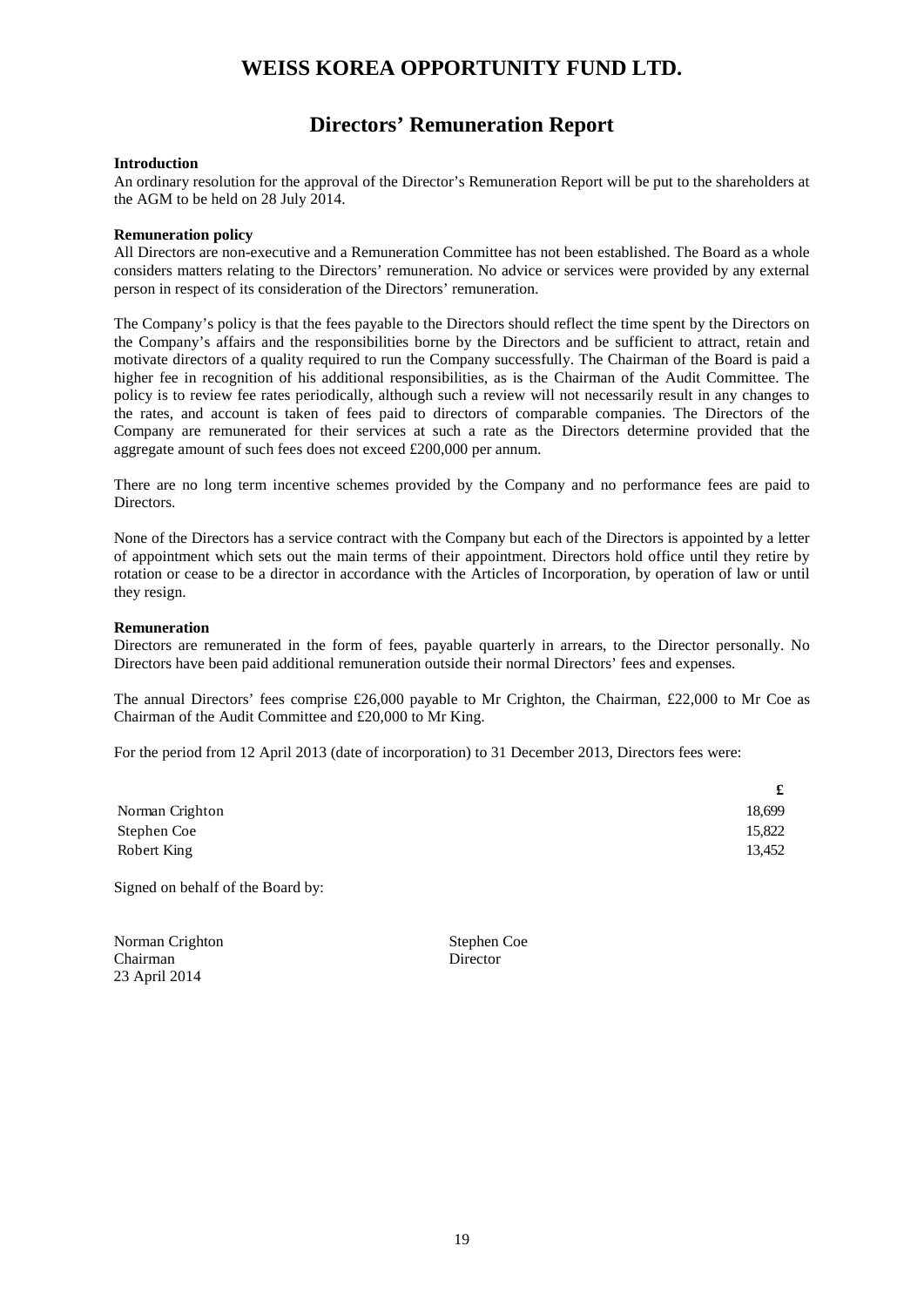# **Audit Committee Report**

## Dear Shareholders,

On the following pages, we present the Audit Committee's Report for 2013, setting out the responsibilities of the Audit Committee and its key activities in 2013. The Audit Committee has reviewed the Company's financial reporting, significant areas of judgement and estimation within the Company's financial statements, the independence and effectiveness of the external auditor and the internal control and risk management systems of the Company's service providers. In order to assist the Audit Committee in discharging these responsibilities, regular reports are received from the Investment Manager, Administrator and external auditor. Following its review of the independence and effectiveness of the Company's external auditors, the Audit Committee has recommended to the Board that KMPG Channel Islands Limited be reappointed as auditor, which the Board has submitted for approval to the Company's Shareholders.

In respect of the 2013 financial statements, we have reported to the Board on whether the Audit Committee believes that the annual report and accounts, taken as a whole, are fair, balanced and understandable.

A member of the Audit Committee will continue to be available at each AGM to respond to any shareholder questions on the activities of the Audit Committee.

### **Responsibilities**

The Audit Committee reviews and recommends the approval of the Financial Statements of the Company to the Board and is the forum through which the external auditor reports to the Board of Directors. The external auditor and the Audit Committee will meet together without representatives of either the Administrator or Investment Manager being present if either consider this to be necessary.

The role of the Audit Committee includes:

- monitoring the integrity of the published financial statements of the Company
- review and report to the Board on the significant issues and judgements and estimates made in the preparation of the Company's published financial statements
- monitor and review the quality and effectiveness of the external auditors and their independence
- consider and make recommendations to the Board on the appointment, reappointment, replacement and remuneration to the Company's external auditor
- review the Company's procedures for prevention, detection and reporting of fraud, bribery and corruption
- monitor and review the internal control and risk management systems of the service providers

The Audit Committee's full terms of reference can be obtained by contacting the Company's Administrator.

## **Key Activities of the Audit Committee**

The following sections discuss the assessments made by the Audit Committee during the period:

#### Financial Reporting:

The Audit Committee's review of the annual financial statements focused on the following significant area:

#### Valuation of investments:

The Company's investments had a fair value of £108,700,883 as at 31 December 2013 and represent the majority of the net assets of the Company. The investments are all listed and the valuation is by reference to the fair value measurement required by IFRS. The Audit Committee considered the fair value of the investments held by the Company as at 31 December 2013 to be reasonable from a review of information provided by the Investment Manager and Administrator. All prices have been confirmed by the Administrator, to independent pricing sources as at 31 December 2013.

The external auditor reported to the Audit Committee that no material misstatements were found in the course of their work. Furthermore, the Investment Manager and Administrator confirmed to the Audit Committee that they were not aware of any material misstatements including matters relating to financial statement presentation, nor were they aware of any fraud or bribery relating to the Company's activities. The Audit Committee confirms that it is satisfied that the external auditor has fulfilled its responsibilities with diligence and professional scepticism. The Audit Committee advised the Board that this annual report and audited financial statements, taken as a whole, is fair, balanced and understandable.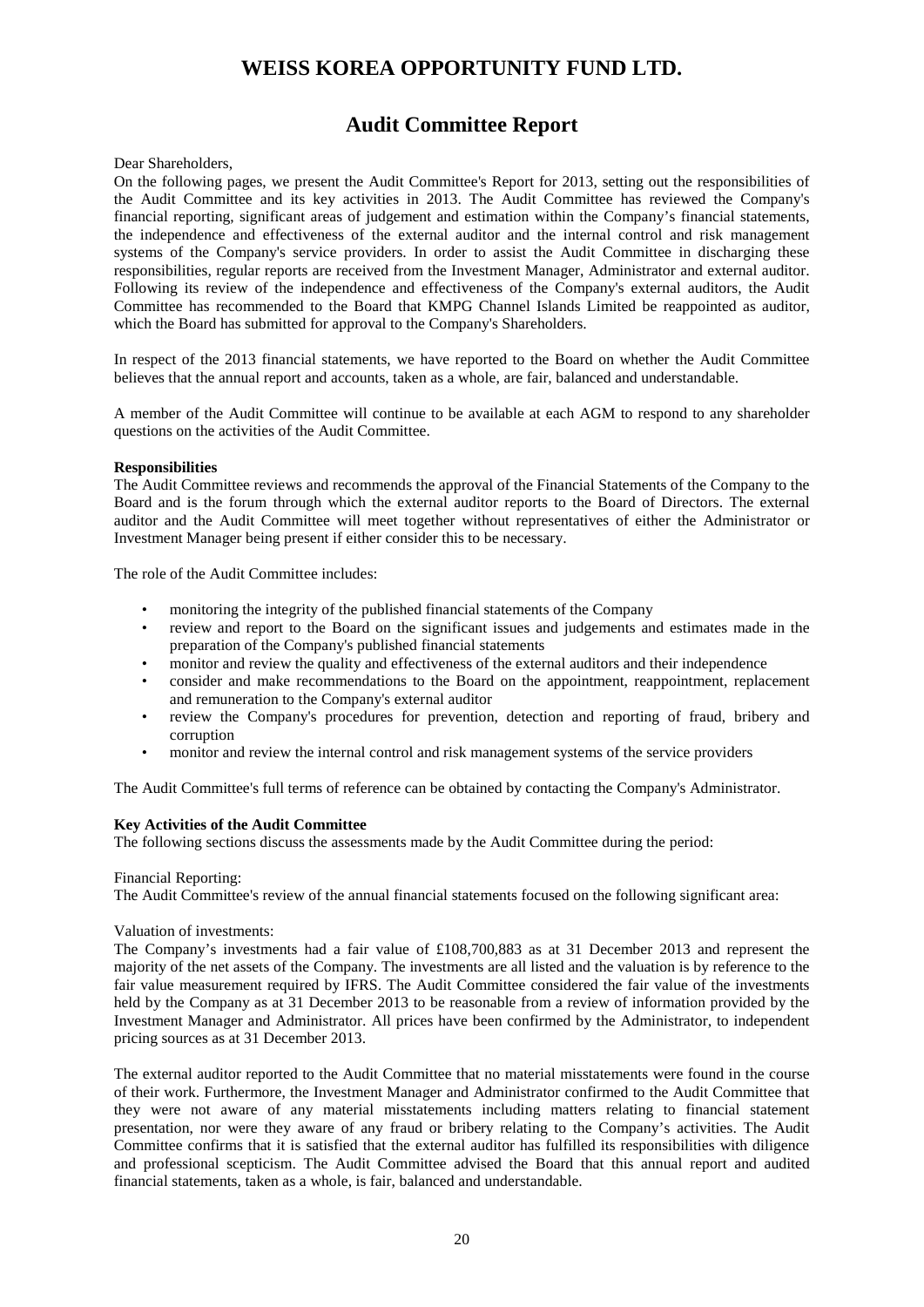# **Audit Committee Report (continued)**

## **Key Activities of the Audit Committee (continued)**

Following a review of the presentations and reports from the Administrator and consulting where necessary with the external auditor, the Audit Committee is satisfied that the financial statements appropriately address the critical judgements and key estimates made in the preparation of the financial statements (both in respect to the amounts reported and the disclosures). The Audit Committee is also satisfied that the significant assumptions used for determining the value of assets and liabilities have been appropriately scrutinised, challenged and are sufficiently robust.

#### Risk Management:

The Audit Committee continued to consider the process for managing the risk of the Company and its service providers. Risk management procedures for the Company, as detailed in the Company's risk assessment matrix, were reviewed and approved by the Audit Committee.

### Fraud, Bribery and Corruption:

The Audit Committee continues to monitor the fraud, bribery and corruption policies of the Company. The Board receives a confirmation from all service providers that there have been no instances of fraud or bribery.

### **The External Auditor**

## Independence, objectivity and fees:

The independence and objectivity of the external auditor is reviewed by the Audit Committee which also reviews the terms under which the external auditor is appointed to perform non-audit services. The Audit Committee has established pre-approval policies and procedures for the engagement of the auditor to provide audit and assurance services.

These are that the external auditors may not provide a service which:

- places them in a position to audit their own work
- creates a mutuality of interest
- results in the external auditor developing close relationships with service providers of the Company
- results in the external auditor functioning as a manager or employee of the Company
- puts the external auditor in the role of advocate of the Company

As a general rule, the Company does not utilise external auditors for internal audit purposes, secondments or valuation advice. Services such as tax compliance, tax structuring, private letter rulings, accounting advice, quarterly reviews and disclosure advice are normally permitted but will be pre-approved by the Audit Committee.

The following table summarises the remuneration paid to KPMG Channel Islands Limited and to other KPMG member firms for audit and non-audit services during the period ended 31 December 2013.

|                                                               | For the period             |  |
|---------------------------------------------------------------|----------------------------|--|
|                                                               | from $12$ April $2013$     |  |
|                                                               | (date of incorporation) to |  |
|                                                               | <b>31 December 2013</b>    |  |
| <b>KPMG Channel Islands Limited</b>                           |                            |  |
| Annual audit                                                  | £20,000                    |  |
| Advisory fees (reporting accountant's report on IPO listing)* | £38,295                    |  |
| Tax fees (application for UK Reporting Fund Status)           | £1,500                     |  |
|                                                               | £59,795                    |  |

\*KPMG Channel Islands Limited advisory fees of £38,295 in accordance with the IPO were treated as share issue costs.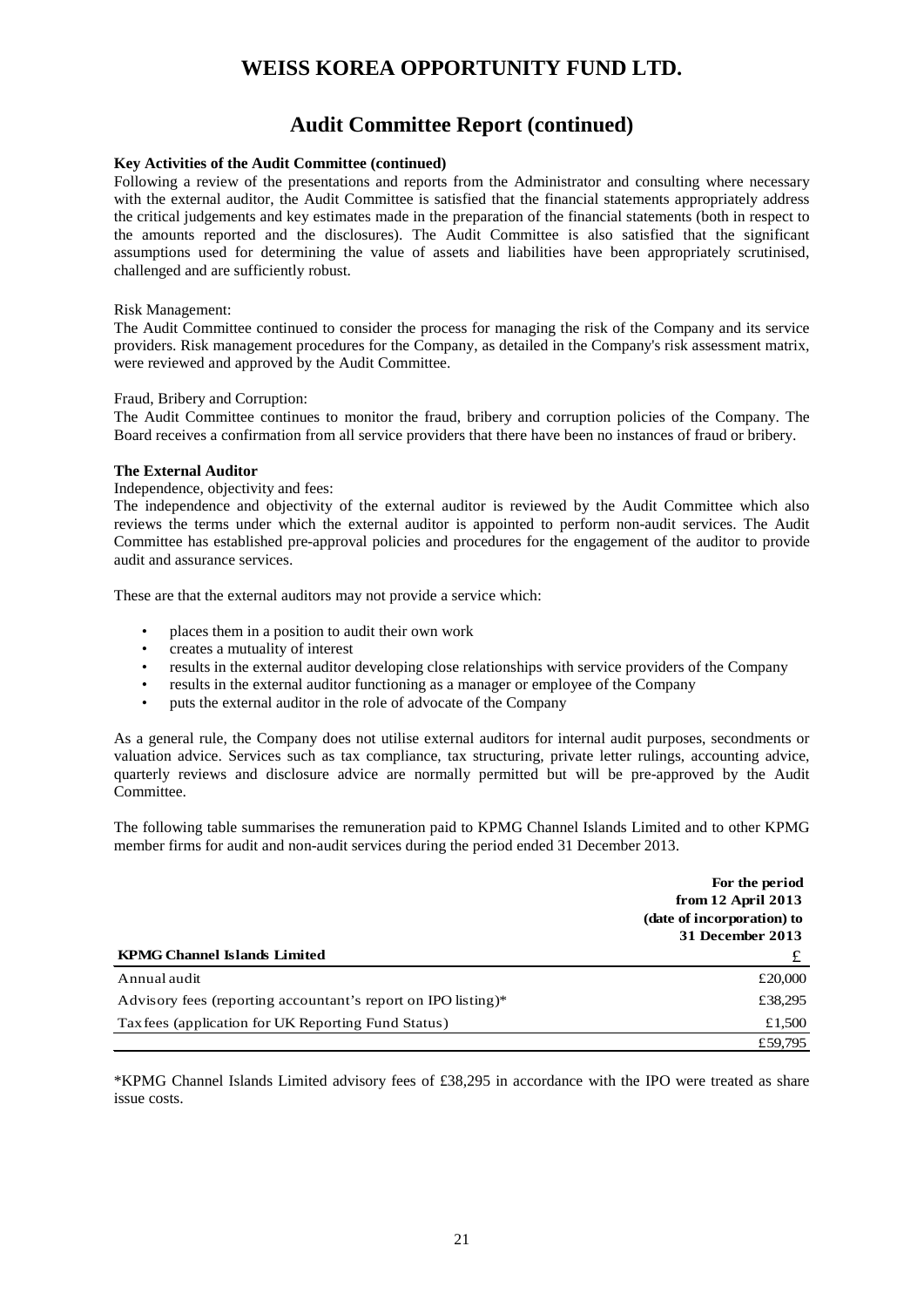# **Audit Committee Report (continued)**

## **The External Auditor (continued)**

The Audit Committee does not consider KPMG Channel Islands Limited's independence to be under threat due to the high ratio of audit fees to non-audit fees on account of the one off fee of £38,295 paid in relation to the IPO. In making this assessment, the Audit Committee has concluded that the non-audit fees do not relate to prohibited services identified by the Audit Committee on page 21. In approving the non-audit services the Audit Committee considered the safeguards put in place by KPMG Channel Islands Limited to reduce the threats to independence and objectivity to an acceptable level.

KPMG Channel Islands Limited has been the external auditor from the date of the initial listing on the London Stock Exchange. The recent revisions to the UK Corporate Governance Code introduced a recommendation that the external audit be put out to tender every ten years. The Audit Committee has Noted this and will develop a plan for tendering at the appropriate time.

The Audit Committee has examined the scope and results of the audit, its cost effectiveness and the independence and objectivity of the external auditor, with particular regard to non-audit fees, and considers KPMG Channel Islands Limited, as external auditor, to be independent of the Company.

### Performance and effectiveness:

During the period, when considering the effectiveness of the external auditors, the Audit Committee has taken into account the following factors:

- The audit plan presented to them before the audit;
- The post audit report including variations from the original plan;
- Changes in audit personnel;
- The external auditors' report on independence; and
- Feedback from both the Investment Manager and Administrator.

Further to the above, at the conclusion of the 2013 audit fieldwork, the Audit Committee performed specific evaluation of the performance of the external auditor through discussion with the Administrator, Investment Manager and the Auditors, themselves.

There were no significant adverse findings from this evaluation.

#### Reappointment of external auditors:

Consequent to this review process, the Audit Committee has recommended to the Board that a resolution be put to the 2014 AGM for the reappointment of KPMG Channel Islands Limited as external auditor. The Board has accepted this recommendation.

#### **Internal control and risk management systems**

After consultation with the Investment Manager, Administrator and external auditor, the Audit Committee considers the impact of the risk of the override of controls by its service providers, the Investment Manager and Administrator.

The Audit Committee reviews externally prepared assessments of the control environment in place at the Administrator, with the Administrator providing a SOC1 report on a bi-annual basis. The Audit Committee noted that the Management Engagement Committee received a self-assessment from the Investment Manager and no issues were identified in this. Norman Crighton also visited the office of the Investment Manager to discuss and review the controls in place at the Investment Manager. No significant failings or weaknesses were identified in these reviews by the Audit Committee.

The Audit Committee has also reviewed the need for an internal audit function. The Audit Committee has decided that the systems and procedures employed by the Investment Manager and the Administrator's internal audit function provide sufficient assurance that a sound system of internal control, which safeguards the Company's assets, is maintained. An internal audit function specific to the Company is therefore considered unnecessary.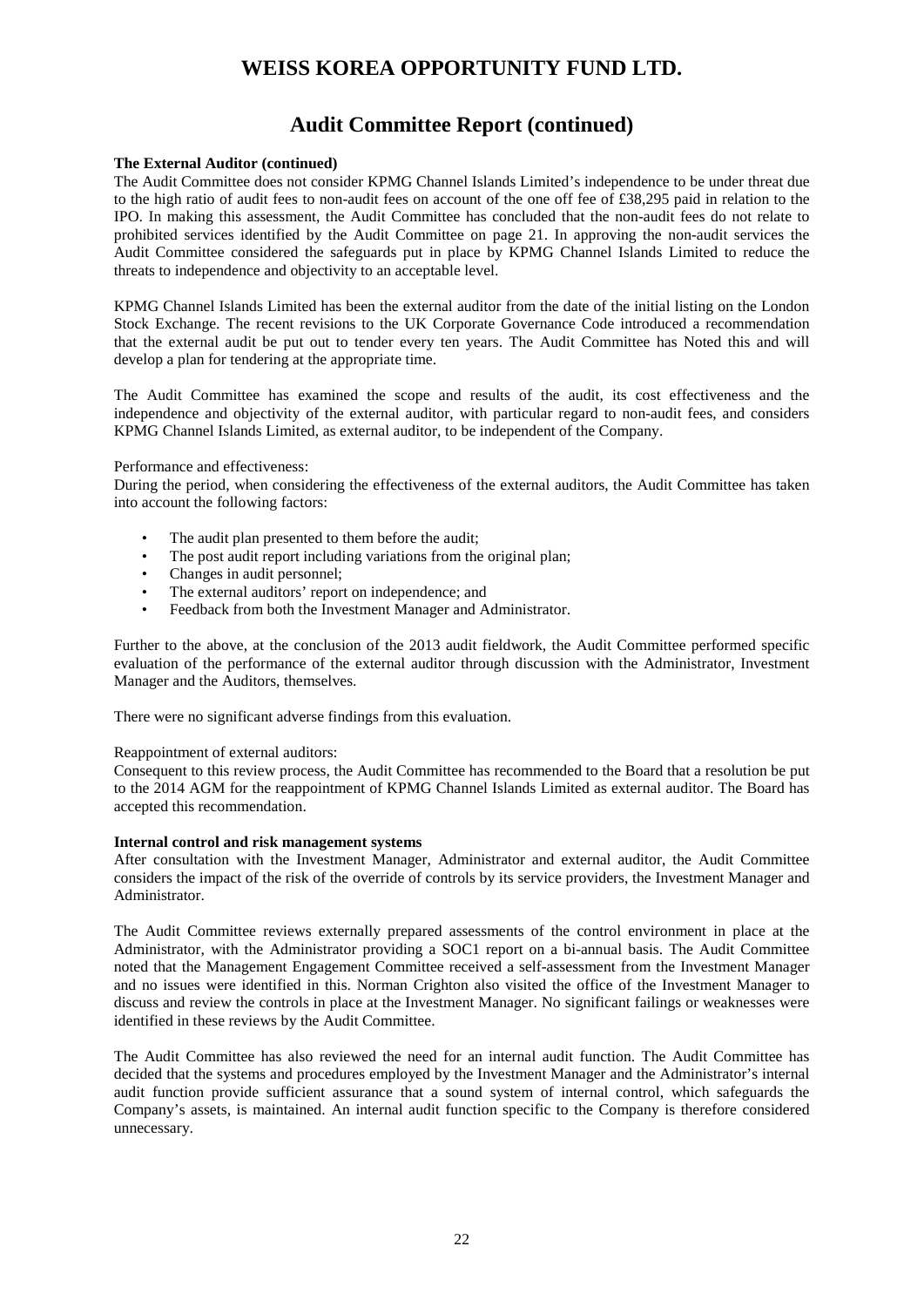# **Audit Committee Report (continued)**

For any questions on the activities of the Audit Committee not addressed in the foregoing, a member of the Audit Committee remains available to attend each Annual General Meeting to respond to such questions.

The Audit Committee Report was approved by the Board on 23 April 2014 and signed on behalf of the Audit Committee by:

Stephen Coe Chairman, Audit Committee 23 April 2014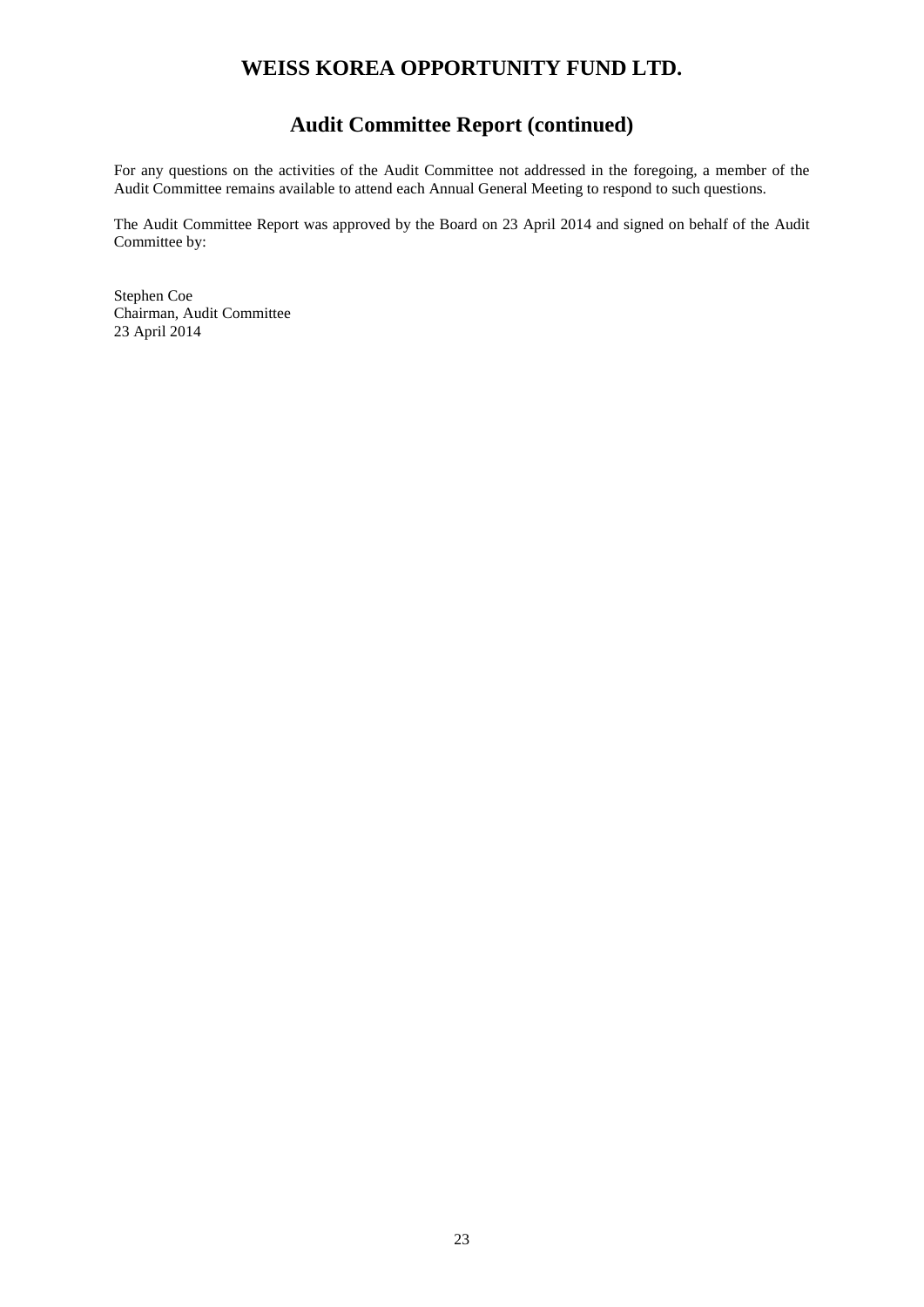# **Independent Auditor's Report To the Members of Weiss Korea Opportunity Fund Ltd.**

#### **Opinions and conclusions arising from our audit**

#### *Opinion on financial statements*

We have audited the financial statements of Weiss Korea Opportunity Fund Ltd. (the "Company") for the period from 12 April 2013 (date of incorporation) to 31 December 2013 which comprise the statement of comprehensive income, the statement of financial position, the statement of changes in equity, the statement of cash flows and the related notes. The financial reporting framework that has been applied in their preparation is applicable law and International Financial Reporting Standards as adopted by the European Union ('EU'). In our opinion, the financial statements:

- give a true and fair view of the state of the Company's affairs as at 31 December 2013 and of its result for the period from 12 April 2013 (date of incorporation) to 31 December 2013;
- have been properly prepared in accordance with International Financial Reporting Standards as adopted by the EU; and
- comply with the Companies (Guernsey) Law, 2008.

### *Our assessment of risks of material misstatement*

The risks of material misstatement detailed in this section of this report are those risks that we have deemed, in our professional judgment, to have had the greatest effect on: the overall audit strategy; the allocation of resources in our audit; and directing the efforts of the engagement team. Our audit procedures relating to these risks were designed in the context of our audit of the financial statements as a whole. Our opinion on the financial statements is not modified with respect to any of these risks, and we do not express an opinion on these individual risks.

In arriving at our audit opinion above on the financial statements, the risk of material misstatement that had the greatest effect on our audit was as follows:

## **Valuation of investments (£108,700,883 (or 95% of NAV))**

Refer to page 20 of the Audit Committee Report, Note 2e (accounting policies), Notes 10 and 17 (financial instruments disclosures).

- **The risk** The Company invests primarily in listed preferred shares issued by companies incorporated in South Korea, which in certain cases may trade at a discount to the corresponding common shares of the same companies. As highlighted in the Report from the Audit Committee on page 20, the valuation of the Company's investments, given that it represents the majority of the net assets of the Company, is a significant area of our audit. Fair values of investments traded in active markets are based on the bid price at the close of business of the relevant stock exchange on the reporting date. As disclosed in Note 17 to the financial statements, 100% of the Company's investments are traded in an active market.
- **Our response**  Our audit procedures with respect to the Company's investments included, but were not limited to, evaluation of the effectiveness of design and implementation of controls over valuation of investments, assessment of bid price as the most representative measure of fair value within the bid-ask spread based on market practice, comparison of the latest available bid prices to an independent third party pricing provider who reports bid prices from the Korean Stock Exchange, and assessment of the quality of the latest available bid prices for evidence of stale prices or bid prices not quoted in an active market against observed market trading data.

We also considered the Company's investment valuation policies adopted and fair value disclosures in Note 2e, Note 10 and Note 17 for compliance with International Financial Reporting Standards as adopted by the EU.

### *Our application of materiality and an overview of the scope of our audit*

Materiality is a term used to describe the acceptable level of precision in financial statements. Auditing standards describe a misstatement or an omission as "material" if it could reasonably be expected to influence the economic decisions of users taken on the basis of the financial statements. The auditor has to apply judgment in identifying whether a misstatement or omission is material and to do so the auditor identifies a monetary amount as "materiality for the financial statements as a whole".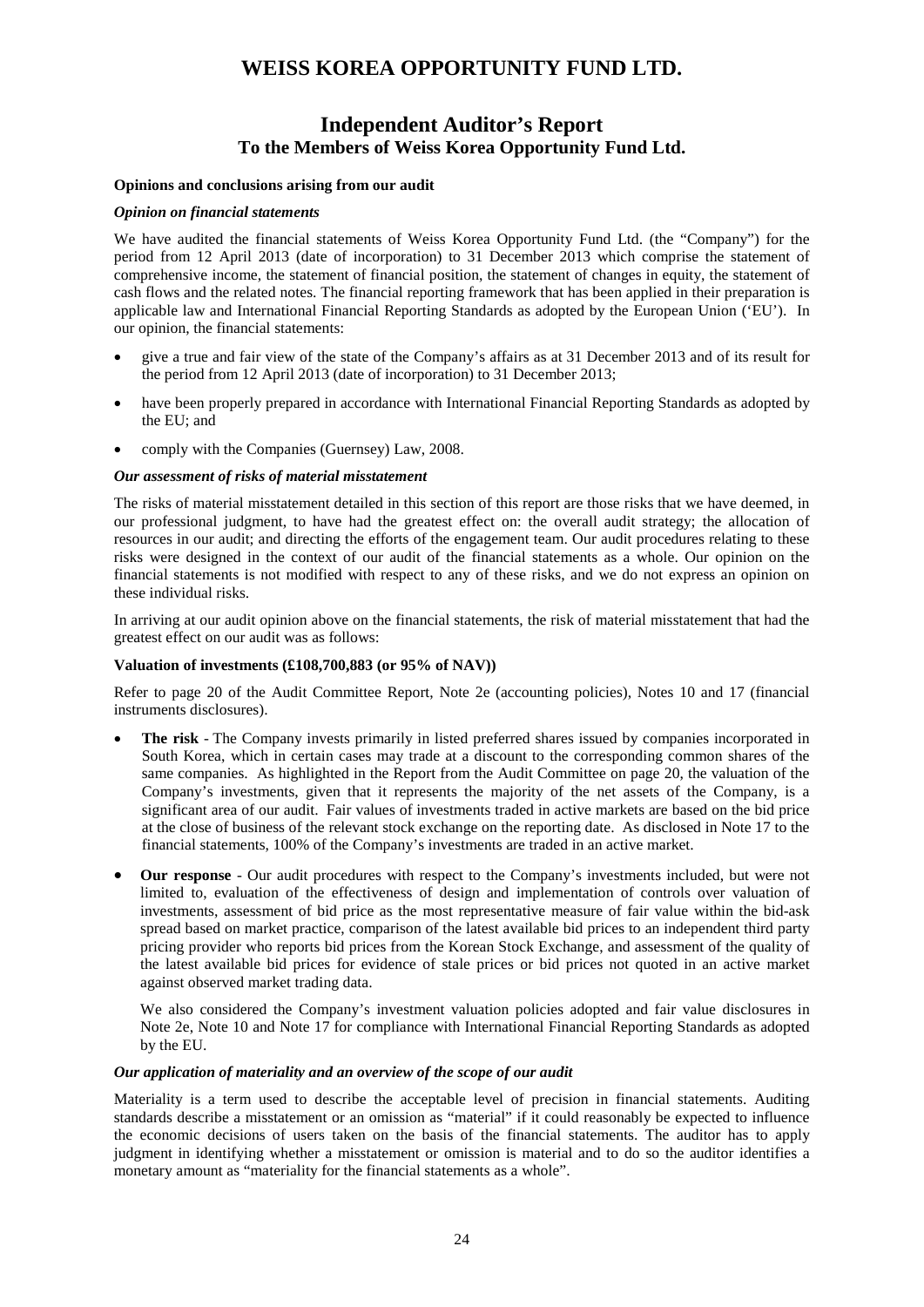# **Independent Auditor's Report To the Members of Weiss Korea Opportunity Fund Ltd.**

The materiality for the financial statements as a whole was set at £3,200,000. This has been calculated using a percentage of the Company's net asset value (of which it represents approximately 2.8%), which we believe is the most appropriate benchmark as net asset value is considered as the prime driver of returns to members and main focus of these users of the financial statements.

We agreed with the audit committee to report to it all corrected and uncorrected misstatements we identified through our audit with a value in excess of £160,000, in addition to other audit misstatements below that threshold that we believe warranted reporting on qualitative grounds.

Our assessment of materiality has informed our identification of significant risks of material misstatement and the associated audit procedures performed in those areas as detailed above.

Whilst the audit process is designed to provide reasonable assurance of identifying material misstatements or omissions it is not guaranteed to do so. Rather we plan the audit to determine the extent of testing needed to reduce to an appropriately low level the probability that the aggregate of uncorrected and undetected misstatements does not exceed materiality for the financial statements as a whole. This testing requires us to conduct significant depth of work on a broad range of assets, liabilities, income and expense as well as devoting significant time of the most experienced members of the audit team, in particular the Responsible Individual, to subjective areas of the accounting and reporting process.

An audit involves obtaining evidence about the amounts and disclosures in the financial statements sufficient to give reasonable assurance that the financial statements are free from material misstatement, whether caused by fraud or error. This includes an assessment of: whether the accounting policies are appropriate to the Company's circumstances and have been consistently applied and adequately disclosed; the reasonableness of significant accounting estimates made by the Board of Directors; and the overall presentation of the financial statements. In addition, we read all the financial and non-financial information in the Annual Report to identify material inconsistencies with the audited financial statements and to identify any information that is apparently materially incorrect based on, or materially inconsistent with, the knowledge acquired by us in the course of performing the audit. If we become aware of any apparent material misstatements or inconsistencies we consider the implications for our report.

## *Matters on which we are required to report by exception*

Under International Standards on Auditing (UK and Ireland) we are required to report to you if, based on the knowledge we acquired during our audit, we have identified other information in the Annual Report that contains a material inconsistency with either that knowledge or the financial statements, a material misstatement of fact, or that is otherwise misleading.

In particular, we are required to report to you if:

- we have identified material inconsistencies between the knowledge we acquired during our audit and the directors' statement that they consider that the Annual Report and financial statements taken as a whole is fair, balanced and understandable and provides the information necessary for shareholders to assess the Company's performance, business model and strategy; or
- the Audit Committee Report does not appropriately address matters communicated by us to the audit committee.

## *Under the Companies (Guernsey) Law, 2008, we are required to report to you if, in our opinion:*

- the Company has not kept proper accounting records; or
- the financial statements are not in agreement with the accounting records; or
- we have not received all the information and explanations, which to the best of our knowledge and belief are necessary for the purpose of our audit.

We have nothing to report in respect of the above responsibilities.

## **Scope of report and responsibilities**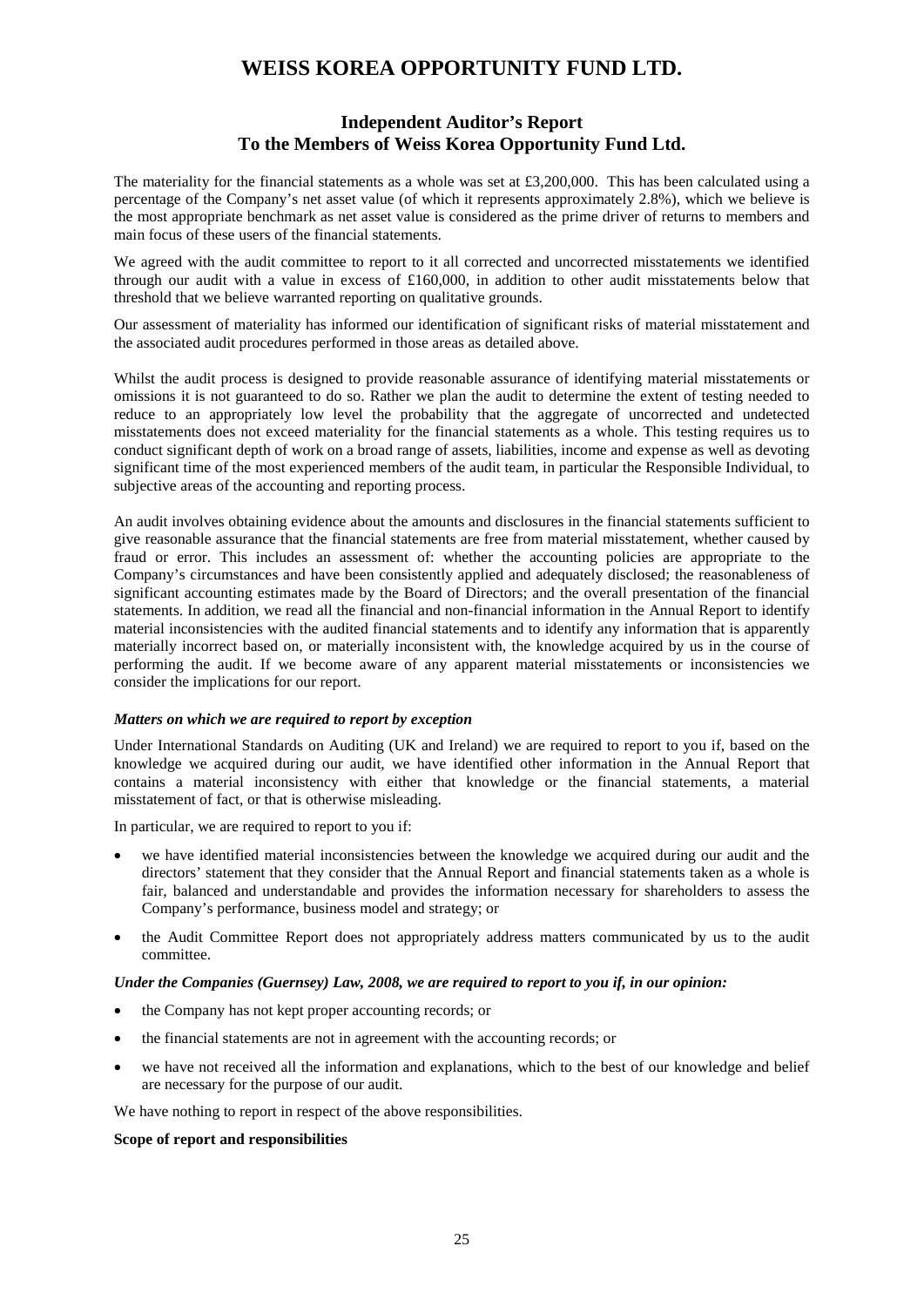# **Independent Auditor's Report To the Members of Weiss Korea Opportunity Fund Ltd.**

## **The purpose of this report and restrictions on its use by persons other than the Company's members as a body**

This report is made solely to the Company's members, as a body, in accordance with section 262 of the Companies (Guernsey) Law, 2008 and, in respect of any further matters on which we have agreed to report, on terms we have agreed with the Company. Our audit work has been undertaken so that we might state to the Company's members those matters we are required to state to them in an auditor's report and for no other purpose. To the fullest extent permitted by law, we do not accept or assume responsibility to anyone other than the Company and the Company's members, as a body, for our audit work, for this report, or for the opinions we have formed.

## **Respective responsibilities of directors and auditor**

As explained more fully in the Directors' Responsibilities set out on page 17, the directors are responsible for the preparation of the financial statements and for being satisfied that they give a true and fair view. Our responsibility is to audit, and express an opinion on, the financial statements in accordance with applicable law and International Standards on Auditing (UK and Ireland). Those standards require us to comply with the UK Ethical Standards for Auditors.

## **KPMG Channel Islands Limited**

Chartered Accountants 20 New Street St Peter Port, Guernsey GY1 4AN 23 April 2014

The maintenance and integrity of the Weiss Korea Opportunity Fund Ltd. website is the responsibility of the directors; the work carried out by the auditors does not involve consideration of these matters and, accordingly, the auditors accept no responsibility for any changes that may have occurred to the financial statements or audit report since they were initially presented on the website.

Legislation in Guernsey governing the preparation and dissemination of financial statements may differ from legislation in other jurisdictions.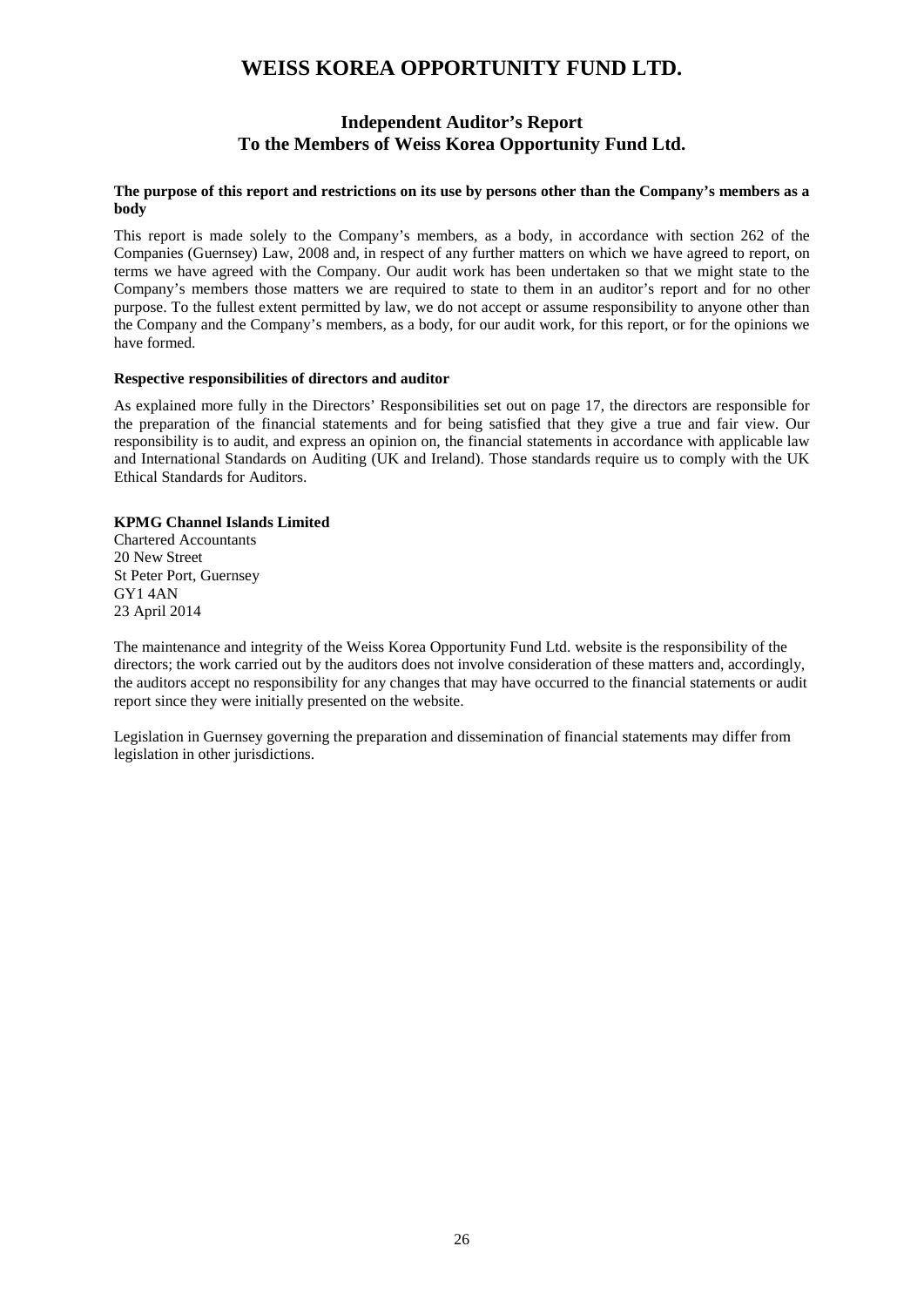# **Statement of Financial Position**

|                                        |              | As at               |
|----------------------------------------|--------------|---------------------|
|                                        |              | 31 December<br>2013 |
|                                        | <b>Notes</b> | £                   |
| <b>Assets</b>                          |              |                     |
| <b>Current assets</b>                  |              |                     |
| Financial assets at fair value through |              |                     |
| profit or loss                         | 10,17        | 108,700,883         |
| Cash and cash equivalents              | 11           | 3,869,125           |
| Other receivables                      | 12           | 1,999,503           |
| <b>Total assets</b>                    |              | 114,569,511         |
|                                        |              |                     |
| <b>Liabilities</b>                     |              |                     |
| <b>Current liabilities</b>             |              |                     |
| Other payables                         | 13           | 688,248             |
| <b>Total liabilities</b>               |              | 688,248             |
| Net assets                             |              | 113,881,263         |
|                                        |              |                     |
| <b>Represented by:</b>                 |              |                     |
| Shareholders' equity and reserves      |              |                     |
| Share capital                          | 14           | 102,900,000         |
| Other reserves                         | 2(r)         | 10,981,263          |
| <b>Total shareholders' equity</b>      |              | 113,881,263         |
| Net assets per Share                   | 5            | 1.0846              |

There are no comparative figures as this is the Company's first financial period of operation.

The Financial Statements were approved and signed by the Board of Directors on 23 April 2014.

Norman Crighton Stephen Coe Chairman Director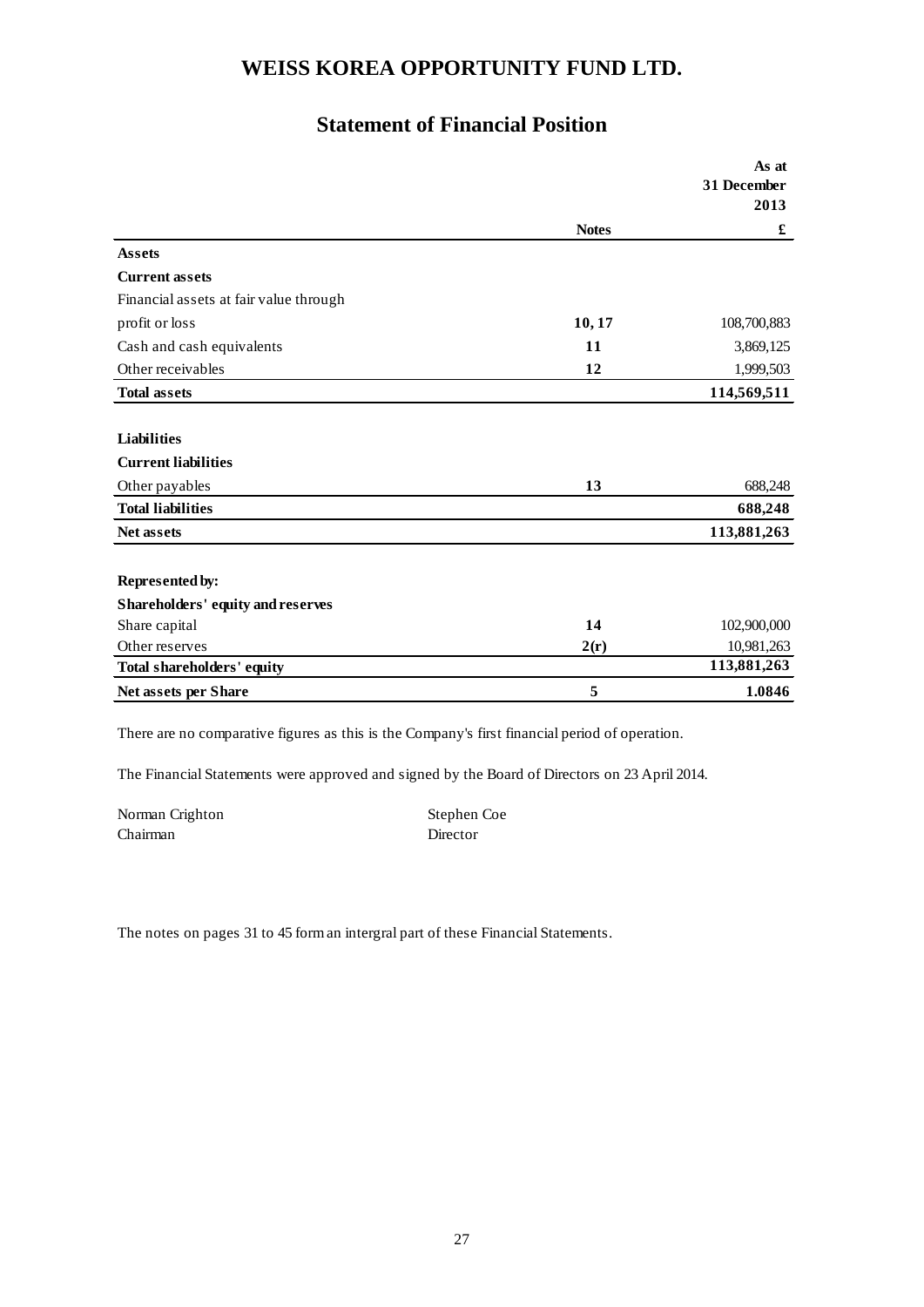# **Statement of Comprehensive Income**

|                                               | For the period<br>from 12 April 2013<br>(date of incorporation) to<br>31 December 2013 |             |
|-----------------------------------------------|----------------------------------------------------------------------------------------|-------------|
|                                               |                                                                                        |             |
|                                               |                                                                                        |             |
|                                               |                                                                                        |             |
|                                               | <b>Notes</b>                                                                           | £           |
| <b>Income</b>                                 |                                                                                        |             |
| Net changes in fair value of financial assets |                                                                                        |             |
| at fair value through profit or loss          | 6                                                                                      | 10,855,001  |
| Other income                                  | 7                                                                                      | 2,008,782   |
| <b>Net income</b>                             |                                                                                        | 12,863,783  |
| <b>Expenses</b>                               |                                                                                        |             |
| Operating expenses                            | 8                                                                                      | (1,440,637) |
| <b>Total operating expenses</b>               |                                                                                        | (1,440,637) |
| Operating profit for the period before tax    |                                                                                        | 11,423,146  |
| Withholding tax                               | 2                                                                                      | (441, 883)  |
| Operating profit for the period after tax     |                                                                                        | 10,981,263  |
| Total comprehensive income for the period     |                                                                                        | 10,981,263  |
| Basic and diluted earnings per share          | 4                                                                                      | 0.1046      |

There are no comparative figures as this is the Company's first financial period of operation.

All items derive from continuing activities.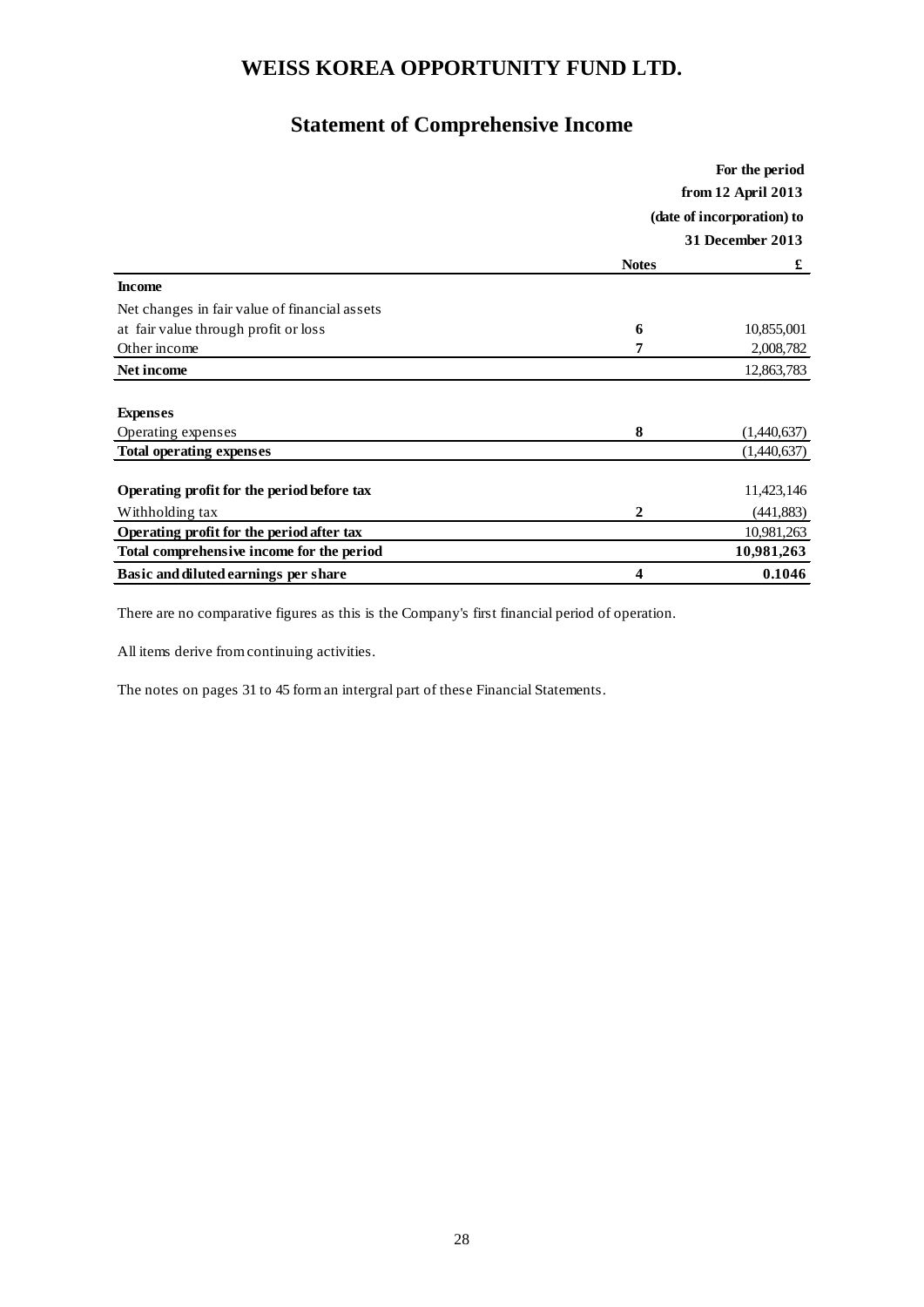# **Statement of Changes in Equity**

# **For the period from 12 April 2013 (date of incorporation) to 31 December 2013**

|                                                             |              | <b>Share</b><br>capital | Other<br>reserves | <b>Total</b>           |
|-------------------------------------------------------------|--------------|-------------------------|-------------------|------------------------|
|                                                             | <b>Notes</b> |                         | £                 |                        |
| Balance at 12 April 2013                                    |              | ۰                       |                   |                        |
| Total comprehensive income for the period                   |              | -                       | 10,981,263        | 10,981,263             |
| Transactions with Shareholders, recorded directly in equity |              |                         |                   |                        |
| Shares issued                                               | 14           | 105,000,000             |                   | 105,000,000            |
| Share issue costs                                           | 14           | (2,100,000)             | ۰.                | (2,100,000)            |
| Balance at the 31 December 2013                             |              | 102.900.000             |                   | 10,981,263 113,881,263 |

There are no comparative figures as this is the Company's first financial period of operation.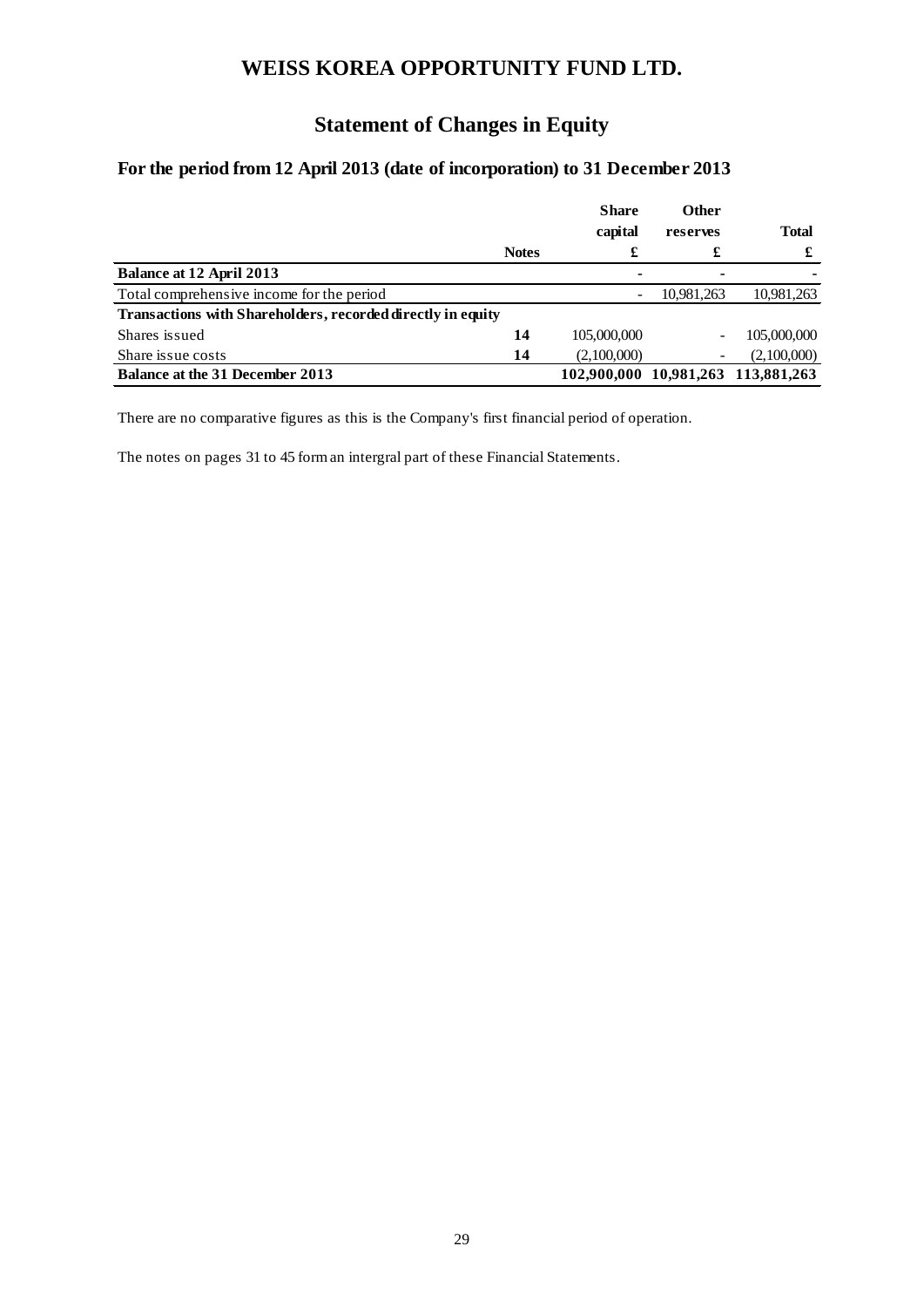# **Statement of Cash Flows**

|                                                                                 | For the period<br>from 12 April 2013<br>(date of incorporation) to |                  |
|---------------------------------------------------------------------------------|--------------------------------------------------------------------|------------------|
|                                                                                 |                                                                    |                  |
|                                                                                 |                                                                    |                  |
|                                                                                 |                                                                    | 31 December 2013 |
|                                                                                 | <b>Notes</b>                                                       | £                |
| Cash flows from operating activities                                            |                                                                    |                  |
| Total comprehensive income for the period                                       |                                                                    | 10,981,263       |
| Adjustments for:                                                                |                                                                    |                  |
| Net change in fair value of financial assets held at fair value profit or loss  | 6                                                                  | (10,855,001)     |
| Increase in debtors                                                             | 12                                                                 | (1,999,503)      |
| Increase in creditors                                                           | 13                                                                 | 688,248          |
| Net cash used in operating activities                                           |                                                                    | (1,184,993)      |
|                                                                                 |                                                                    |                  |
| Cash flows from investing activities                                            |                                                                    |                  |
| Purchase of financial assets at fair value through profit or loss               |                                                                    | (160, 786, 482)  |
| Proceeds from the sale of financial assets at fair value through profit or loss |                                                                    | 62,561,526       |
| Net cash outflows from investing activities                                     |                                                                    | (98, 224, 956)   |
| Cash inflows from financing activities                                          |                                                                    |                  |
| Proceeds from issue of ordinary shares                                          |                                                                    | 105,000,000      |
| Share issue costs                                                               |                                                                    | (2,100,000)      |
| Net cash inflows from financing activities                                      |                                                                    | 102,900,000      |
|                                                                                 |                                                                    |                  |
| Effects of exchange rate fluctuations                                           |                                                                    | 379,074          |
| Net increase in cash and cash equivalents                                       |                                                                    | 3,869,125        |
| Cash and cash equivalents at the beginning of the period                        |                                                                    |                  |
| Cash and cash equivalents at the end of the period                              |                                                                    | 3,869,125        |

There are no comparative figures as this is the Company's first financial period of operation.

Operating cash flows includes dividends received of £12,057 net of taxes withheld of £2,604.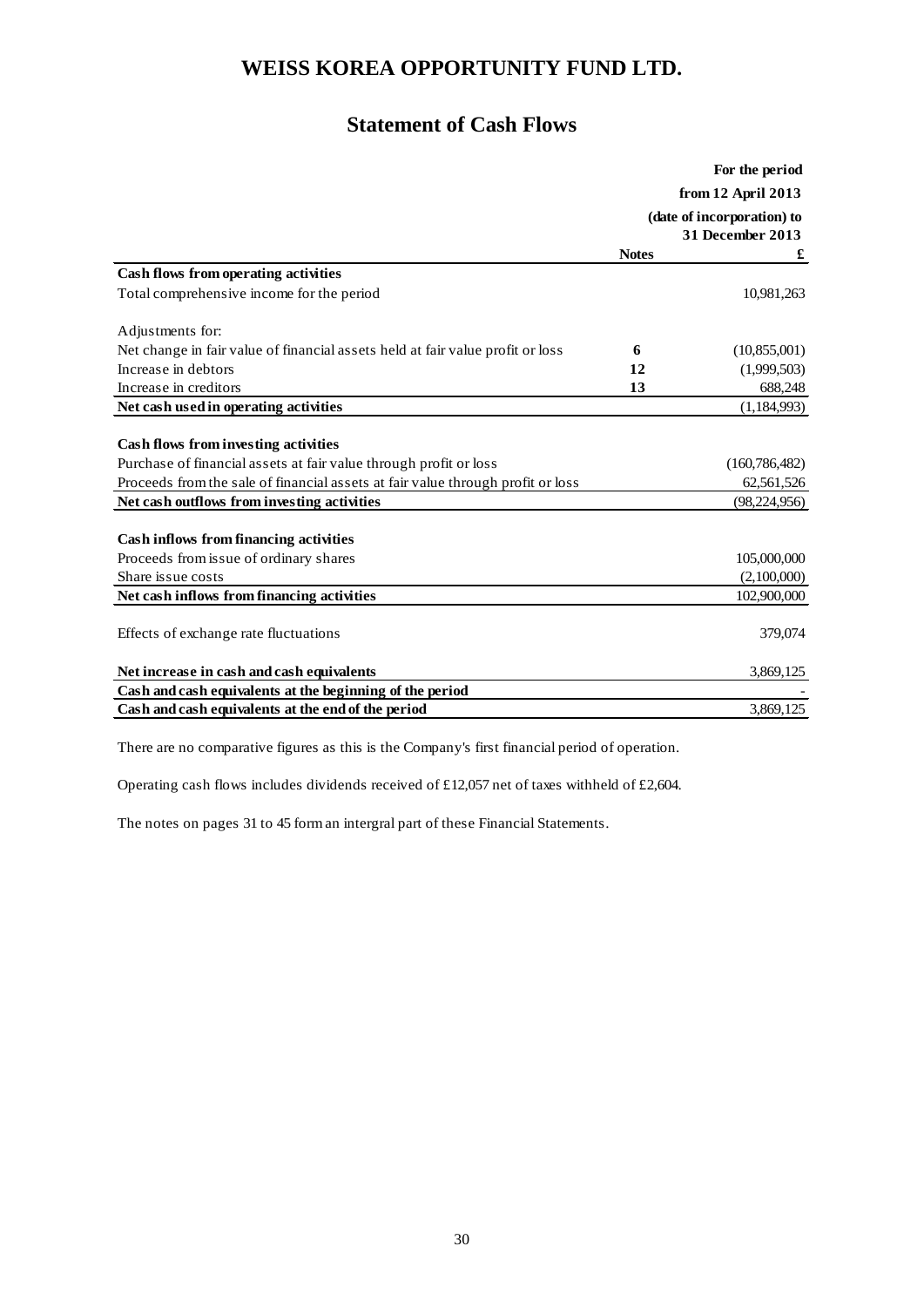# **Notes to the Financial Statements**

# **1. General information**

The Company was incorporated with limited liability in Guernsey, as a closed-ended investment company on 12 April 2013. The Company's Shares were admitted to trading on the AIM Market of the LSE on 14 May 2013.

The Company's investment objective is to provide Shareholders with an attractive return on their investment predominantly through long-term capital appreciation. The Company intends to return to Shareholders dividends received on an annual basis.

The Company's investment policy is geographically focused on South Korean companies. Specifically, the Company invests predominantly in listed preferred shares issued by companies incorporated in South Korea, which in many cases are currently trading at a discount to the corresponding common shares of the same companies. The Investment Manager intends to assemble a portfolio of Korean preferred shares that it believes are undervalued and could appreciate based on criteria it selects. Some of the considerations that will affect the Investment Manager's choice of securities to buy and sell may include the discount at which a preferred share is trading relative to its respective common shares, its dividend yield, its liquidity and its common shares weighting (if any) in the Korea Index, among other factors. Not all of these factors will necessarily be satisfied for particular investments. The Investment Manager will not generally make decisions based on corporate fundamentals or its view of the commercial prospects of the issuer. Preferred shares will be selected by the Investment Manager at its sole discretion subject to the overall control of the Board.

The Company invests predominantly in Korean preferred shares, but it may invest some portion of its assets in other securities, including exchange-traded funds, futures contracts and other types of options, swaps and derivatives related to Korean equities, as well cash and cash equivalents. The Company does not have any concentration limits.

The Investment Manager of the Company is Weiss Asset Management LP.

## **2. Significant accounting policies**

## **a) Statement of Compliance**

The Annual Report and Audited Financial Statements of the Company for the period from 12 April 2013 (date of incorporation) to 31 December 2013 have been prepared in accordance with International Financial Reporting Standards ("IFRS") issued by the European Union and the AIM Listing Rules of the London Stock Exchange. They give a true and fair view and are in compliance with the Companies (Guernsey) Law, 2008.

## **b) Basis of preparation**

The financial statements are prepared in pounds sterling  $(f)$ , which is the Company's functional and presentation currency. They are prepared on a historical cost basis modified to include financial assets at fair value through profit or loss.

## **c) Going Concern**

The Directors believe that it is appropriate to adopt the going concern basis in preparing the Financial Statements in view of its holding in cash and cash equivalents and liquid investments and the income deriving from those investments, meaning the Company has adequate financial resources to meet its liabilities as they fall due.

## **d) Standards, amendments and interpretations not yet effective**

At the date of approval of these Financial Statements, the following standards and interpretations, which have not been applied in these Financial Statements, were in issue but not yet effective: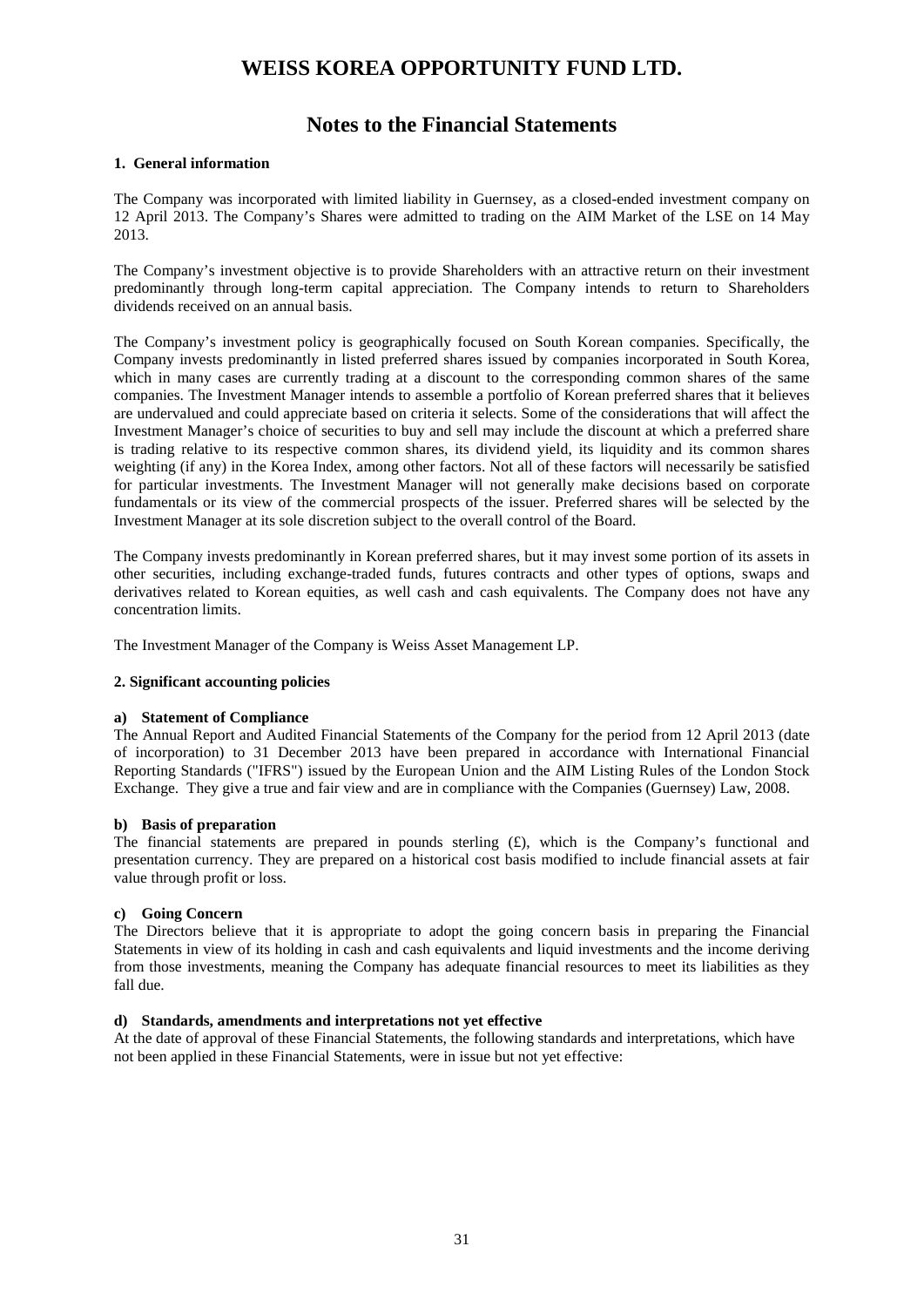# **Notes to the Financial Statements (continued)**

## **2. Significant accounting policies (continued)**

### **d) Standards, amendments and interpretations not yet effective (continued)**

IFRS 9, 'Financial instruments', was updated in October 2010. The standard addresses the classification and measurement of financial assets. IFRS 9 divides all financial assets that are currently in the scope of IAS 39 into two classifications – those measured at amortised cost and those measured at fair value. The standard is not expected to be applicable until 1 January 2018 but is available for early adoption. IFRS 9 requires that the effects of changes in credit risk of liabilities designated as at fair value through profit or loss are presented in other comprehensive income unless such treatment would create or enlarge an accounting mismatch in profit or loss, in which case all gains or losses on that liability are presented in profit or loss. Other requirements of IFRS 9 relating to classification and measurement of financial liabilities are unchanged from IAS 39. Its adoption is not expected to have a significant impact on the Company's financial statements because the majority of the Company's financial assets are designated as at fair value through profit or loss and there are presently no financial liabilities designated as at fair value through profit or loss.

There are no other standards, amendments or interpretations that are not yet effective that would be expected to have a material impact on the Company.

#### **e) Financial instruments**

### **i) Classification**

Financial assets are classified into the following categories: financial assets at fair value through profit or loss and loans and receivables.

The classification depends on the nature and purpose of the financial assets and is determined at the time of initial recognition.

Regular way purchases or sales are purchases or sales of financial assets that require delivery of assets within the timeframe established by regulation or convention in the marketplace.

Financial liabilities are classified as either financial liabilities at fair value through profit or loss or other financial liabilities.

#### **ii) Recognition**

### *Investment assets at fair value through profit or loss ("investments")*

Financial assets and derivatives are recognised in the Company's Statement of Financial Position when the Company becomes a party to the contractual provisions of the instrument.

Purchases and sales of investments are recognised on the trade date (the date on which the Company commits to purchase or sell the investment). Investments purchased are initially recorded at fair value, being the consideration given and excluding transaction or other dealing costs associated with the investment.

Subsequent to initial recognition, investments are measured at fair value. Gains and losses arising from changes in the fair value of investments and gains and losses on investments that are sold are recognised through profit or loss in the Statement of Comprehensive Income within net changes in fair value of financial assets at fair value through profit or loss.

#### *Derivatives*

Futures and forward foreign currency contracts are treated as derivative contracts and as such are recognised at fair value on the date on which they are entered into and subsequently re-measured at their fair value. Fair value is determined by rates in active currency markets. All derivatives are carried as assets when fair value is positive and as liabilities when fair value is negative. The gain or loss on re-measurement to fair value is recognised immediately through profit or loss in the Statement of Comprehensive Income within net changes in fair value of financial assets at fair value through profit or loss in the period in which they arise.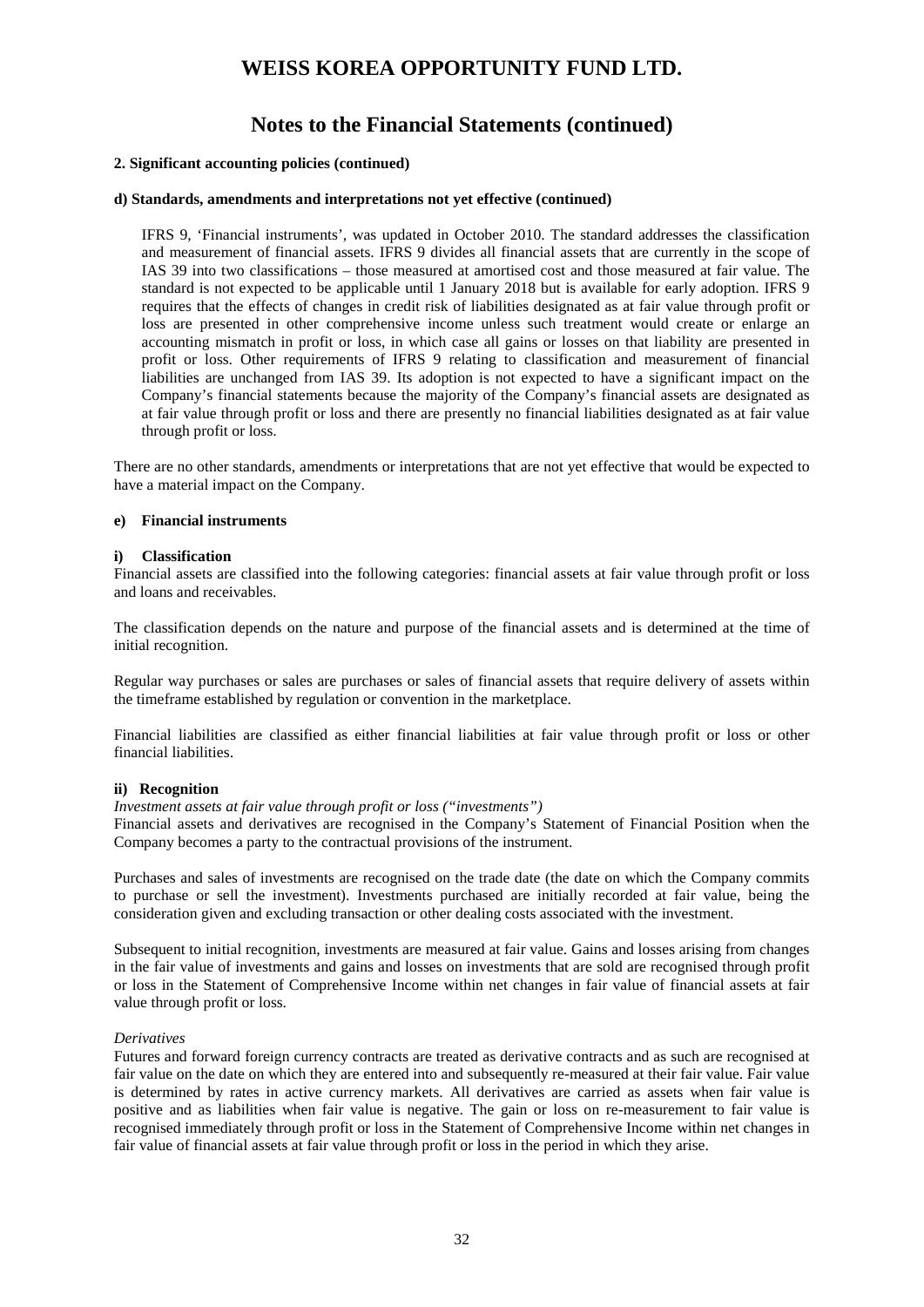# **Notes to the Financial Statements (continued)**

## **2. Significant accounting policies (continued)**

#### **Financial instruments (continued)**

#### *Offsetting of financial instruments*

Financial assets and financial liabilities are offset and the net amount reported in the Statement of Financial Position if, and only if, there is a currently enforceable legal right to offset the recognised amounts and there is an intention to settle on a net basis, or to realise assets and settle the liabilities simultaneously.

### **iii) Measurement**

Fair value is the price that would be received to sell an asset or paid to transfer a liability in an orderly transaction between market participants at the measurement date. Investments traded in active markets are valued at the latest available bid prices ruling at midnight on the reporting date. The Directors are of the opinion that the bid-market prices are the best estimate on fair value. Gains and losses arising from changes in the fair value of financial assets/(liabilities) are shown as net gains or losses on financial assets through profit or loss in Note 10 and recognised in the Statement of Comprehensive Income in the period in which they arise.

### *Derecognition of financial instruments*

A financial asset is derecognised when: (a) the rights to receive cash flows from the asset have expired, (b) the Company retains the right to receive cash flows from the asset, but has assumed an obligation to pay them in full without material delay to a third party under a "pass through arrangement"; or (c) the Company has transferred substantially all the risks and rewards of the asset, or has neither transferred nor retained substantially all the risks and rewards of the asset, but has transferred control of the asset.

A financial liability is derecognised when the obligation under the liability is discharged, cancelled or expired.

## *Realised and unrealised gains and losses*

Realised gains and losses arising on disposal of investments are calculated by reference to the proceeds received on disposal and the average cost attributable to those investments, and are recognised in the Statement of Comprehensive Income. Unrealised gains and losses on investments are recognised in the Statement of Comprehensive Income.

## **f) Income**

Dividend income from equity investments is recognised through profit or loss in the Statement of Comprehensive Income when the relevant investment is quoted ex-dividend. Investment income is included gross of withholding tax.

## **g) Expenses**

All expenses are accounted for on an accruals basis.

#### **h) Cash and cash equivalents**

Cash comprises cash in hand and demand deposits. Cash equivalents, which can include bank overdrafts, are short term, highly liquid investments that are readily convertible to known amounts of cash and which are subject to insignificant changes in value. Cash, deposits with banks and bank overdrafts are stated at their principal amount.

#### **i) Share capital**

Ordinary shares are classified as equity. Incremental costs directly attributable to the issue of ordinary shares are shown in equity as a deduction, net of tax, from the proceeds and disclosed in the Statement of Changes in Equity.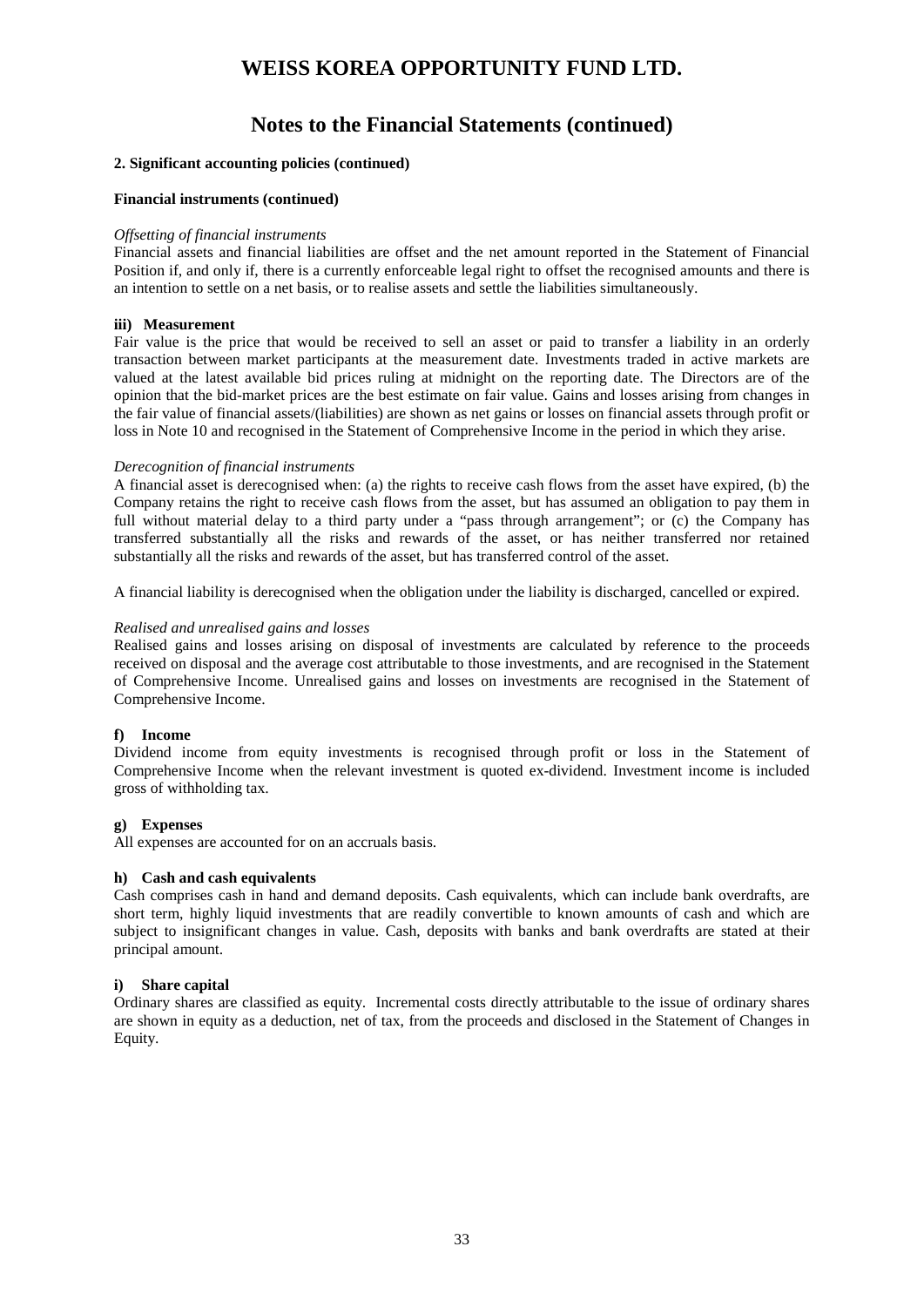# **Notes to the Financial Statements (continued)**

## **2. Significant accounting policies (continued)**

#### **Financial instruments (continued)**

### **j) Foreign currency translations**

### *Functional and presentation currency*

The financial statements of the Company are presented in the currency of the primary economic environment in which the Company operates (its 'functional currency'). The Directors have considered the currency in which the original capital was raised, distributions will be made and ultimately the currency in which capital would be returned in a liquidation. On balance, the Directors believe that pounds sterling best represents the functional currency of the Company. For the purpose of the financial statements, the results and financial position of the Company are expressed in pounds sterling, which is the presentation currency of the Company.

Transactions denominated in foreign currencies are translated into pounds sterling at the rate of exchange ruling on the date of the transaction. Financial assets and liabilities denominated in foreign currencies at the reporting date are translated into pounds sterling at the exchange rate prevailing at that date. Realised and unrealised gains or losses on currency translation are recognised in the Statement of Comprehensive Income. Foreign currency differences relating to investments at fair value through profit or loss are included within net changes in fair value of financial assets at fair value through profit or loss (Note 6).

## **k) Treasury Shares**

Where the Company purchases its own share capital, the consideration paid, which includes any directly attributable costs, is recognised as a deduction from Shareholders' equity through the other reserves, which is a distributable reserve.

When such Shares are subsequently sold or reissued, any consideration received, net of any directly attributable incremental transaction costs and the related income tax effects, is recognised as an increase in equity and the resulting surplus or deficit on the transaction is transferred to/from the other reserve.

Where the Company cancels treasury shares, no further adjustment is required to the share capital account at the time of cancellation. Shares held in treasury are excluded from calculations when determining NAV per share and earnings per share.

### **l) Operating Segments**

The Board has considered the requirements of IFRS 8 'Operating Segments', and is of the view that the Company is engaged in a single segment of business, being an investment strategy tied to listed preferred shares issued by companies incorporated in South Korea. The Board, as a whole, has been determined as constituting the chief operating decision maker of the Company.

The key measure of performance used by the Board to assess the Company's performance and to allocate resources is the total return on the Company's NAV, as calculated under IFRS, and therefore no reconciliation is required between the measure of profit or loss used by the Board and that contained in these audited financial statements.

The Board of Directors is charged with setting the Company's investment strategy in accordance with the investment policy. They have delegated the day to day implementation of this strategy to its Investment Manager but retain responsibility to ensure that adequate resources of the Company are directed in accordance with their decisions. The investment decisions of the Investment Manager are reviewed on a regular basis to ensure compliance with the policies and legal responsibilities of the Board. The Investment Manager has been given full authority to act on behalf of the Company, including the authority to purchase and sell securities and other investments on behalf of the Company and to carry out other actions as appropriate to give effect thereto. Whilst the Investment Manager may make the investment decisions on a day to day basis regarding the allocation of funds to different investments, any changes to the investment strategy or major allocation decisions have to be approved by the Board, even though they may be proposed by the Investment Manager. The Board therefore retains full responsibility as to the major decisions made on an ongoing basis. The Investment Manager will always act under the terms of the Admission Document which cannot be significantly changed without the approval of the Board of Directors and where necessary, Shareholders.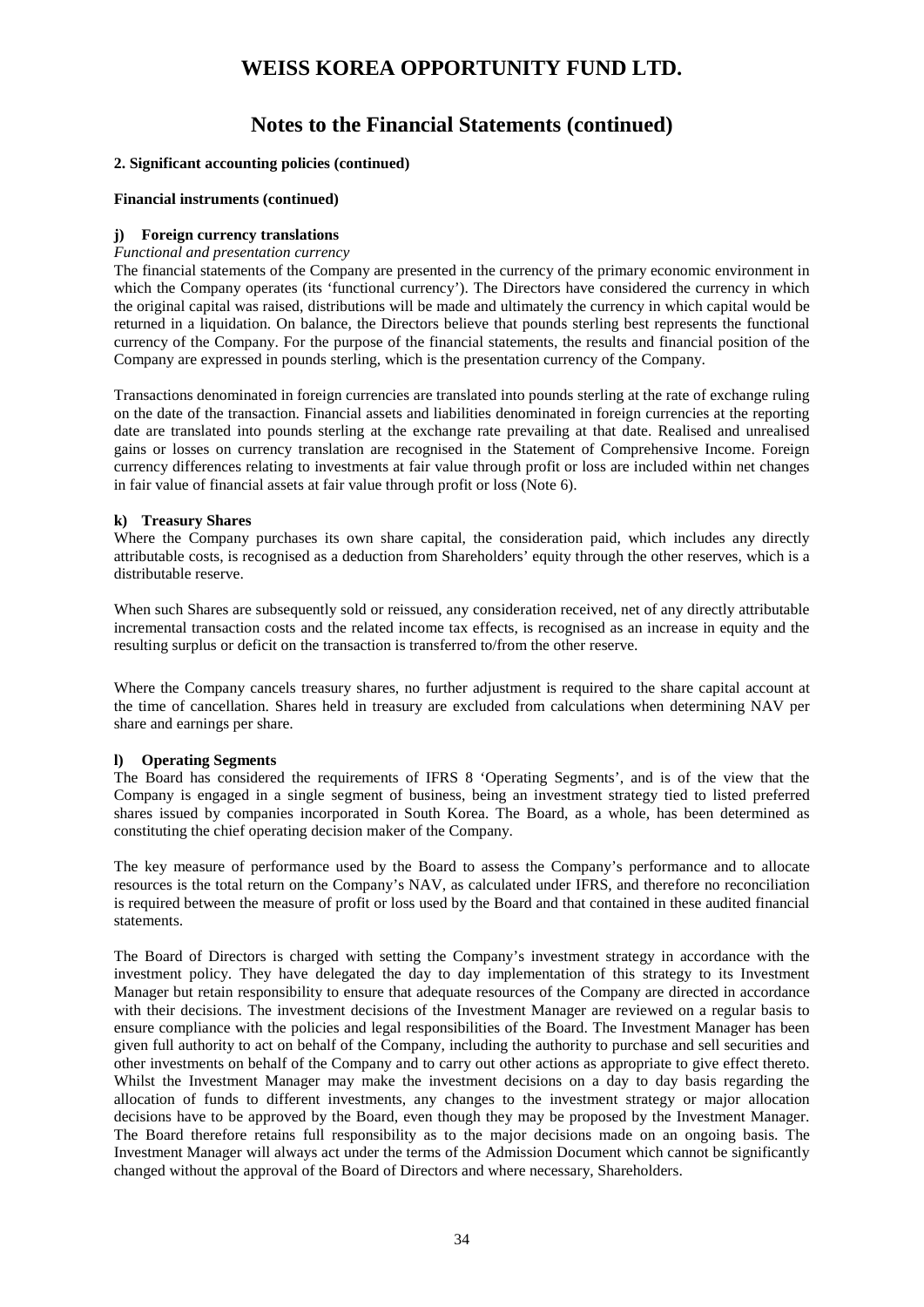# **Notes to the Financial Statements (continued)**

## **2. Significant accounting policies (continued)**

#### **m) Other receivables**

Other receivables are amounts due in the ordinary course of business. If collection is expected in one year or less, they are classified as current assets. If not, they are presented as non-current assets. Other receivables are recognised initially at fair value and subsequently measured at amortised cost using the effective interest method, less provision for impairment.

### **n) Other payables**

Other payables are obligations to pay for services that have been acquired in the ordinary course of business. Other payables are classified as current liabilities if payment is due within one year or less. If not, they are presented as non-current liabilities. Other payables are recognised initially at fair value and subsequently measured at amortised cost using the effective interest method.

### **o) Due from and due to brokers**

Amounts due from and due to brokers represent receivables for securities sold and payables purchased that have been contracted for but not yet settled or delivered on the Statement of Financial Position date respectively.

# **p) Dividend distribution**

Dividend distribution to the Company's shareholders is recognised as a liability in the Company's financial statements and disclosed in the Statement of Changes in Equity in the period in which the dividends are proposed and approved by the Board.

## **q) Taxation**

The Company has been granted Exempt Status under the terms of The Income Tax (Exempt Bodies) (Guernsey) Ordinance, 1989 to income tax in Guernsey. Its liability is an annual fee of £600.

The amounts disclosed as taxation in the Statement of Comprehensive Income relates solely to withholding tax levied in South Korea on distribution from Korean companies at an offshore rate of 22%.

#### **r) Other reserves**

Gains and losses recorded on the realisation of investments and realised exchange differences of a capital nature are transferred to Reserves. Unrealised gains and losses recorded on the revaluation of investments held at the year end and unrealised exchange differences of a capital nature are transferred to Reserves.

## **3. Significant accounting judgements, estimates and assumptions**

The preparation of the Financial Statements in conformity with IFRS requires management to make judgements, estimates and assumptions that affect the application of policies and the reported amounts of assets and liabilities, income and expense and the accompanying disclosures. Uncertainty about these assumptions and estimates could result in outcomes that require a material adjustment to the carrying amount of assets or liabilities affected in future periods.

The estimates and underlying assumptions are reviewed on an ongoing basis. Revisions to accounting estimates are recognised in the period in which the estimate is revised if the revision affects only that period, or in the period of revision and future periods if the revision affects both current and future periods.

#### **Judgements**

In the process of applying the Company's accounting policies, management has made the following judgements, which have the most significant effect on the amounts recognised in the Annual Financial Statements:

#### *Functional currency*

As disclosed in Note 2(i), the Company's functional currency is Sterling. Sterling is the currency in which the original capital was raised, distributions will be made and ultimately the currency in which capital would be returned in a liquidation.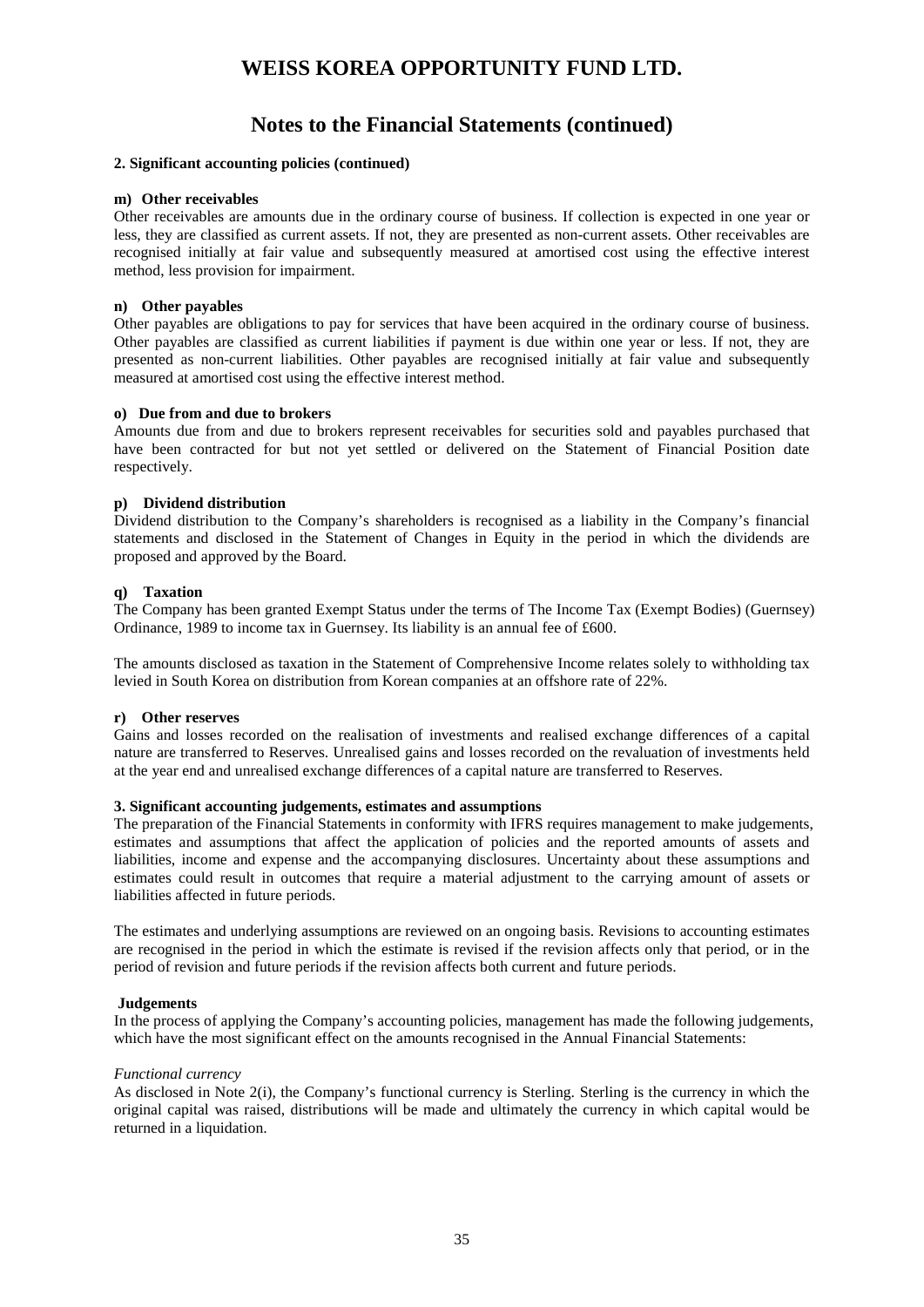# **Notes to the Financial Statements (continued)**

# **4. Basic and diluted earnings per Share**

The basic and diluted earnings per share for the Company has been calculated based on the total comprehensive income for the period of £10,981,263 and the weighted average number of Ordinary Shares in issue during the period of 105,000,000.

## **5. Net Asset Value per Ordinary Share**

The net asset value of each Share of £1.0846 is determined by dividing the net assets of the Company attributed to the Ordinary Shares of £113,881,263 by the number of Ordinary Shares in issue at 31 December 2013 of 105,000,000.

## **6. Net changes in fair value on financial assets at fair value through profit or loss**

|                                                                                                                                                | For the period             |
|------------------------------------------------------------------------------------------------------------------------------------------------|----------------------------|
|                                                                                                                                                | from 12 April 2013         |
|                                                                                                                                                | (date of incorporation) to |
|                                                                                                                                                | 31 December 2013           |
|                                                                                                                                                | £                          |
| Realised gain on investments                                                                                                                   | 526,094                    |
| Realised gain on foreign currency                                                                                                              | 396,721                    |
| Movement in unrealised gain on investments                                                                                                     | 9,949,833                  |
| Movement in unrealised exchange loss on foreign currency<br>Net changes in fair value on financial assets at fair value through profit or loss | (17, 647)<br>10,855,001    |
|                                                                                                                                                |                            |
| 7. Other Income                                                                                                                                |                            |
|                                                                                                                                                | For the period             |
|                                                                                                                                                | from 12 April 2013         |
|                                                                                                                                                | (date of incorporation) to |
|                                                                                                                                                | 31 December 2013           |
|                                                                                                                                                | £                          |
| Dividend income                                                                                                                                | 2,008,782                  |
|                                                                                                                                                |                            |
| 8. Operating expenses                                                                                                                          |                            |
|                                                                                                                                                | For the period             |
|                                                                                                                                                | from 12 April 2013         |
|                                                                                                                                                | (date of incorporation) to |
|                                                                                                                                                | 31 December 2013           |
|                                                                                                                                                | £                          |
| Investment Management fee (note 15c)                                                                                                           | 1,010,578                  |
| Custodian fees (note 15e)                                                                                                                      | 50,162                     |
| Audit fees                                                                                                                                     | 20,000                     |
| Administration and Secretarial fees (note 15d)                                                                                                 | 59,141                     |
| Directors' fees (note 15a)                                                                                                                     | 47,973                     |
| Auditors remuneration for non-audit services *                                                                                                 | 1,500                      |
| <b>Transaction costs</b>                                                                                                                       | 154,964                    |
| Financial Adviser, Nominated Adviser and Broker fee (note 15f)                                                                                 | 18,956                     |
| <b>Bank</b> interest                                                                                                                           | 467                        |
| Sundry expenses                                                                                                                                | 76,896                     |
|                                                                                                                                                | 1,440,637                  |

\* Fees of £1,500 were paid to the auditors, KPMG Channel Islands Limited, in respect of tax services provided in the period to 31 December 2013.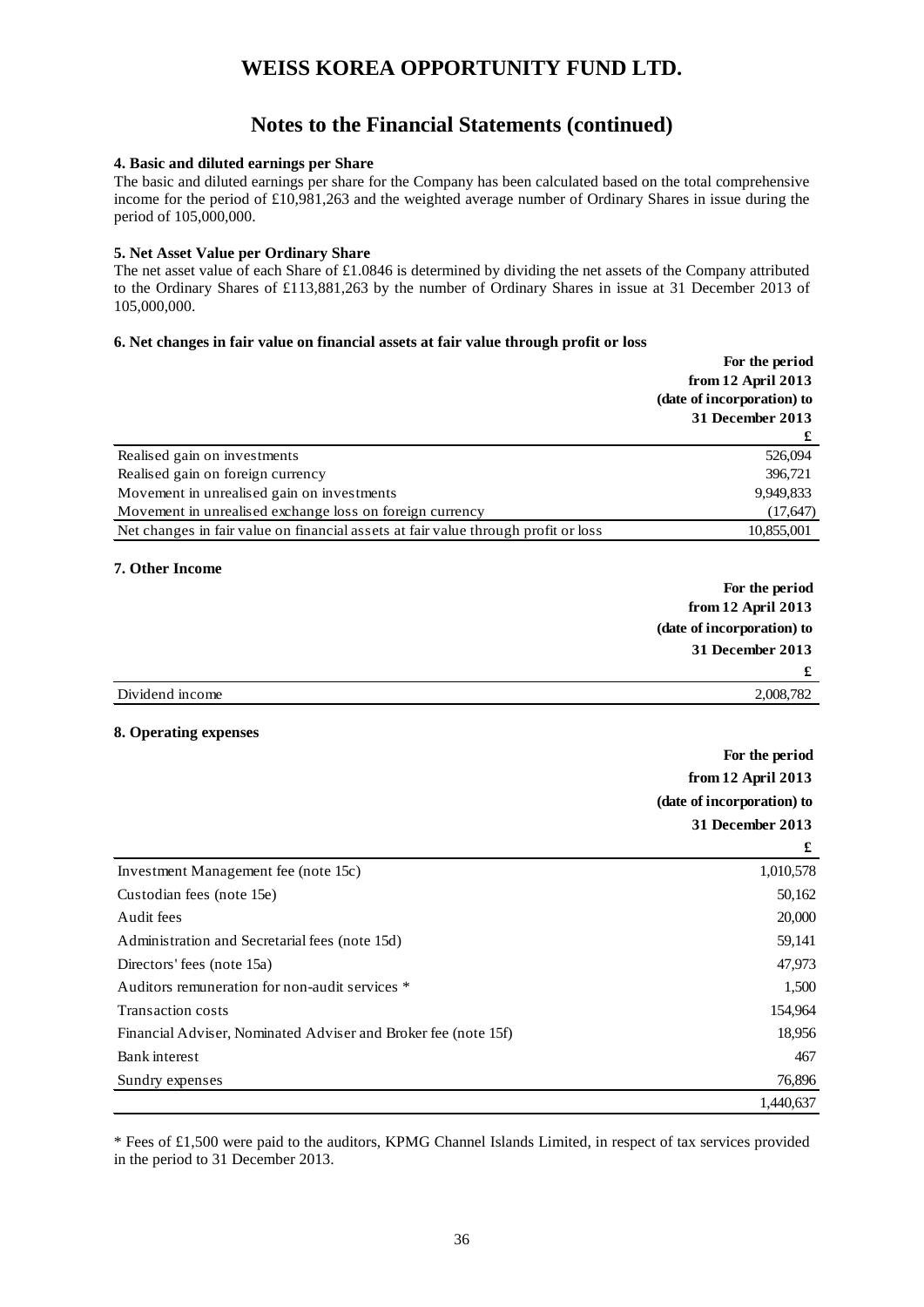# **Notes to the Financial Statements (continued)**

## **9. Operating segments**

Information on realised gains and losses derived from sales of investments are disclosed in Note 6 of the financial statements. The Company is domiciled in Guernsey. Substantially all of the Company's income is from its investment in listed preferred shares issued by companies incorporated in South Korea.

The Company has no assets classified as non-current assets. The Company is likely to have a high degree of portfolio concentration as Korean preferred shares are concentrated with a small number of issuers.

The Company also has a diversified Shareholder base. As at 31 December 2013, registered shareholders that have notified the market of their holding in the Company via RNS, were as follows:

|                                      |               | % of issued   |
|--------------------------------------|---------------|---------------|
| <b>Shareholders</b>                  | <b>Shares</b> | share capital |
| Ruffer LLP                           | 11,000,000    | 10.48%        |
| Chalkstream Capital Group L.P        | 8,990,000     | 8.56%         |
| Lepercq Lynx Investment Advisory LLC | 8,671,077     | 8.26%         |
| Miton Group plc                      | 7,000,000     | 6.67%         |
| Andrew M. Weiss                      | 6,427,550     | 6.12%         |

## **10. Financial assets at fair value through profit or loss**

|                                                        | As at          |
|--------------------------------------------------------|----------------|
|                                                        | 31 December    |
|                                                        | 2013           |
|                                                        | £              |
| Cost of investments at beginning of the period         |                |
| Purchases of investments in the period                 | 160,786,482    |
| Disposal of investments in the period                  | (62, 561, 526) |
| Realised gain on disposal of investments in the period | 526,094        |
| Cost of investments held at end of the period          | 98,751,050     |
| Movement in unrealised gain on investments             | 9,949,833      |
| Financial assets at fair value through profit or loss  | 108,700,883    |

Financial assets are valued at the bid-market prices ruling as at the close of business at the statement of financial position date, net of any accrued interest which is included in the Statement of Financial Position as an income related item. The Directors are of the opinion that the bid-market prices are the best estimate of fair value in accordance with the requirements of IFRS 13. Movements in fair value are included in the Statement of Comprehensive Income.

## **11. Cash and cash equivalents**

|              | As at       |
|--------------|-------------|
|              | 31 December |
|              | 2013        |
|              | £           |
| Cash at bank | 3,869,125   |
|              |             |

Cash at bank earns interest at floating rates based on daily bank deposit rates.

### **12. Other receivables**

|                      | As at       |
|----------------------|-------------|
|                      | 31 December |
|                      | 2013        |
|                      | £           |
| Dividends receivable | 1,996,725   |
| Prepaid expenses     | 2,778       |
|                      | 1.999.503   |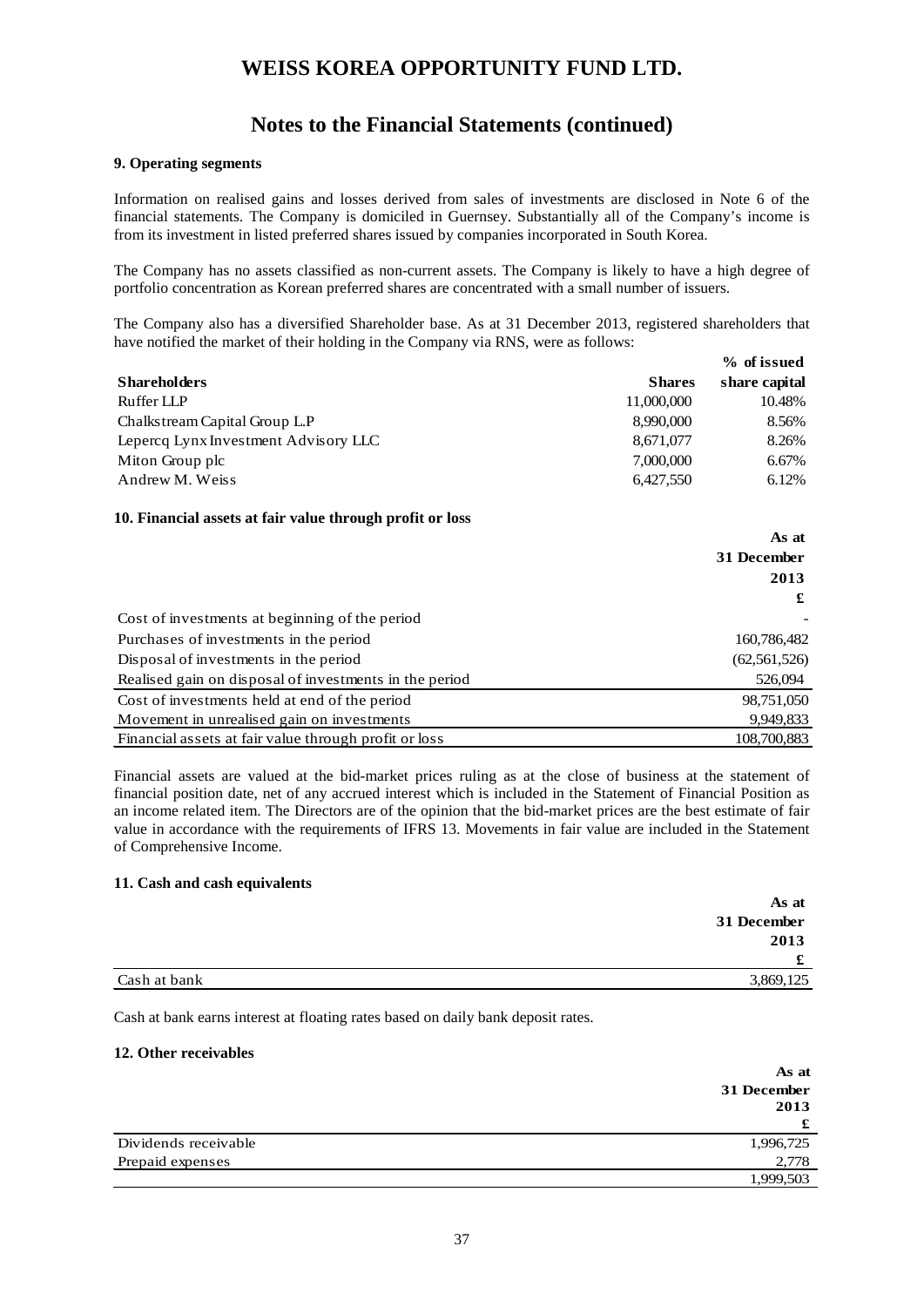# **Notes to the Financial Statements (continued)**

## **12. Other receivables (continued)**

The Directors consider that the carrying amount of receivables approximate their fair value.

# **13. Other payables**

|                                               | As at       |
|-----------------------------------------------|-------------|
|                                               | 31 December |
|                                               | 2013        |
|                                               |             |
| Investment management fees payable (note 15c) | 148,336     |
| Withholding Tax payable                       | 439,279     |
| Administration fee payable (note 15d)         | 22,573      |
| Custody fee payable (note 15e)                | 8,377       |
| Directors' fees payable (note 15a)            | 17,000      |
| Audit fees payable                            | 20,000      |
| Other payables                                | 32,683      |
|                                               | 688,248     |

The Directors consider that the carrying amount of payables approximate their fair value.

## **14. Share capital**

|                                                         | As at                |
|---------------------------------------------------------|----------------------|
|                                                         | 31 December          |
|                                                         | 2013                 |
| <b>Authorised</b>                                       |                      |
| Unlimited Ordinary Shares at no par value               |                      |
| <b>Issued at no par value</b>                           |                      |
| 105,000,000 unlimited Ordinary Shares at no par value   |                      |
| <b>Reconciliation of number of Shares</b>               |                      |
|                                                         | As at                |
|                                                         | 31 December          |
|                                                         | 2013                 |
|                                                         | <b>No. of Shares</b> |
| Ordinary Shares at the beginning of the period          |                      |
| <b>Issue of Ordinary Shares</b>                         | 105,000,000          |
| Total Ordinary Shares in issue at the end of the period | 105,000,000          |
| Share capital account                                   |                      |
|                                                         | As at                |
|                                                         | 31 December          |
|                                                         | 2013                 |
|                                                         | <b>Share Capital</b> |
|                                                         | £                    |
| Share Capital at the beginning of the period            |                      |
| <b>Issued Share Capital</b>                             | 105,000,000          |
| Share issue costs                                       | (2,100,000)          |
| Total Share Capital at the end of the period            | 102,900,000          |

The Share Capital of the Company consists of an unlimited number of Ordinary Shares of no par value.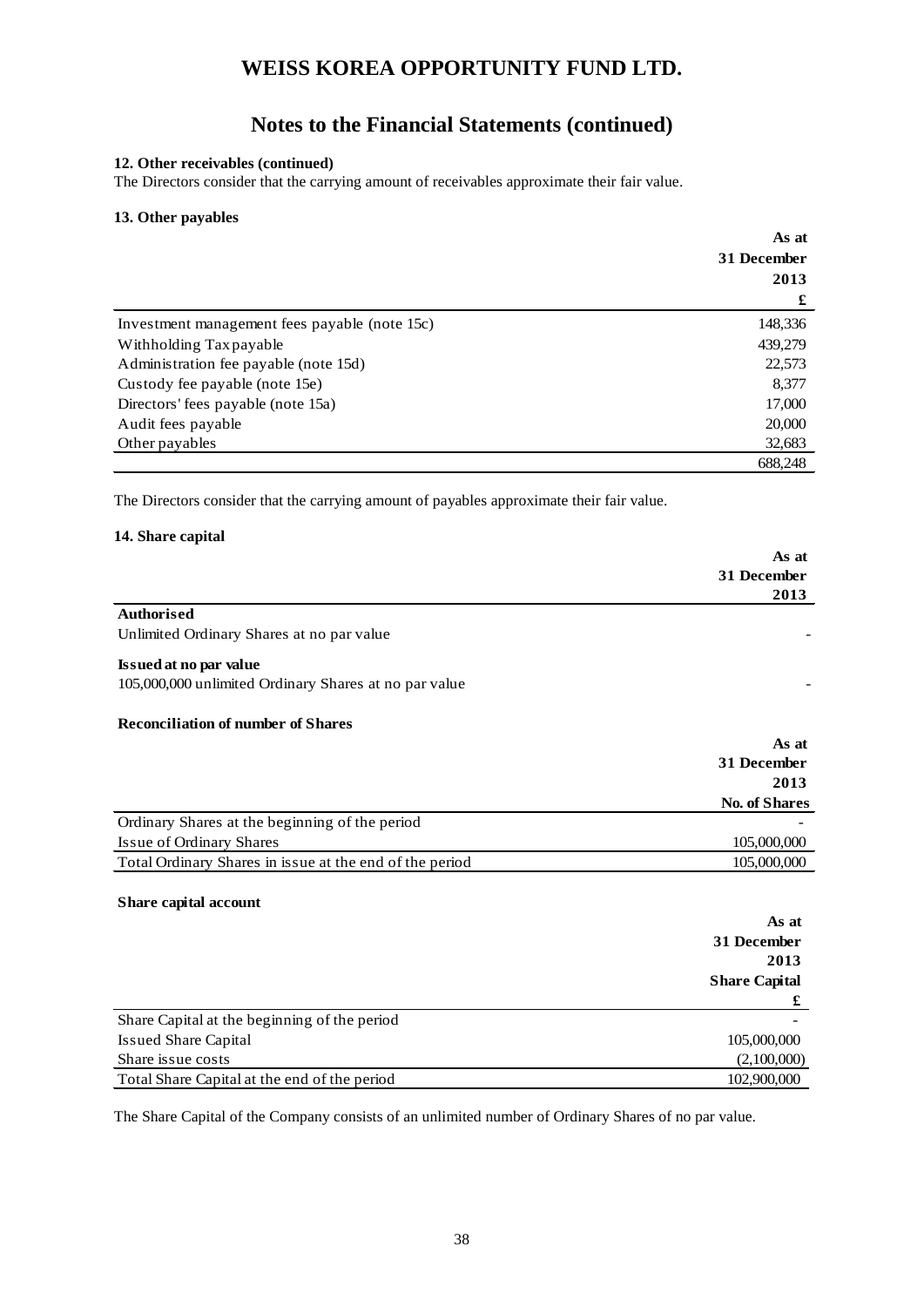# **Notes to the Financial Statements (continued)**

## **14. Share capital (continued)**

#### *Ordinary shares*

The Company has a single class of Ordinary Shares which were issued by means of an initial public offering on 14 May 2013, at 100 pence per Share.

The rights attaching to the Ordinary Shares are as follows:

- a) the holders of Ordinary Shares shall confer the right to all dividends in accordance with the Articles of Incorporation of the Company.
- b) the capital and surplus assets of the Company remaining after payment of all creditors shall, on winding-up or on a return (other than by way of purchase or redemption of own Ordinary Shares) be divided amongst the Shareholders on the basis of the capital attributable to the Ordinary Shares at the date of winding up or other return of capital.
- c) the Shareholders present in person or by proxy or (being a corporation) present by a duly authorised representative at a general meeting has, on a show of hands, one vote and, on a poll, one vote for every Share.
- d) On 20 March 2017, being 56 days before the fourth anniversary of admission (the "Realisation Date"), the Shareholders are entitled to serve a written notice (a "Realisation Election") requesting that all or a part of the Ordinary Shares held by them be redesignated to Realisation Shares, subject to the aggregate NAV of the continuing Ordinary Shares on the last business day before the Reorganisation Date being not less than £50 million. A Realisation Notice, once given is irrevocable unless the Board agrees otherwise. If one or more Realisation Elections are duly made and the aggregate NAV of the continuing Ordinary Shares on the last business day before the Realisation Date is less than £50 million, the Directors may propose an ordinary resolution for winding up of the Company and may pursue a liquidation of the Company instead of splitting the Portfolio into the Continuation Pool and the Realisation Pool.

## **15. Related party transactions and Material Agreements**

#### **Related party transactions**

#### **a) Directors Remuneration and expenses**

During the period from 12 April 2013 to 31 December 2013, director fees of £47,973 were charged to the Company and £17,000 remained payable at the period end. For additional information refer to the Directors Remuneration Report on page 19.

#### **b) Shares held by related parties**

The Directors who held office at 31 December 2013 and up to the date of this Report held the following numbers of Ordinary Shares beneficially:

|                 |        | Ordinary % of issued |
|-----------------|--------|----------------------|
|                 |        | Shares share capital |
| Norman Crighton | 20,000 | $0.02\%$             |
| Stephen Coe     | 10,000 | 0.01%                |
| Robert King     | 15,000 | 0.01%                |

The Investment Manager is principally owned by Dr. Andrew Weiss and certain members of the Investment Manager's senior management team.

As at 31 December 2013, Dr. Andrew Weiss and his immediate family members held an interest in 6,427,550 Ordinary Shares representing 6.12 per cent. of the issued share capital of the Company.

As at 31 December 2013, employees of the Investment Manager, their respective immediate family members or entities controlled by them or their immediate family members held an interest in 2,468,333 Ordinary Shares representing 2.35 per cent. of the issued share capital of the Company.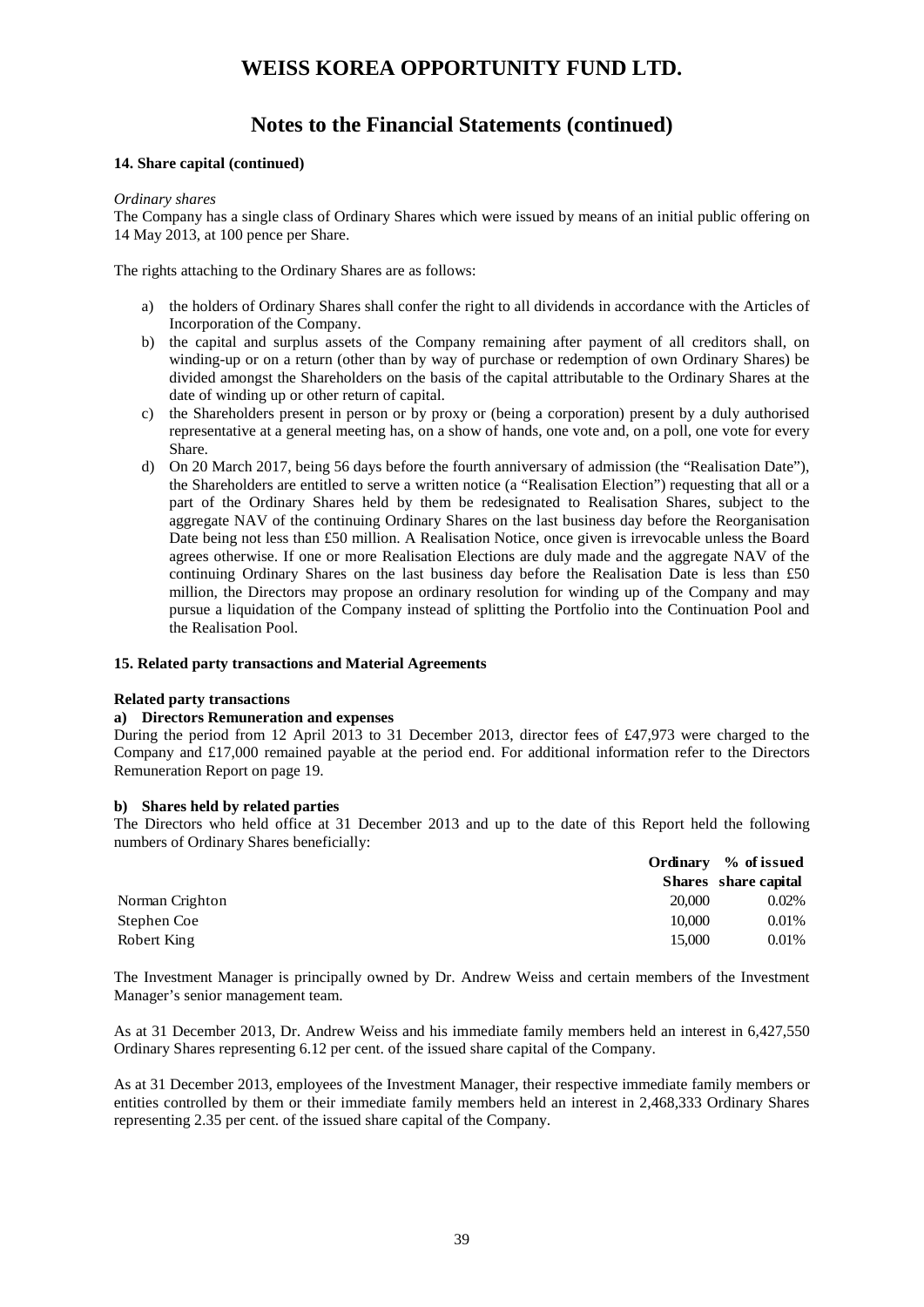# **Notes to the Financial Statements (continued)**

## **Material Agreements**

## **c) Investment Management Fee**

The Company's Investment Manager is Weiss Asset Management LP. In consideration for its services provided by the Investment Manager under the Investment Management Agreement dated 8 May 2013, the Investment Manager is entitled to an annual management fee of 1.5% of the Company's NAV accrued daily and payable within 14 days after each month end. The management fee is subject to a minimum annual amount of £1 (one) million per annum for the first 48 months following Admission. The Investment Manager is also entitled to reimbursement of certain expenses incurred by it in connection with its duties.

The Investment Management Agreement will continue in force until terminated by the Investment Manager or the Company giving to the other party thereto not less than 12 months' notice in writing, such notice not to expire prior to the fourth anniversary of admission other than in limited circumstances.

During the period from 12 April 2013 to 31 December 2013, investment management fees and charges of £1,010,578 were charged to the Company and £148,336 remained payable at the period end.

### **16. Financial Risk Management**

The Company's objective in managing risk is the creation and protection of shareholder value. Risk is inherent in the Company's activities, but it is managed through an ongoing process of identification, measurement and monitoring.

The Company's financial instruments include investments designated as fair value through profit or loss and cash and cash equivalents.

The main risks arising from the Company's financial instruments are market price risk, interest rate risk, credit risk, liquidity risk and currency risk. The techniques and instruments utilised for the purposes of efficient portfolio management are those which are reasonably believed by the Board to be economically appropriate to the efficient management of the Company.

#### **Market risk**

Market risk is the risk that the fair value or future cash flows of a financial instrument will fluctuate because of changes in market prices. The Company's activities expose it primarily to the market risks of changes in market prices, interest rates and foreign currency exchange rates.

#### *Market price risk*

The Company's NAV is sensitive to movement in market prices. As at 31st December 2013, if market prices had been 5% higher, or 5% lower, with all other variables held constant then the increase/decrease in NAV would have been £5,435,044. Actual trading results may differ from the above sensitivity analysis and those differences may be material.

#### **Foreign Currency Risk**

Foreign currency risk is the risk that the value of a financial instrument will fluctuate due to changes in foreign exchange rates.

The Company does not hedge its exposure to foreign currency (predominantly Korean Won (KWR)) and NAV per share will fluctuate with movements in foreign exchange rates. As at 31st December 2013 the Company held the following assets and liabilities in foreign currencies:

|                            |            | As at       |
|----------------------------|------------|-------------|
|                            |            | 31 December |
|                            |            | 2013        |
| <b>Amounts in Sterling</b> | <b>KRW</b> | <b>USD</b>  |
| <b>Assets</b>              |            |             |
| Monetary assets            | 757,209    | 298,070     |
| Non-monetary assets        | 97,961,277 | 10,739,606  |

Amounts in the above table are based on the carrying value of monetary assets and liabilities.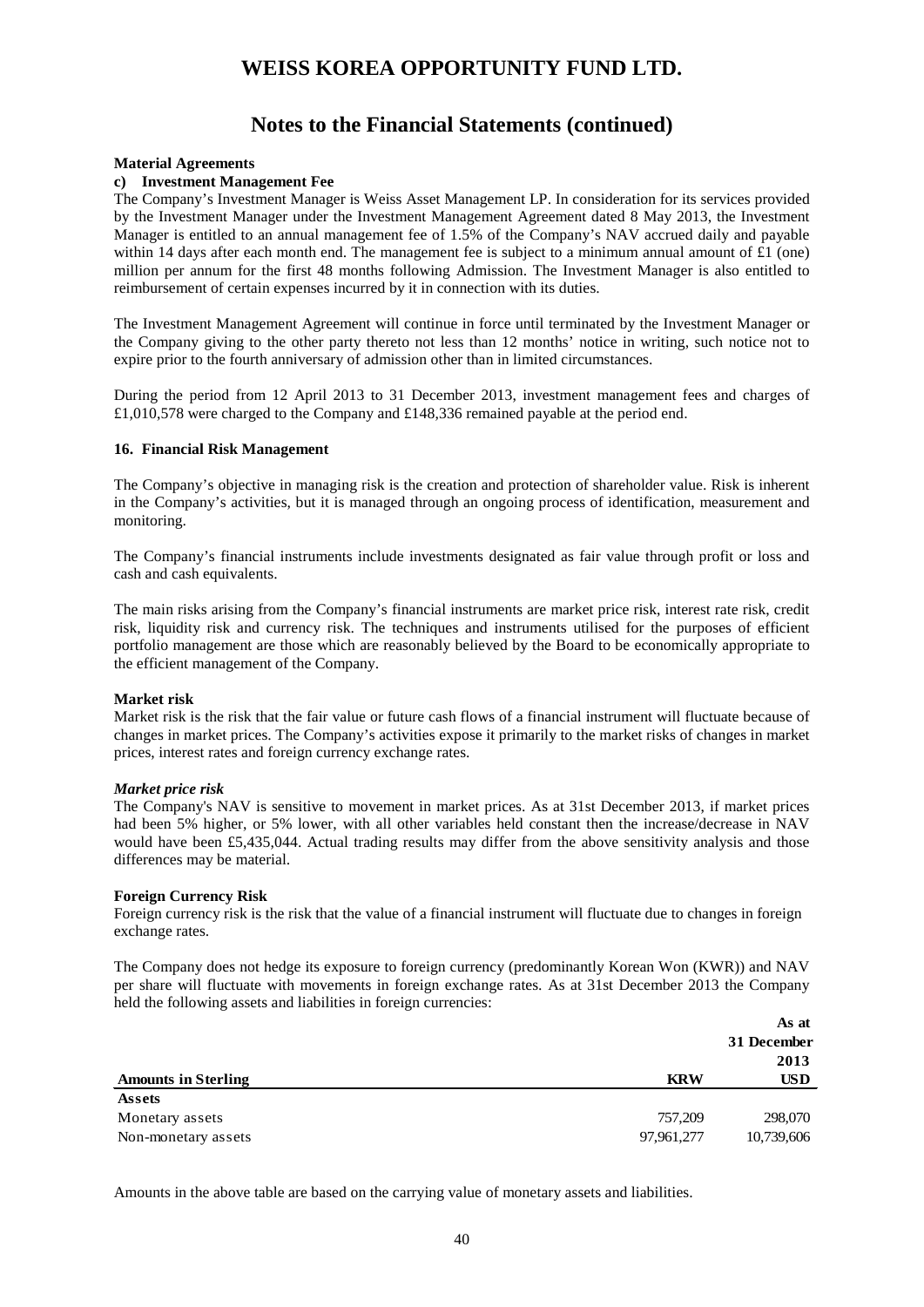# **Notes to the Financial Statements (continued)**

## **16. Financial Risk Management (continued)**

## **Foreign Currency Risk (continued)**

The table below summarises the sensitivity of the Company's monetary and non-monetary assets and liabilities to changes in foreign exchange movements at 31 December 2013.

|                   | <b>Reasonable</b> | As at       |  |
|-------------------|-------------------|-------------|--|
|                   | possible          | 31 December |  |
|                   | shift in rate     | 2013        |  |
|                   | 2013              | £           |  |
| <b>Currency</b>   |                   |             |  |
| <b>KRW</b>        |                   |             |  |
| - Monetary        | $+/- 5%$          | 37,860      |  |
| - Non-Monetary    | $+/- 5\%$         | 4,898,064   |  |
| <b>US Dollars</b> |                   |             |  |
| - Monetary        | $+/- 5%$          | 14,904      |  |
| - Non-monetary    | $+/- 5\%$         | 536,980     |  |
|                   |                   |             |  |

## **Interest rate risk**

The Company holds limited amounts on interest bearing deposits (at 31st December 2013: £3,869,125) and does not invest in interest bearing securities and instruments. Accordingly interest rate risk is considered very low.

The table below summaries the Company's exposure to interest rate risk:

|                                      |                 |       |                     | <b>Total</b>         |
|--------------------------------------|-----------------|-------|---------------------|----------------------|
|                                      | <b>Floating</b> | Fixed | <b>Non-Interest</b> | As at<br>31 December |
|                                      | rate            | rate  | bearing             | 2013                 |
|                                      | £               | £     | £                   | £                    |
| <b>Financial Assets</b>              |                 |       |                     |                      |
| Investments designated at fair value |                 |       |                     |                      |
| through profit or loss               |                 |       | 108,700,883         | 108,700,883          |
| Cash and cash equivalents            | 3,869,125       |       |                     | 3,869,125            |
| Other receivables                    |                 |       | 1,999,503           | 1,999,503            |
|                                      | 3,869,125       |       | 110,700,386         | 114,569,511          |
|                                      |                 |       |                     |                      |
|                                      |                 |       |                     | <b>Total</b>         |
|                                      |                 |       |                     | As at                |
|                                      | <b>Floating</b> | Fixed | Non-Interest        | 31 December          |
|                                      | rate            | rate  | bearing             | 2013                 |
|                                      | £               | £     | £                   | £                    |
| <b>Financial Liabilities</b>         |                 |       |                     |                      |
| Other payables                       |                 |       | 688,248             | 688,248              |
|                                      |                 |       | 688,248             | 688,248              |
|                                      |                 |       |                     |                      |

## **Credit Risk**

Credit risk is the risk that an issuer or counterparty will be unable or unwilling to meet a commitment that it has entered into with the Company.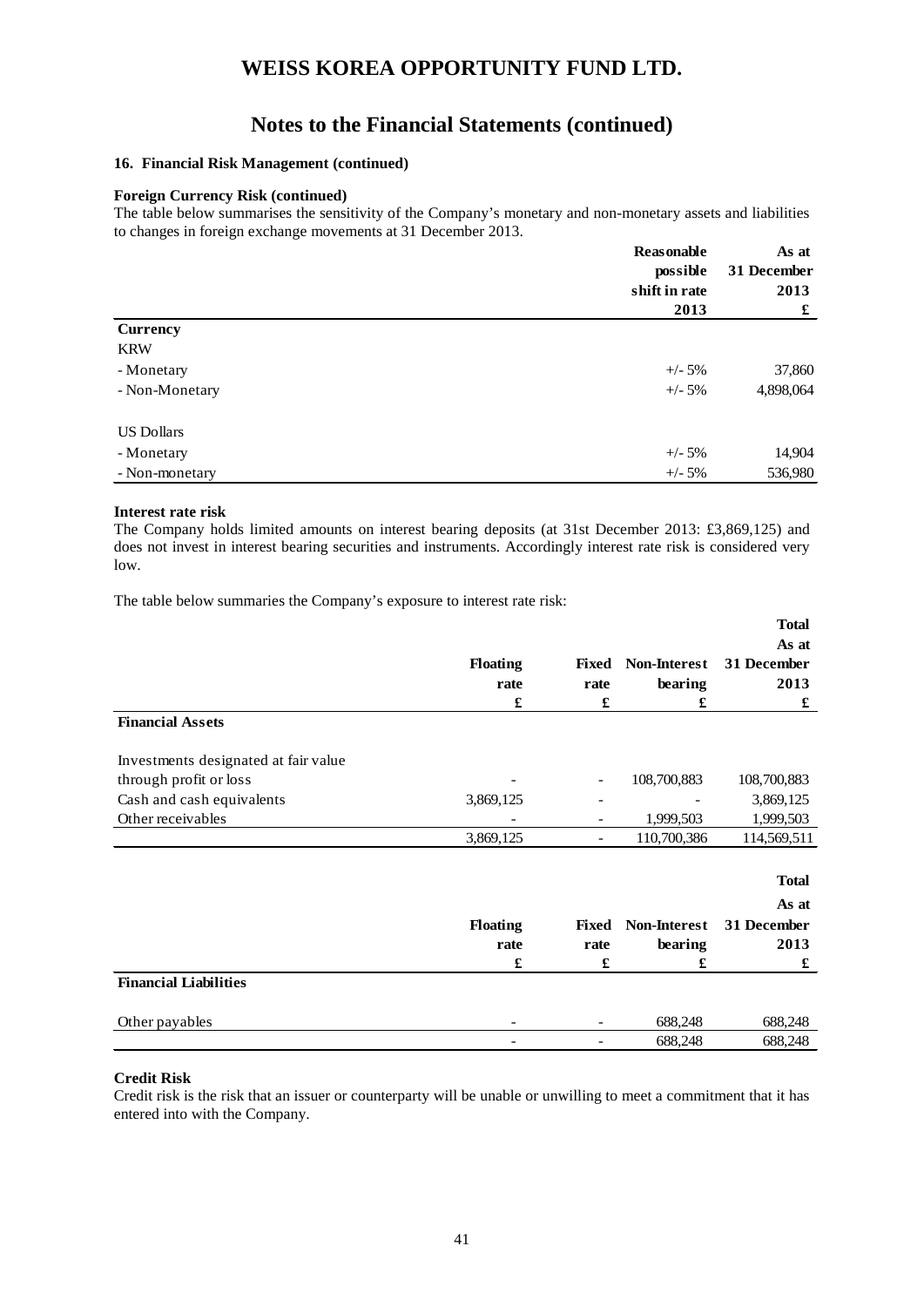# **Notes to the Financial Statements (continued)**

## **16. Financial Risk Management (continued)**

#### **Credit Risk (continued)**

Credit risk is limited to the carrying value of financial assets at 31st December 2013 as follows:

|                           | As at       |
|---------------------------|-------------|
|                           | 31 December |
|                           | 2013        |
|                           | £           |
| Cash and cash equivalents | 3,869,125   |
| Other receivables         | 1,999,503   |
|                           | 5,868,628   |

The Company is exposed to material credit risk in respect of cash and cash equivalents. The credit risk from cash and cash equivalents is mitigated as all cash is placed with Northern Trust (Guernsey) Limited ("NTGL"). NTGL is a wholly owned subsidiary of The Northern Trust Corporation ("TNTC"). TNTC is publicly traded and a constituent of the S&P 500. TNTC has a credit rating of A+ from Standard & Poor's and A2 from Moody's.

## **Liquidity risk**

Liquidity risk is the risk that the Company may not be able to generate sufficient cash resources to settle its obligations in full as they fall due or can only do so on terms that are materially disadvantageous.

The Company's investments are relatively liquid and the Company holds sufficient cash balances (or liquid investments) to meet its obligations as they fall due. The Board reviews its resources and obligations on a regular basis to ensure sufficient liquid assets are held.

As at 31 December 2013, the Company had no significant financial liabilities other than payables arising directly from investing activity.

|                |         |                          |                              | <b>Total</b> |
|----------------|---------|--------------------------|------------------------------|--------------|
| Less than 1    |         |                          |                              | As at        |
|                |         |                          |                              | 31 December  |
|                |         |                          | month 1-3 months 3-12 months | 2013         |
|                |         | £                        |                              | £            |
| Other payables | 228,969 |                          | 459,279                      | 688,248      |
|                | 228,969 | $\overline{\phantom{a}}$ | 459,279                      | 688,248      |

#### **Capital risk management**

The fair value of the Company's financial assets and liabilities approximate to their carrying amounts at the reporting date. For the purposes of this disclosure, redeemable participating preference shares are considered to be capital.

The Company's objective when managing capital is to maintain an optimal capital structure in order to reduce the cost of capital. The Company may borrow, however as at 31st December 2013 there were no borrowings.

The gearing ratio below is calculated as total liabilities divided by total equity.

|                         | As at       |
|-------------------------|-------------|
|                         | 31 December |
|                         | 2013        |
|                         | £           |
| Total assets            | 114,569,511 |
| Less: total liabilities | (688, 248)  |
| <b>Net Asset Value</b>  | 113,881,263 |
|                         |             |
| Gearing Ratio           | 0.60%       |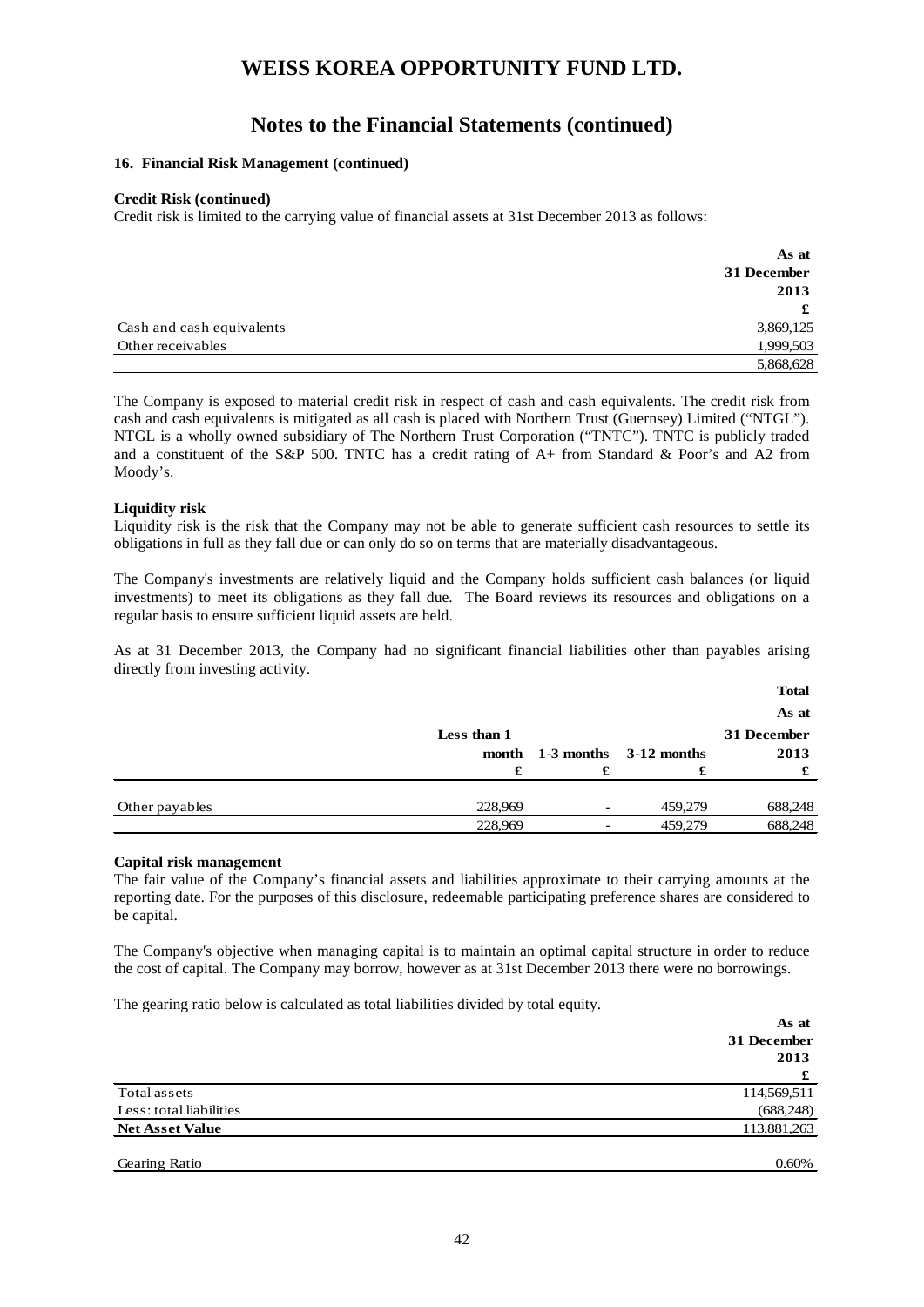# **Notes to the Financial Statements (continued)**

## **16. Financial Risk Management (continued)**

### **Capital Risk Management (continued)**

#### *Share buybacks*

The Directors have general shareholder authority to purchase in the market up to 40 per cent. of the Ordinary Shares in issue from time to time following Admission. The Directors intend to seek annual renewal of this authority from Shareholders at each general meeting of the Company.

Pursuant to this authority, and subject to Guernsey law and discretion of the Directors, the Company may repurchase Ordinary Shares in the market on an ongoing basis at a discount to NAV with a view to increasing the NAV per Ordinary Share and assisting in controlling the discount to NAV per Ordinary Share in relation to the price at which such Ordinary Shares may be trading.

Purchases by the Company will be made only at prices below the estimated prevailing NAV per Ordinary Share based on the last Published NAV but taking account of movements in investments, stock markets and currencies, in consultation with the Investment Manager and at prices where the Directors believe such purchases will result in an increase in the NAV per Ordinary Share of the remaining Ordinary Shares.

The Directors will consider repurchasing Ordinary Shares when the price per Ordinary Share plus the pro forma cost to the Company per share repurchased is less than 95 per cent. of the NAV per Ordinary Share. The pro forma cost per share should include any brokerage commission payable and costs of realising portfolio securities to fund the purchase. The Directors may, at their discretion, also consider repurchasing Ordinary Shares at a smaller discount to NAV per Ordinary Share, provided that such purchase would be accretive to NAV per Ordinary Share for any continuing Shareholders.

## *Realisation opportunity*

The Company will offer all Shareholders the right to elect to realise some or all of the value of their Ordinary Shares, less applicable costs and expenses, on or prior to the fourth anniversary of Admission, being 14 May 2017 (the "Realisation Date").

Subject to the aggregate Net Asset Value of the continuing Ordinary Shares at the close of business on the last Business Day before the Realisation Date being not less than £50 million, the Ordinary Shares held by the Shareholders who have elected for Realisation will be redesignated as Realisation Shares and the Portfolio will be split into two separate and distinct Pools namely the Continuation Pool (comprising the assets attributable to the continuing Ordinary Shares) and the Realisation Pool (comprising the assets attributable to the Realisation Shares).

With effect from the Realisation Date, the assets in the Realisation Pool will be managed in accordance with an orderly realisation programme with the aim of making progressive returns of cash, as soon as practicable, to those Shareholders who have elected to receive Realisation Shares. Ordinary Shares held by Shareholders who do not submit a valid and complete election in accordance with the Articles during the Election Period will remain Ordinary Shares.

Unless it has already been determined that the Company will be wound-up; every two years after the Realisation Date, the Directors will propose further realisation opportunities for Shareholders who have not previously elected to realise their Ordinary Shares using a similar mechanism to that described above.

If the weighted average discount on the Portfolio is less than 25 per cent. over any 90 day period, then the Directors shall propose an ordinary resolution for the winding up of the Company. If one or more Realisation Elections are duly made and the Net Asset Value of the continuing Ordinary Shares at the close of business on the last Business Day before the reorganisation Date is less than £50 million, the Directors may propose an ordinary resolution for the winding up of the Company and may pursue a liquidation of the Company instead of splitting the Portfolio into the Continuation Pool and the Realisation Pool.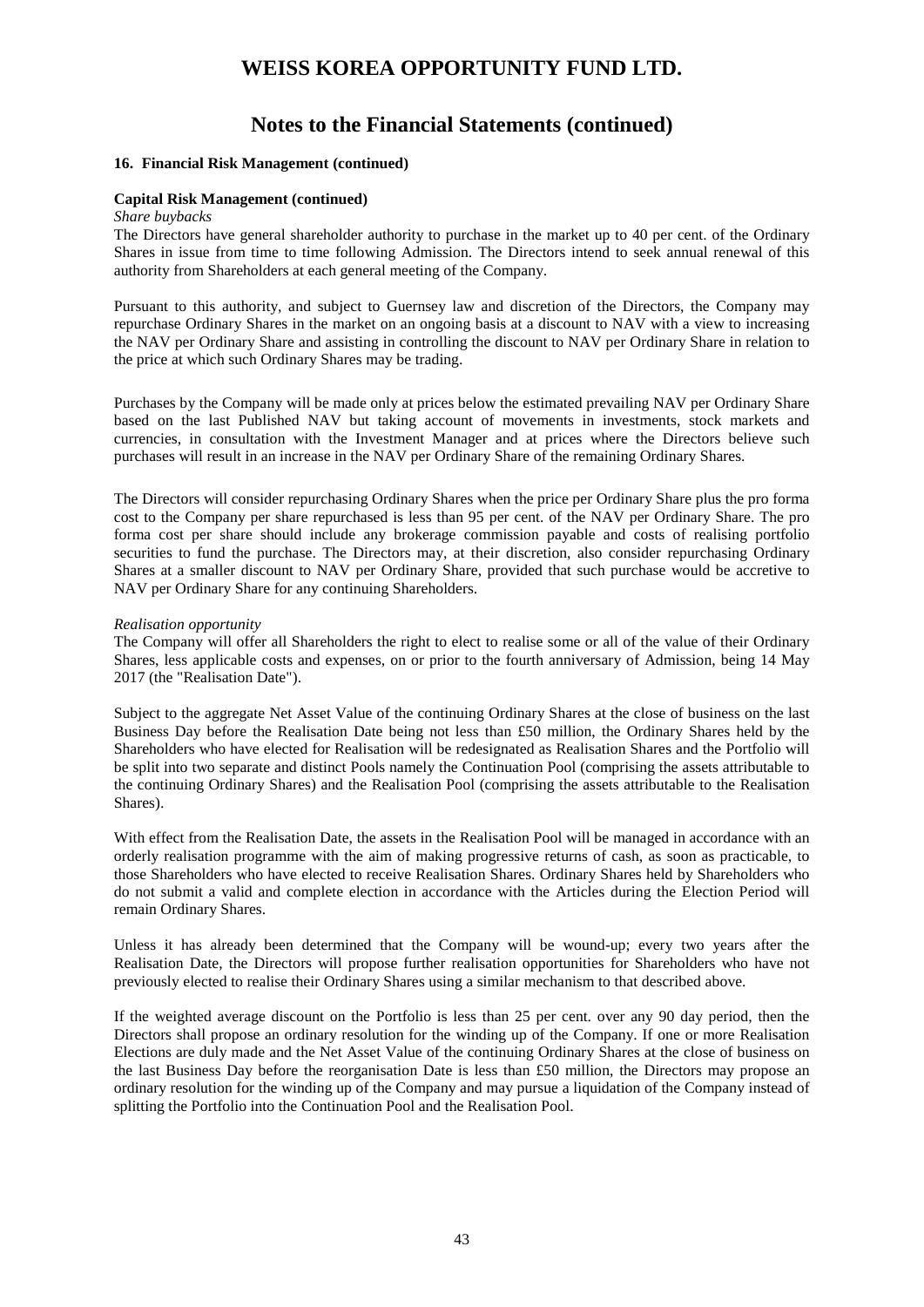# **Notes to the Financial Statements (continued)**

## **17. Fair Value Measurement**

IFRS 13 requires the Company to establish a fair value hierarchy that prioritises the inputs to valuation techniques used to measure fair value. The hierarchy gives the highest priority to unadjusted quoted prices in active markets for identical assets or liabilities (Level 1 measurements) and the lowest priority to unobservable inputs (Level 3 measurements).

The three levels of the fair value hierarchy under IFRS 13 are set as follows:

Level 1 Quoted prices (unadjusted) in active markets for identical assets or liabilities;

Level 2 Inputs other than quoted prices included within Level 1 that are observable for the asset or liability either directly (that is, as prices) or indirectly (that is, derived from prices); and

Level 3 Inputs for the asset or liability that are not based on observable market data (that is, unobservable inputs).

The level in the fair value hierarchy within which the fair value measurement is categorised in its entirety is determined on the basis of the lowest level input that is significant to the fair value measurement. For this purpose, the significance of an input is assessed against the fair value measurement in its entirety.

If a fair value measurement uses observable inputs that require significant adjustment based on unobservable inputs, that measurement is a Level 3 measurement. Assessing the significance of a particular input to the fair value measurement requires judgement, considering factors specific to the asset or liability.

The determination of what constitutes 'observable' requires significant judgment by the Company. The Company considers observable data to be that market data that is readily available, regularly distributed or updated, reliable and verifiable, not proprietary, and provided by independent sources that are actively involved in the relevant market.

The following table presents the Company's financial assets and liabilities by level within the valuation hierarchy as of 31 December 2013:

|                                        |             |         |                          | <b>Total</b> |
|----------------------------------------|-------------|---------|--------------------------|--------------|
|                                        |             |         |                          | As at        |
|                                        |             |         |                          | 31 December  |
|                                        | Level 1     | Level 2 | Level 3                  | 2013         |
|                                        | £           |         | £                        |              |
| Financial assets at fair value through |             |         |                          |              |
| profit or loss:                        |             |         |                          |              |
| Korean preferred shares                | 97,961,277  | -       | $\overline{\phantom{0}}$ | 97,961,277   |
| Korean Exchange Traded Fund            | 10,739,606  | -       |                          | 10,739,606   |
| Total assets                           | 108,700,883 |         |                          | 108,700,883  |

The Company recognises transfers between levels of the fair value hierarchy as of the end of the reporting period during which the transfer has occurred. There were no transfers between levels during the period.

Investments whose values are based on quoted market prices in active markets, and are therefore classified within Level 1, include Korean preference shares and Exchange Traded Funds.

The Company held no Level 2 or 3 investments as at or during the period ended 31 December 2013.

#### **18. NAV reconciliation**

The Company announces its NAV, based on bid value, to the LSE after each weekly and month end valuation point. The following is a reconciliation of the NAV per share attributable to redeemable participating preference shareholders as presented in these financial statements, using International Financial Reporting Standards to the NAV per share reported to the LSE: